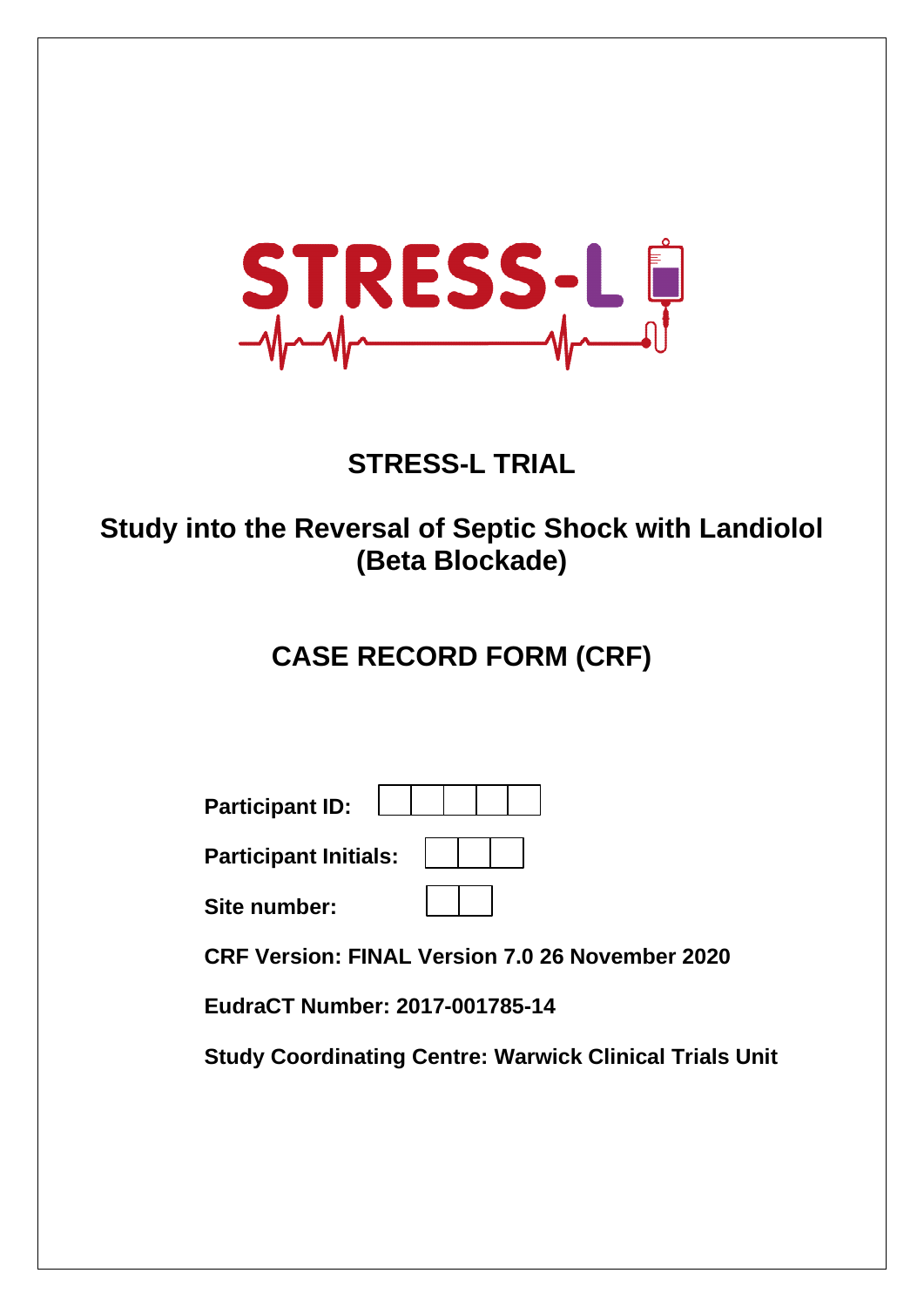| <b>Participant initials:</b> |  |  |
|------------------------------|--|--|
| <b>Participant ID:</b>       |  |  |

# **Participant Form**

| <b>INCLUSION CRITERIA</b>                                                                                                                                                                                                                                                                                                                                                                                                                                                                                                           |            |                   |  |  |  |
|-------------------------------------------------------------------------------------------------------------------------------------------------------------------------------------------------------------------------------------------------------------------------------------------------------------------------------------------------------------------------------------------------------------------------------------------------------------------------------------------------------------------------------------|------------|-------------------|--|--|--|
| Participants will be excluded if ANY of the following are No:                                                                                                                                                                                                                                                                                                                                                                                                                                                                       | <b>YES</b> | <b>NO</b>         |  |  |  |
| Aged 18 years or above                                                                                                                                                                                                                                                                                                                                                                                                                                                                                                              |            |                   |  |  |  |
| Being treated on an ICU                                                                                                                                                                                                                                                                                                                                                                                                                                                                                                             |            |                   |  |  |  |
| Septic shock according to internationally accepted definitions*                                                                                                                                                                                                                                                                                                                                                                                                                                                                     |            | □                 |  |  |  |
| Heart rate ≥95 bpm (at the time of randomisation)                                                                                                                                                                                                                                                                                                                                                                                                                                                                                   |            | □                 |  |  |  |
| Receiving vasopressor support to maintain a target blood pressure for ≥24 hours                                                                                                                                                                                                                                                                                                                                                                                                                                                     |            | □                 |  |  |  |
| Are being treated with noradrenaline at a rate $\geq 0.1$ mcg/kg/min                                                                                                                                                                                                                                                                                                                                                                                                                                                                |            | $\Box$            |  |  |  |
| *Sepsis -3 definitions:<br>confirmed or suspected infection requiring antibiotic therapy<br>$\circ$<br>new organ dysfunction, as evidenced by an increase in SOFA score ≥2<br>$\circ$<br>a blood lactate >2 mmol/l at any point during shock resuscitation<br>$\circ$<br>vasopressor therapy to maintain mean arterial pressure (MAP) ≥65 mmHg<br>$\circ$<br>In particular the presence of a blood lactate > 2 mmol/l is only necessary for the diagnosis of septic shock and is NOT necessary for<br>randomisation 24 hours later. |            |                   |  |  |  |
| <b>EXCLUSION CRITERIA</b>                                                                                                                                                                                                                                                                                                                                                                                                                                                                                                           |            |                   |  |  |  |
| Participants will be excluded if ANY of the following are Yes:                                                                                                                                                                                                                                                                                                                                                                                                                                                                      | <b>YES</b> | NO                |  |  |  |
| Tachycardia as a result of pain, discomfort from medical devices (including endotracheal tubes), during<br>interventions or other patient distress                                                                                                                                                                                                                                                                                                                                                                                  | $\Box$     |                   |  |  |  |
| Any form of vasodilatory shock that is not caused by sepsis                                                                                                                                                                                                                                                                                                                                                                                                                                                                         |            | П                 |  |  |  |
| Noradrenaline infusion <0.1mcg/kg/min                                                                                                                                                                                                                                                                                                                                                                                                                                                                                               | П          | $\Box$            |  |  |  |
| > 72 hours after start of vasopressor therapy                                                                                                                                                                                                                                                                                                                                                                                                                                                                                       |            | П                 |  |  |  |
| <12 hours since noadrenaline to treat a medical condition other than septic shock stopped                                                                                                                                                                                                                                                                                                                                                                                                                                           |            |                   |  |  |  |
| Having pre-existing severe cardiac dysfunction (NYHA grade 4 or more)                                                                                                                                                                                                                                                                                                                                                                                                                                                               |            | $\Box$            |  |  |  |
| Having pre-existing severe pulmonary hypertension (mean PA pressures > 55mmHg)                                                                                                                                                                                                                                                                                                                                                                                                                                                      |            |                   |  |  |  |
| Acute severe bronchospasm (due to asthma or COPD)                                                                                                                                                                                                                                                                                                                                                                                                                                                                                   |            |                   |  |  |  |
| Untreated second or third degree heart block                                                                                                                                                                                                                                                                                                                                                                                                                                                                                        |            |                   |  |  |  |
| Untreated phaeochromocytoma                                                                                                                                                                                                                                                                                                                                                                                                                                                                                                         |            | П                 |  |  |  |
| Prinzmetal's angina                                                                                                                                                                                                                                                                                                                                                                                                                                                                                                                 | П          | П                 |  |  |  |
| A past history of ischaemic stroke or transient ischaemic attack (TIA) or untreated severe carotid<br>stenosis                                                                                                                                                                                                                                                                                                                                                                                                                      |            |                   |  |  |  |
| Advanced liver disease with Child-Pugh Score of ≥B                                                                                                                                                                                                                                                                                                                                                                                                                                                                                  | П          | П                 |  |  |  |
| Known sensitivity to beta-blockers                                                                                                                                                                                                                                                                                                                                                                                                                                                                                                  |            |                   |  |  |  |
| Patient / legal representative unwilling to provide written informed consent                                                                                                                                                                                                                                                                                                                                                                                                                                                        | $\Box$     | П                 |  |  |  |
| Known to be pregnant                                                                                                                                                                                                                                                                                                                                                                                                                                                                                                                | $\Box$     | Ш                 |  |  |  |
| Terminal illness other than septic shock with a life expectancy < 28 days                                                                                                                                                                                                                                                                                                                                                                                                                                                           | П          | $\Box$            |  |  |  |
| Participants who have been administered an investigational medicinal product for another research trial<br>$\Box$<br>in the past 30 days                                                                                                                                                                                                                                                                                                                                                                                            |            |                   |  |  |  |
| Patients in whom the clinical team feel are about to finish their noradrenaline therapy                                                                                                                                                                                                                                                                                                                                                                                                                                             | $\Box$     | $\vert \ \ \vert$ |  |  |  |
| Decision of withdrawal of care is in place or imminently anticipated                                                                                                                                                                                                                                                                                                                                                                                                                                                                | $\Box$     | Ш                 |  |  |  |
| Receiving extracorporeal membrane oxygenation (ECMO) treatment                                                                                                                                                                                                                                                                                                                                                                                                                                                                      | П          | П                 |  |  |  |

| 'I confirm that this patient is eligible for enrolment in this trial' |                                         |       |
|-----------------------------------------------------------------------|-----------------------------------------|-------|
| Form completed by (print name):                                       | Signature (approved investigator only): | Date: |
|                                                                       |                                         |       |

*STRESS-L Eligibility Form v4.0 06 July 2020* 

STRESS-L, CRF Version 7.0 26 November 2020 Page **2** of **52**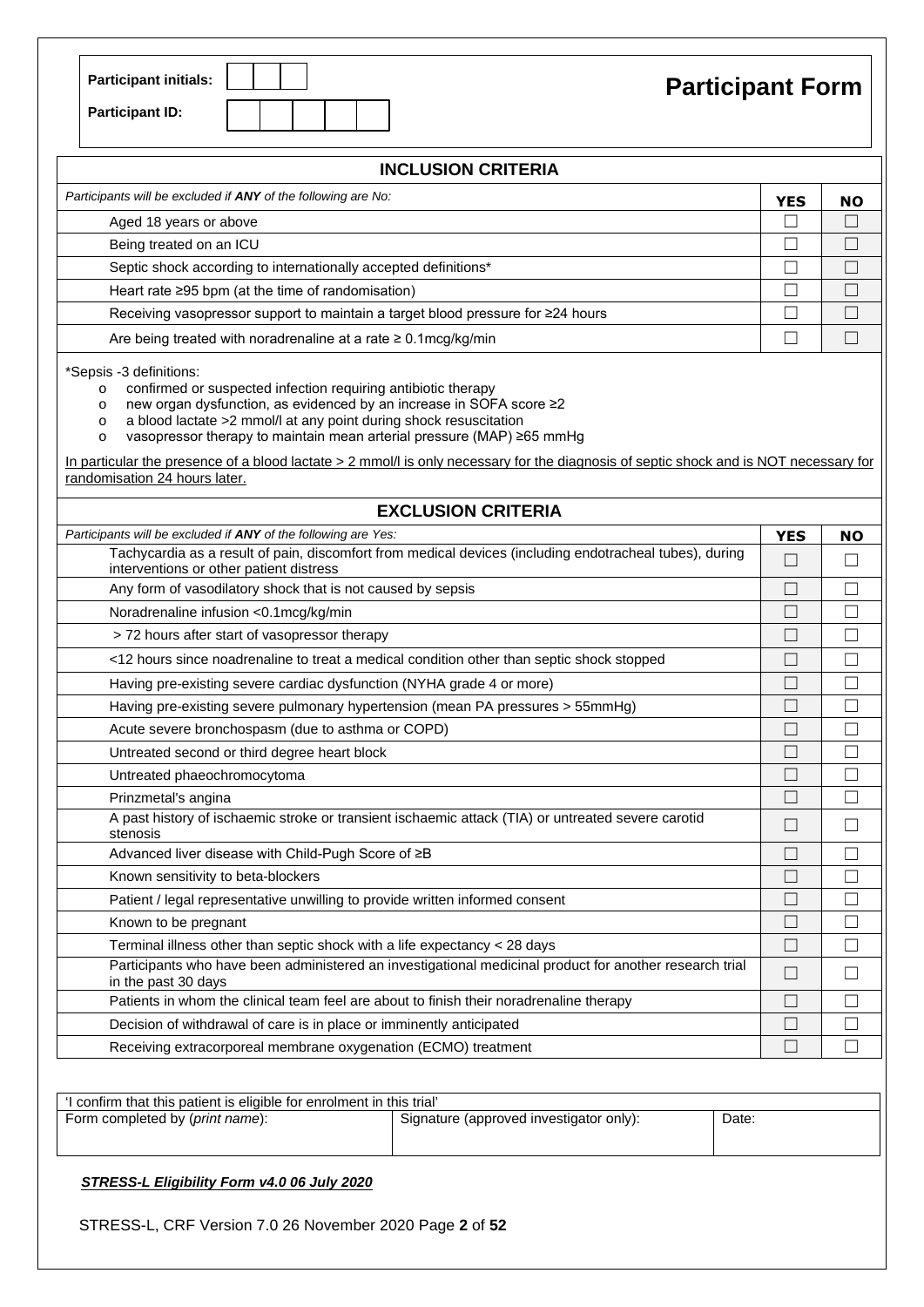| <b>Participant initials:</b> | <b>Participant Form</b> |
|------------------------------|-------------------------|
| <b>Participant ID:</b>       |                         |

|                                                                                                                                                                                  | <b>INFORMED CONSENT</b>  |                             |                                   |  |  |  |  |  |
|----------------------------------------------------------------------------------------------------------------------------------------------------------------------------------|--------------------------|-----------------------------|-----------------------------------|--|--|--|--|--|
| <b>Consent Type</b>                                                                                                                                                              | <b>Consent obtained?</b> | <b>Was written Informed</b> | Date and time of Informed Consent |  |  |  |  |  |
|                                                                                                                                                                                  | <b>No</b>                | <b>Yes</b>                  |                                   |  |  |  |  |  |
| <b>Trial Informed Consent</b>                                                                                                                                                    |                          |                             | DD/MMM/YYYY                       |  |  |  |  |  |
| <b>Informed Consent for</b><br><b>Collection of Research</b><br><b>Blood Samples</b><br>(mandatory)                                                                              |                          |                             |                                   |  |  |  |  |  |
| <b>Informed Consent for</b><br><b>Storage and Use in</b><br><b>Possible Future Genomic /</b><br><b>Metagenomic Research</b><br>(HBRC/Biobank at the<br>University of Birmingham) |                          |                             |                                   |  |  |  |  |  |
|                                                                                                                                                                                  |                          |                             |                                   |  |  |  |  |  |

|                               | Patient |                 |  |
|-------------------------------|---------|-----------------|--|
| <b>Consent obtained from:</b> |         | Personal LR     |  |
|                               |         | Professional LR |  |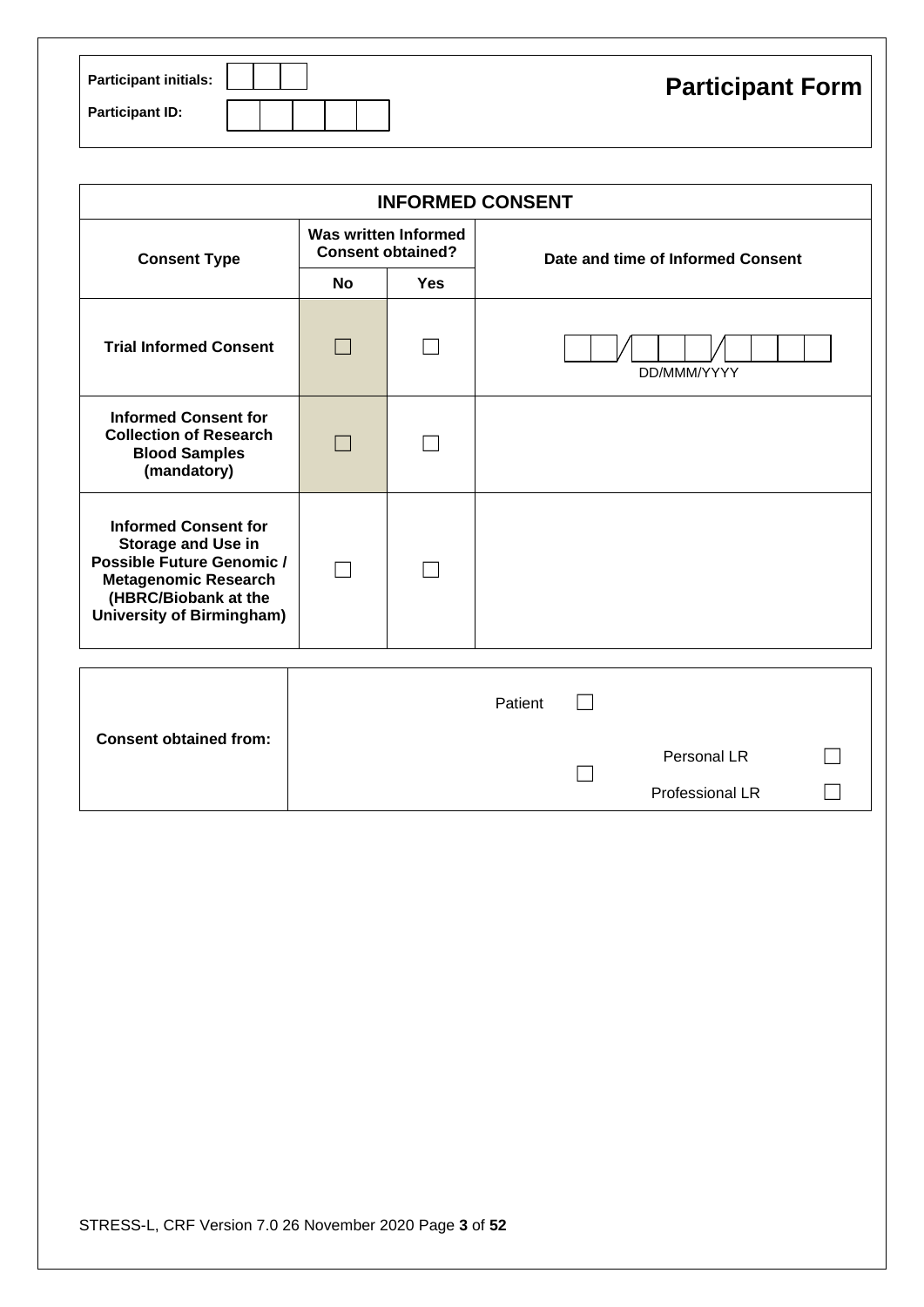| <b>Participant initials:</b> |  |  | <b>Randomisation Form</b> |
|------------------------------|--|--|---------------------------|
| <b>Participant ID:</b>       |  |  |                           |

| <b>CALLER AND SITE INFORMATION</b>  |            |        |  |  |  |  |
|-------------------------------------|------------|--------|--|--|--|--|
| <b>Randomisation site/hospital:</b> |            |        |  |  |  |  |
| Callers first name (please print):  |            |        |  |  |  |  |
| Callers surname (please print):     |            |        |  |  |  |  |
| Caller's role in trial:             |            |        |  |  |  |  |
| <b>Callers contact details</b>      | Telephone: | Email: |  |  |  |  |

| <b>PARTICIPANT DETAILS</b> |                |               |  |  |  |  |
|----------------------------|----------------|---------------|--|--|--|--|
| <b>Initials</b>            | Gender         | Date of Birth |  |  |  |  |
|                            | Male<br>Female | DD/MMM/YYYY   |  |  |  |  |

#### **TO RANDOMISE, CALL THE IVR SYSTEM on 02476 932036 (24 hour / 7 day a week service)**

| <b>RANDOMISATION (IVR SYSTEM QUESTIONS)</b>               |                           |                 |  |  |  |  |
|-----------------------------------------------------------|---------------------------|-----------------|--|--|--|--|
| Please enter site number:                                 |                           |                 |  |  |  |  |
| Does the patient fulfil all of the eligibility criteria?  | Yes                       | No              |  |  |  |  |
| Has an approved investigator signed the eligibility form? | Yes                       | No              |  |  |  |  |
| Has written informed consent been gained?                 | Yes                       | No.             |  |  |  |  |
| What is the current noradrenaline dose?                   | $0.1 - 0.3$<br>mcg/kg/min | >0.3 mcg/kg/min |  |  |  |  |

You will be given the participant's ID and treatment allocation. **The patient will be identified by their participant ID from now on.** Please ensure that these are clearly recorded below.

| TRIAL ARM ALLOCATION:                    | <b>PARTICIPANT TRIAL NUMBER:</b> |
|------------------------------------------|----------------------------------|
| <b>Landiolol Plus Standard Treatment</b> |                                  |
| <b>Standard Treatment Only</b>           |                                  |

| Randomisation completed by (print name): | Signature:                                                                                                      | Date signed: |
|------------------------------------------|-----------------------------------------------------------------------------------------------------------------|--------------|
|                                          |                                                                                                                 |              |
| .<br>$\sim$<br>.                         | the contract of the contract of the contract of the contract of the contract of the contract of the contract of |              |

*Please note: you must be signed off on the trial delegation log.* 

*If the IVR system is inaccessible, dial 02476 150402 during standard business hours to perform a randomisation.*

#### *STRESS-L Randomisation Form v1.0 02 November 2017*

STRESS-L, CRF Version 7.0 26 November 2020 Page **4** of **52**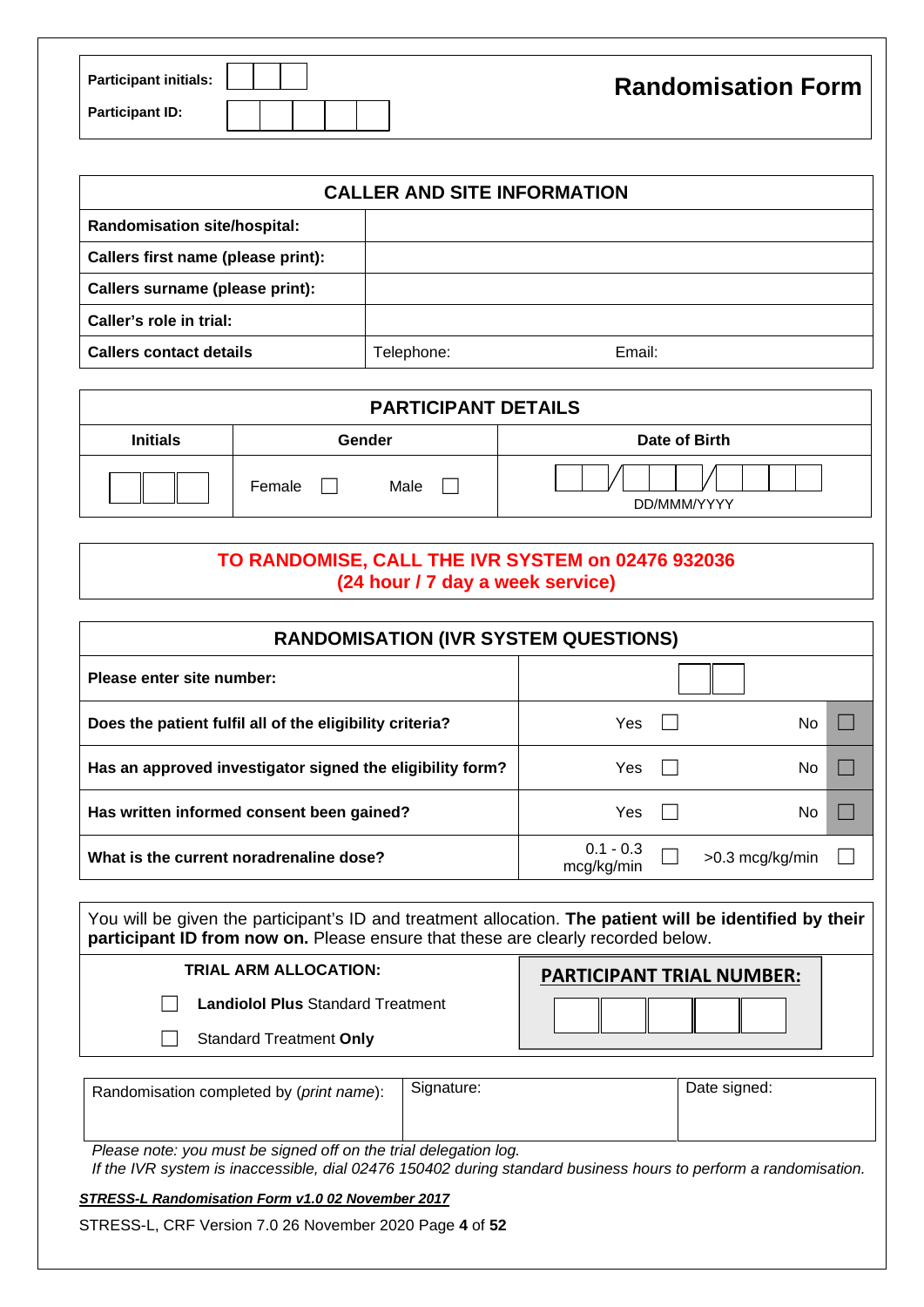| <b>Participant initials:</b> | <b>Baseline - DAY 0</b> |
|------------------------------|-------------------------|
| <b>Participant ID:</b>       |                         |

|                                         | <b>BASELINE CHARACTERISTICS</b>                                             |
|-----------------------------------------|-----------------------------------------------------------------------------|
|                                         | <b>White</b>                                                                |
|                                         | <b>British</b><br>$\Box$                                                    |
|                                         | Irish<br>П.                                                                 |
|                                         | Any other White background<br>$\Box$                                        |
|                                         | <b>Mixed</b>                                                                |
|                                         | White and Black Caribbean<br>П                                              |
|                                         | White and Black African<br>П.                                               |
|                                         | White and Asian<br>$\Box$                                                   |
|                                         | Any other Mixed background<br>$\Box$                                        |
|                                         | Asian                                                                       |
|                                         | Indian<br>$\Box$                                                            |
| <b>Patient ethnicity</b>                | Pakistani<br>П.                                                             |
|                                         | Bangladeshi<br>$\Box$                                                       |
|                                         | Any other Asian background<br>$\Box$                                        |
|                                         | Black / African / Caribbean / Black British                                 |
|                                         | African<br>$\Box$                                                           |
|                                         | Caribbean<br>$\Box$                                                         |
|                                         | Any other Black / African / Caribbean / Black British background.<br>$\Box$ |
|                                         | Any other ethnic group.                                                     |
|                                         | Chinese<br>П                                                                |
|                                         | Any other<br>$\Box$                                                         |
|                                         | Ethnicity not given $\Box$                                                  |
| <b>Patient Postcode</b>                 |                                                                             |
| Date and time of hospital<br>admission: | DD/MMM/YYYY<br>HH/MM                                                        |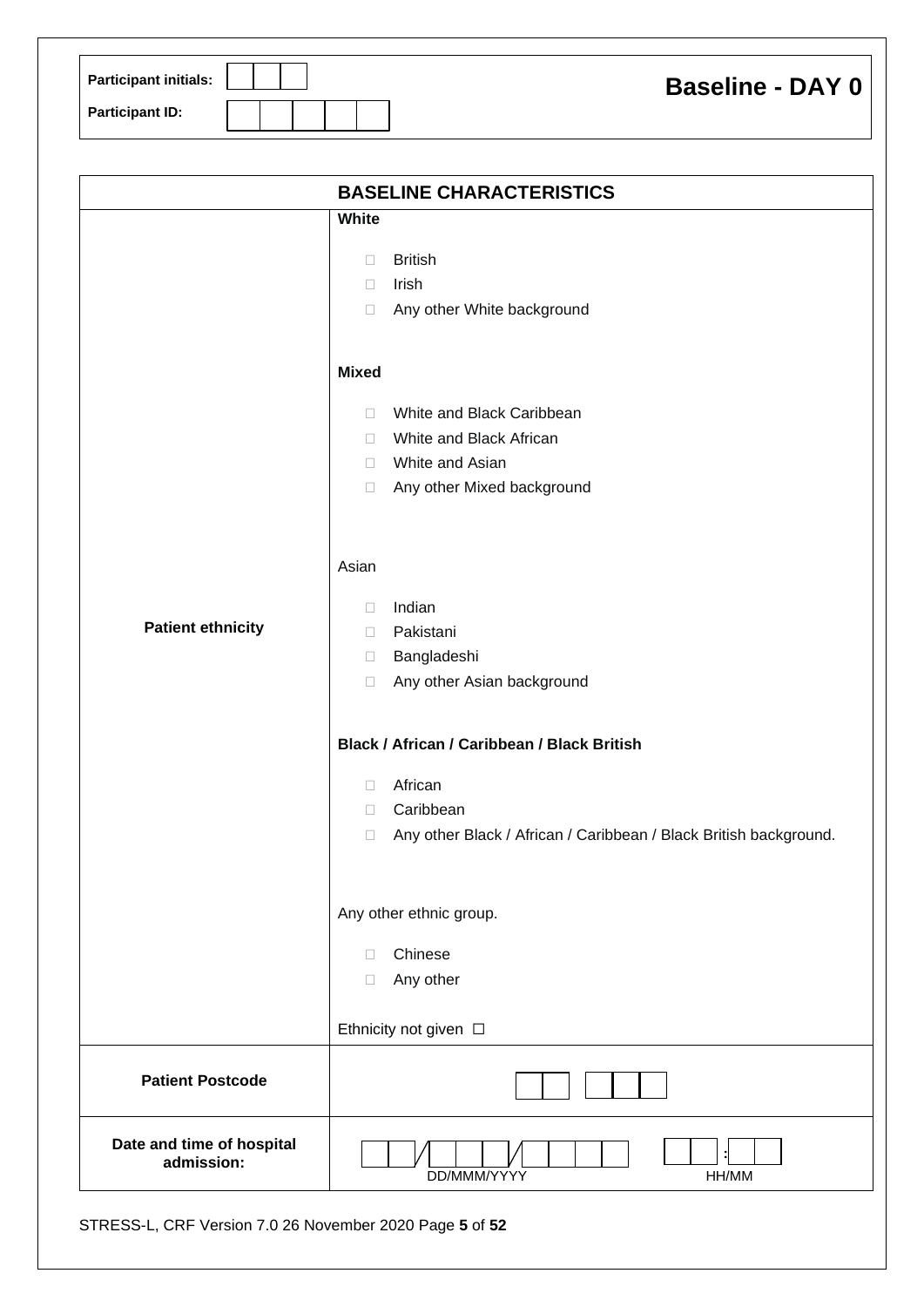| <b>Participant initials:</b><br><b>Participant ID:</b>                                                                          | <b>Baseline - DAY 0</b>                                                |
|---------------------------------------------------------------------------------------------------------------------------------|------------------------------------------------------------------------|
| Diagnosis at admission to<br>hospital:                                                                                          |                                                                        |
| Date and time of ICU admission                                                                                                  | DD/MMM/YYYY<br>HH/MM                                                   |
| Main diagnosis at admission to<br>ICU:                                                                                          |                                                                        |
|                                                                                                                                 | Lungs                                                                  |
|                                                                                                                                 | Urine                                                                  |
| <b>Main site of infection</b><br>(presumed or known):                                                                           | Abdomen                                                                |
|                                                                                                                                 | <b>Blood</b>                                                           |
|                                                                                                                                 | Other<br>Specify:                                                      |
| Where was the infection<br>acquired?                                                                                            | Hospital (48 hours after<br>In the community<br>admission to hospital) |
| Date and time vasopressor<br>support started (if another<br>vasopressor preceded<br>noradrenaline, for example<br>metaraminol): | DD/MMM/YYYY<br>HH/MM                                                   |
| Date and time noradrenaline<br>started:                                                                                         | DD/MMM/YYYY<br>HH/MM                                                   |
| Date and time of first lactate<br>>2mmol/l:                                                                                     | DD/MMM/YYYY<br>HH/MM                                                   |
|                                                                                                                                 | Suspected $\Box$                                                       |
| <b>COVID status:</b>                                                                                                            | DD/MMM/YYYY<br>Confirmed $\Box$                                        |
|                                                                                                                                 | DD/MMM/YYYY<br>$No$ $\Box$                                             |

STRESS-L, CRF Version 7.0 26 November 2020 Page **6** of **52**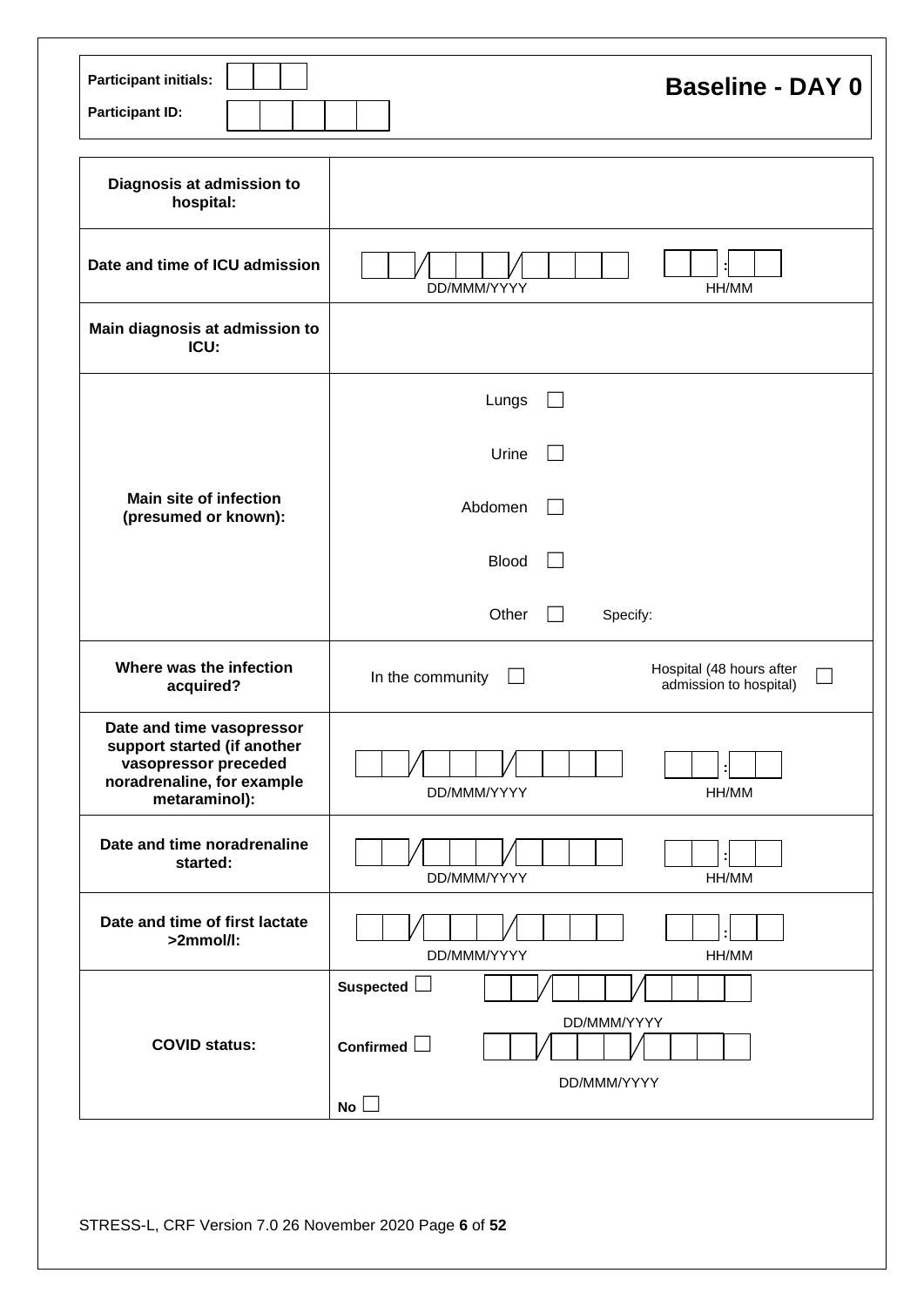| <b>Participant initials:</b> |  |  | <b>Baseline - DAY 0</b> |
|------------------------------|--|--|-------------------------|
| <b>Participant ID:</b>       |  |  |                         |

| <b>BASELINE CHARACTERISTICS</b>                            |                      |  |  |  |
|------------------------------------------------------------|----------------------|--|--|--|
| Date and time baseline ECG<br>performed:                   | DD/MMM/YYYY<br>HH/MM |  |  |  |
| Was a chest x-ray taken?                                   | Yes<br>No            |  |  |  |
| If yes, provide date and time of<br>x-ray:                 | DD/MMM/YYYY<br>HH/MM |  |  |  |
| Diffuse bilateral pulmonary<br>infiltrates on chest x-ray? | Yes<br>No            |  |  |  |
| Could the patient have ARDS?                               | Yes                  |  |  |  |
|                                                            | No                   |  |  |  |

| Optional at discretion of site investigator |                       |  |  |  |  |
|---------------------------------------------|-----------------------|--|--|--|--|
| Yes $\square$<br>Was a pregnancy test done? | No $\square$          |  |  |  |  |
|                                             | <b>PREGNANCY TEST</b> |  |  |  |  |
| Date of assessment:                         | DD/MMM/YYYY           |  |  |  |  |
|                                             | Negative<br>$\Box$    |  |  |  |  |
| <b>Pregnancy test result:</b>               | Positive              |  |  |  |  |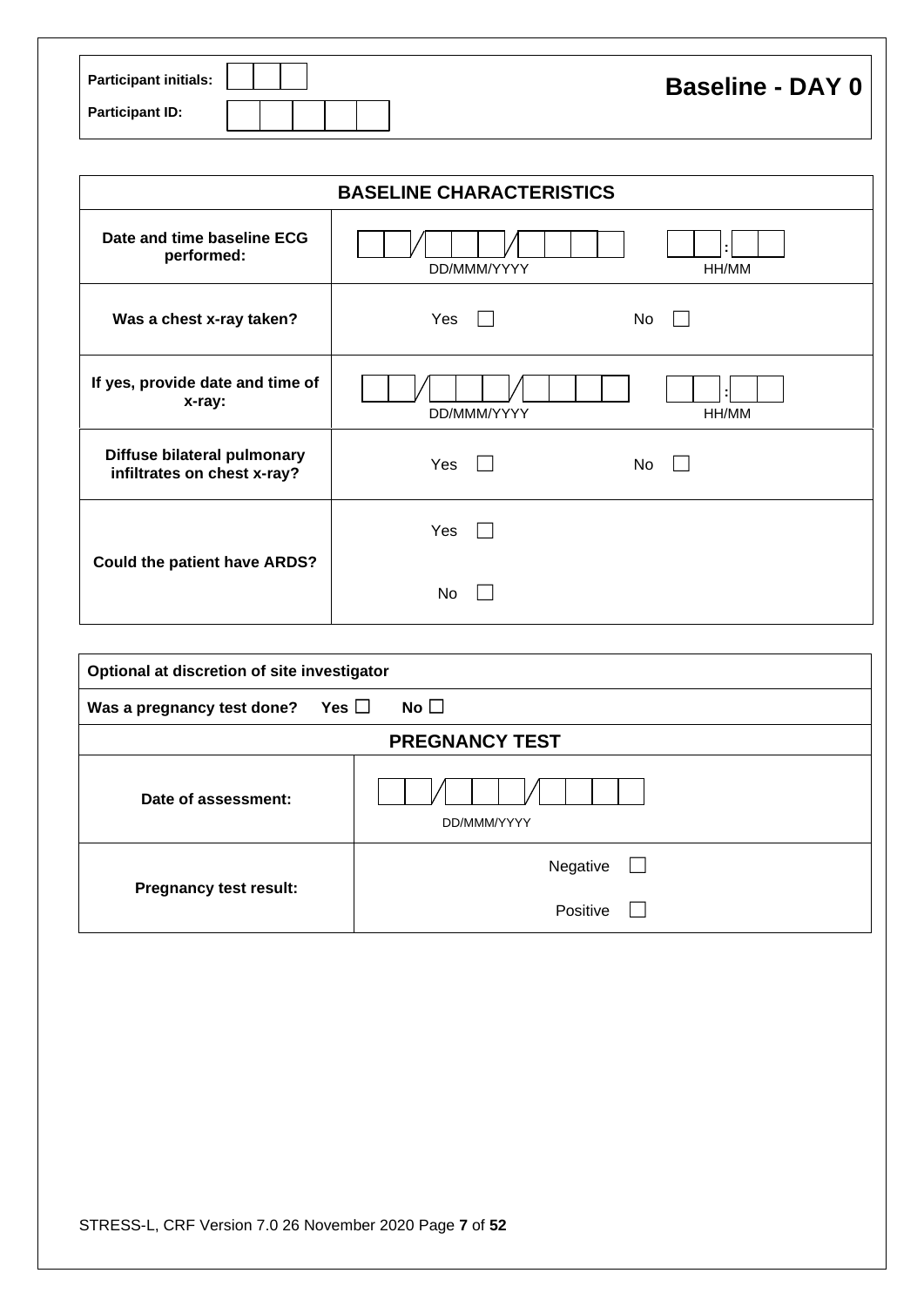| <b>Participant initials:</b> |  |  |  |
|------------------------------|--|--|--|
| <b>Participant ID:</b>       |  |  |  |

| <b>BASELINE MEDICAL HISTORY</b>                  |                            |  |  |  |  |
|--------------------------------------------------|----------------------------|--|--|--|--|
| Does the patient have any concomitant illnesses? | No<br>Yes, complete below  |  |  |  |  |
| Condition / illness / surgical procedure         |                            |  |  |  |  |
| <b>Heart Disease58</b>                           | $\Box$<br><b>No</b><br>Yes |  |  |  |  |
| Hypertension                                     | <b>No</b><br><b>Yes</b>    |  |  |  |  |
| Asthma/COPD                                      | <b>No</b><br><b>Yes</b>    |  |  |  |  |
| <b>Diabetes</b>                                  | <b>No</b><br><b>Yes</b>    |  |  |  |  |
| Parkinson's                                      | <b>No</b><br><b>Yes</b>    |  |  |  |  |
| Epilepsy                                         | <b>No</b><br><b>Yes</b>    |  |  |  |  |
| <b>Renal Disease</b>                             | <b>No</b><br>Yes           |  |  |  |  |
| <b>Liver Disease</b>                             | <b>No</b><br>Yes           |  |  |  |  |
| <b>CVA/TIA</b>                                   | <b>No</b><br>Yes           |  |  |  |  |
| Peptic Ulcer                                     | <b>No</b><br>Yes<br>×      |  |  |  |  |
| Malignancy                                       | <b>No</b><br>Yes           |  |  |  |  |
| DVT/PE                                           | <b>No</b><br><b>Yes</b>    |  |  |  |  |
| Osteoarthritis                                   | <b>No</b><br>Yes           |  |  |  |  |
| <b>Rheumatoid Arthritis</b>                      | <b>No</b><br>Yes           |  |  |  |  |
| Depression                                       | <b>No</b><br><b>Yes</b>    |  |  |  |  |
| Dementia                                         | <b>No</b><br>Yes           |  |  |  |  |

☐ **Tick if this form continues onto an additional page**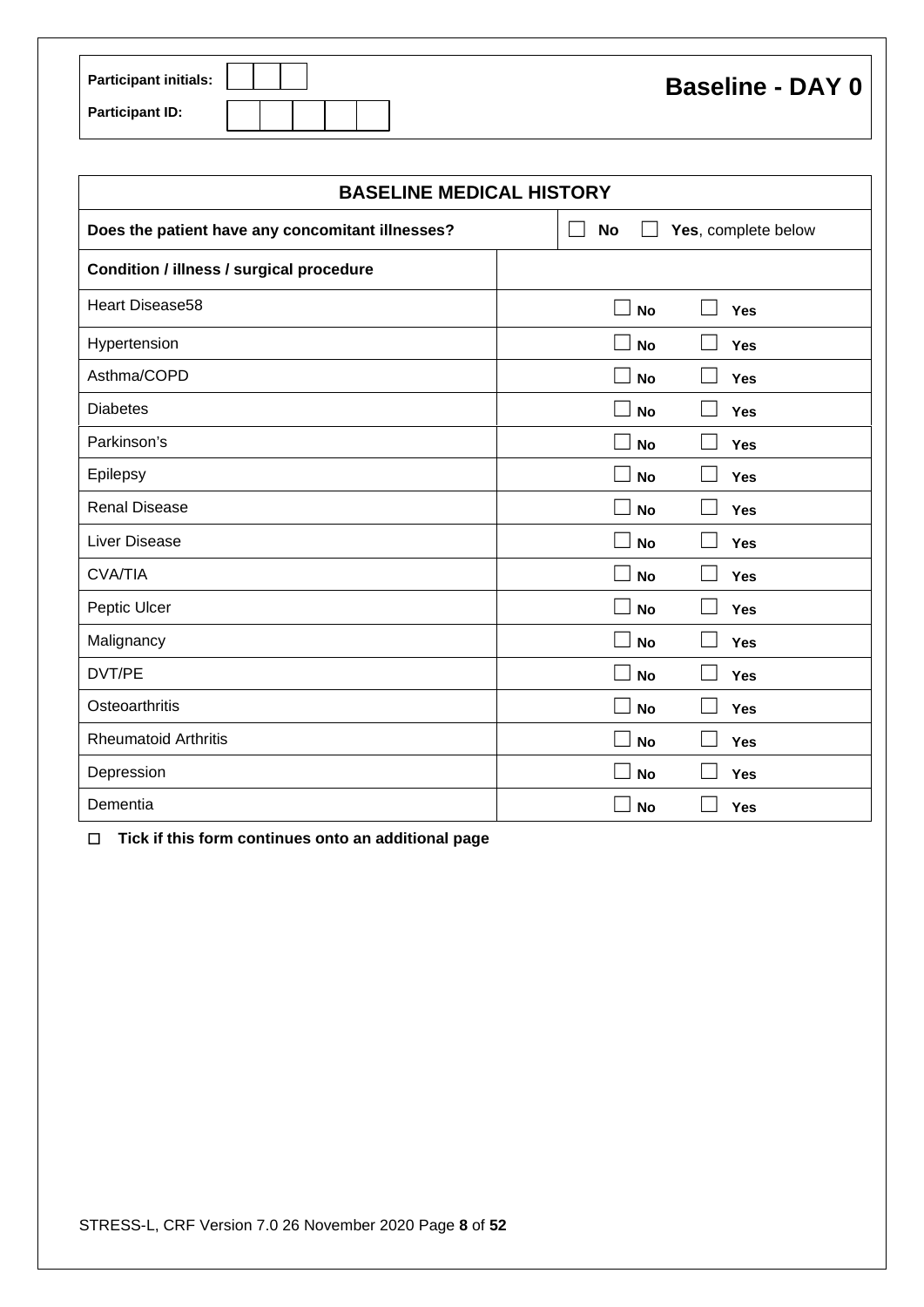| <b>Participant initials:</b> | <b>Baseline - DAY 0</b>                                        |
|------------------------------|----------------------------------------------------------------|
| <b>Participant ID:</b>       | DAY $0 = day$ of randomisation<br>$TO = time of randomisation$ |

| <b>BASELINE ASSESSMENTS (DAY 0)</b> |             |  |  |  |
|-------------------------------------|-------------|--|--|--|
| Day 0 date:                         | DD/MMM/YYYY |  |  |  |

| <b>MEASUREMENT</b> | <b>RESULT</b> | <b>UNIT</b>   |
|--------------------|---------------|---------------|
| Weight             |               | κg            |
| Height             |               | <b>Metres</b> |

| <b>OTHER TREATMENT</b>                             |  |    |  |  |  |  |  |  |  |
|----------------------------------------------------|--|----|--|--|--|--|--|--|--|
| <b>TOTAL DOSE</b><br><b>STEROID</b><br><b>UNIT</b> |  |    |  |  |  |  |  |  |  |
|                                                    |  | mg |  |  |  |  |  |  |  |

| <b>CARDIOVASCULAR</b>                      |               |             |  |  |  |  |  |
|--------------------------------------------|---------------|-------------|--|--|--|--|--|
| <b>MEASUREMENT</b>                         | <b>RESULT</b> | <b>UNIT</b> |  |  |  |  |  |
| <b>ARTERIAL PaO2</b>                       |               | kPa         |  |  |  |  |  |
| <b>ARTERIAL PaCO2</b>                      |               | kPa         |  |  |  |  |  |
| <b>Optional cardiovascular assessments</b> |               |             |  |  |  |  |  |

| <b>Optional Cardiovascular assessments</b> |  |       |  |  |  |  |  |  |
|--------------------------------------------|--|-------|--|--|--|--|--|--|
| <b>VENOUS PaO2</b>                         |  | kPa   |  |  |  |  |  |  |
| <b>VENOUS PaCO2</b>                        |  | kPa   |  |  |  |  |  |  |
| co                                         |  | L/min |  |  |  |  |  |  |
| <b>SV</b>                                  |  | mL    |  |  |  |  |  |  |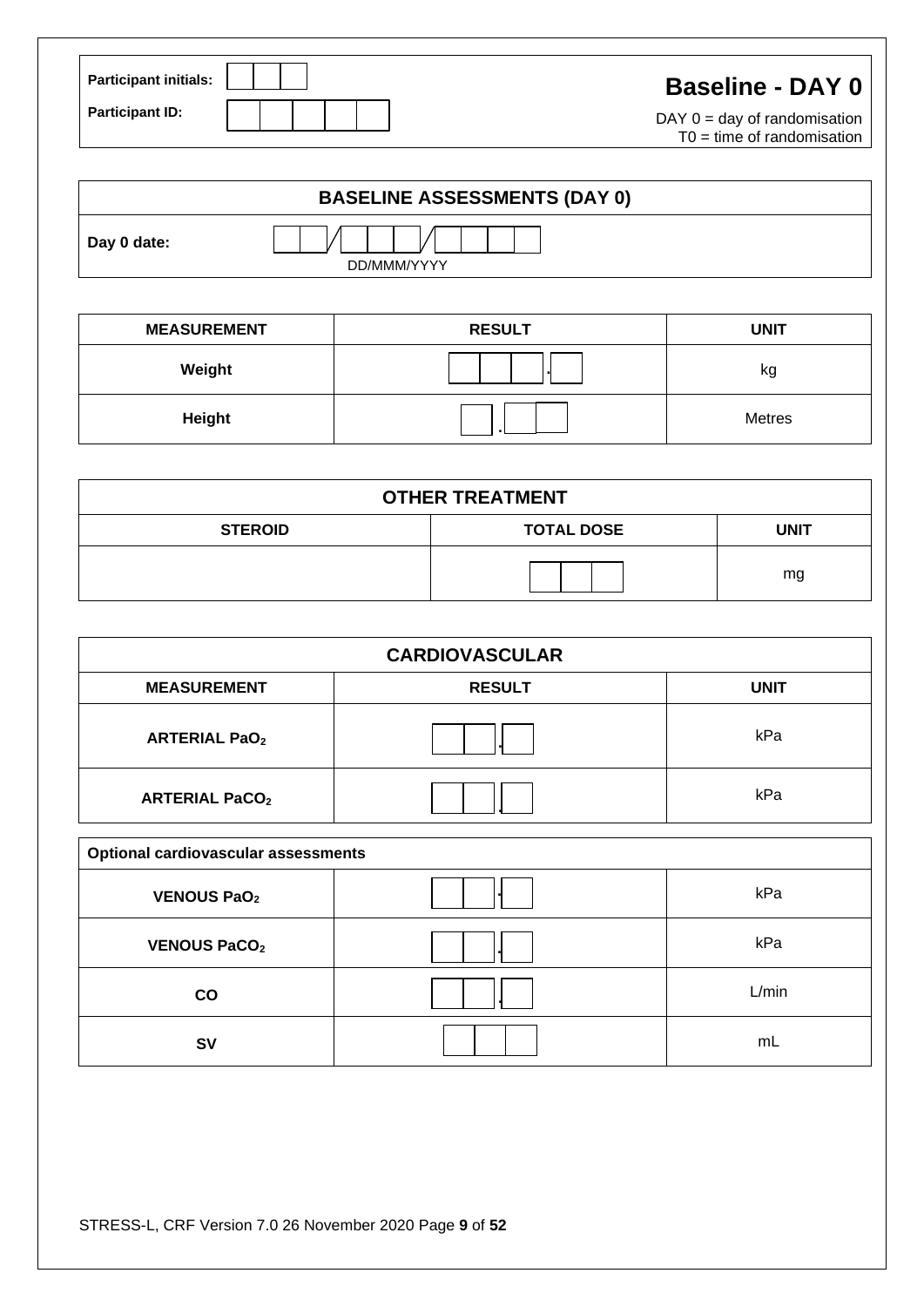| <b>Participant initials:</b> |  |  | <b>Baseline - DAY 0</b>                                        |
|------------------------------|--|--|----------------------------------------------------------------|
| <b>Participant ID:</b>       |  |  | DAY $0 = day$ of randomisation<br>$TO = time of randomisation$ |

| <b>BIOCHEMISTRY</b>              |                          |             |  |  |  |  |  |  |
|----------------------------------|--------------------------|-------------|--|--|--|--|--|--|
| <b>MEASUREMENT</b>               | <b>RESULT</b>            | <b>UNIT</b> |  |  |  |  |  |  |
| <b>Glucose</b>                   |                          | mmol/L      |  |  |  |  |  |  |
| Lactate (highest value last 48h) |                          | mmol/L      |  |  |  |  |  |  |
| <b>Liver Function Tests</b>      | <b>AST</b><br><b>ALT</b> | U/L         |  |  |  |  |  |  |

|                                                       | <b>CENTRAL LABORATORY SPECIMENS</b> |                          |                                               |                     |  |  |  |  |  |  |
|-------------------------------------------------------|-------------------------------------|--------------------------|-----------------------------------------------|---------------------|--|--|--|--|--|--|
|                                                       |                                     | Was sample<br>collected? | Date of assessment                            | Time of             |  |  |  |  |  |  |
|                                                       | <b>No</b>                           | <b>Yes</b>               | DD/MMM/YYYY                                   | assessment<br>HH/MM |  |  |  |  |  |  |
| <b>Research</b><br><b>Blood Sample</b><br>(mandatory) |                                     |                          |                                               |                     |  |  |  |  |  |  |
| <b>Number of</b><br>plasma<br>cryovials<br>extracted  |                                     |                          |                                               |                     |  |  |  |  |  |  |
|                                                       |                                     |                          | If No, please give reason                     | Y/N                 |  |  |  |  |  |  |
|                                                       |                                     |                          | Patient deceased                              |                     |  |  |  |  |  |  |
|                                                       |                                     |                          | Patient discharged                            |                     |  |  |  |  |  |  |
|                                                       |                                     |                          | Noradrenaline and Landiolol stopped           |                     |  |  |  |  |  |  |
|                                                       |                                     |                          | COVID suspected or confirmed                  |                     |  |  |  |  |  |  |
|                                                       |                                     |                          | Other, please specify:                        |                     |  |  |  |  |  |  |
| <b>PaxGene</b><br><b>RNA</b> sample<br>1              |                                     |                          | M<br>D.<br>$\mathbf{M}$<br>$\mathbf{M}$<br>Y. |                     |  |  |  |  |  |  |
|                                                       |                                     |                          | If No, please give reason                     | Y/N                 |  |  |  |  |  |  |
|                                                       |                                     |                          | Patient deceased                              |                     |  |  |  |  |  |  |
|                                                       |                                     |                          | Patient discharged                            |                     |  |  |  |  |  |  |
|                                                       |                                     |                          | Noradrenaline and Landiolol stopped           |                     |  |  |  |  |  |  |
|                                                       |                                     |                          | COVID suspected or confirmed                  |                     |  |  |  |  |  |  |
|                                                       |                                     |                          | Other, please specify:                        |                     |  |  |  |  |  |  |
| <b>PaxGene</b><br><b>DNA</b> sample<br>1              |                                     |                          | M.                                            |                     |  |  |  |  |  |  |

STRESS-L, CRF Version 7.0 26 November 2020 Page **10** of **52**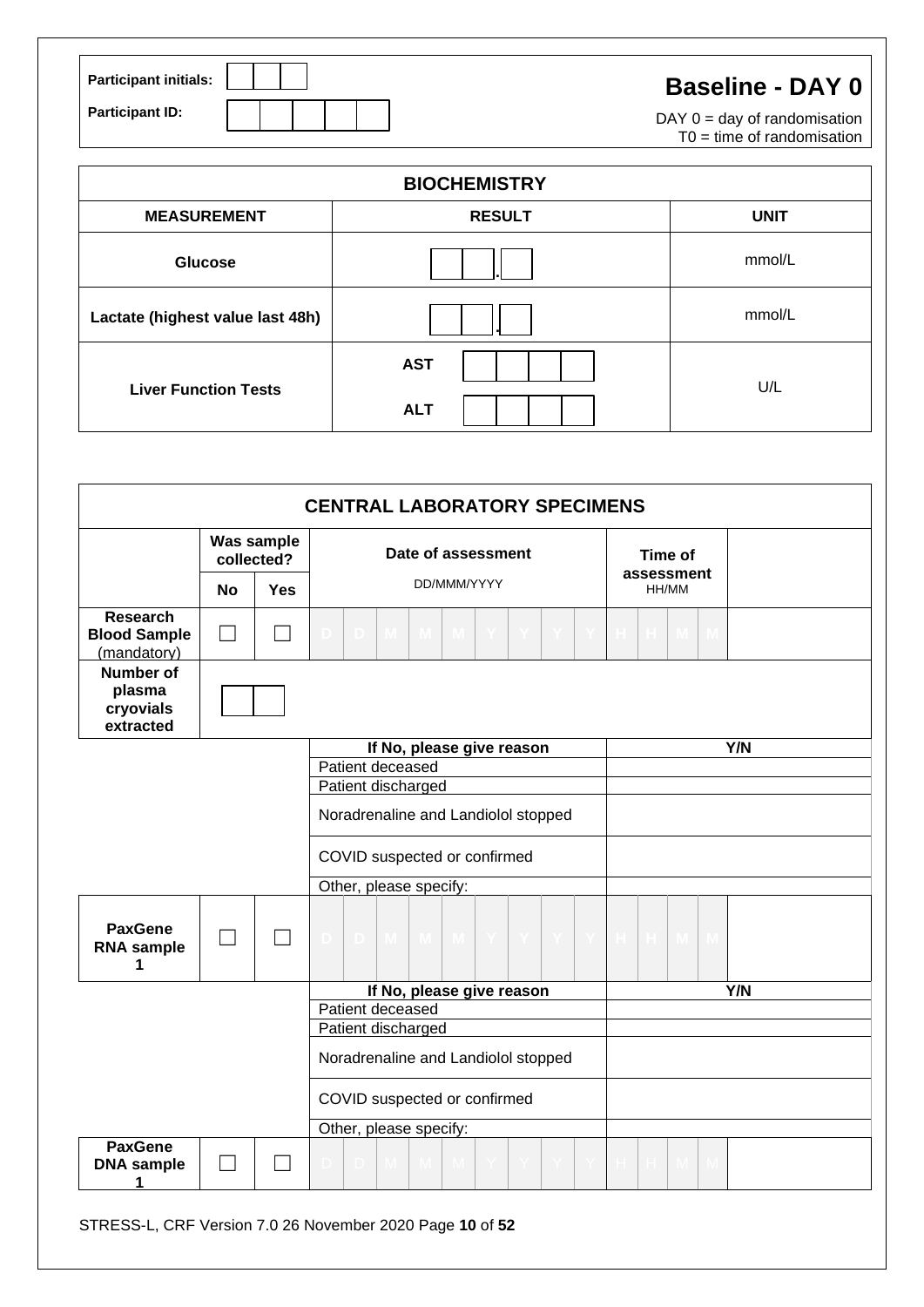| <b>Participant initials:</b> | <b>Baseline - DAY 0</b>                                        |
|------------------------------|----------------------------------------------------------------|
| <b>Participant ID:</b>       | $DAY$ 0 = day of randomisation<br>$TO = time of randomisation$ |

| If No, please give reason           | Y/N |
|-------------------------------------|-----|
| Patient deceased                    |     |
| Patient discharged                  |     |
| Noradrenaline and Landiolol stopped |     |
| COVID suspected or confirmed        |     |
| Other, please specify:              |     |

*Please note: Day 0 Research Blood Samples must be taken prior to patient starting Landiolol administration if randomised to Landiolol plus standard treatment arm.*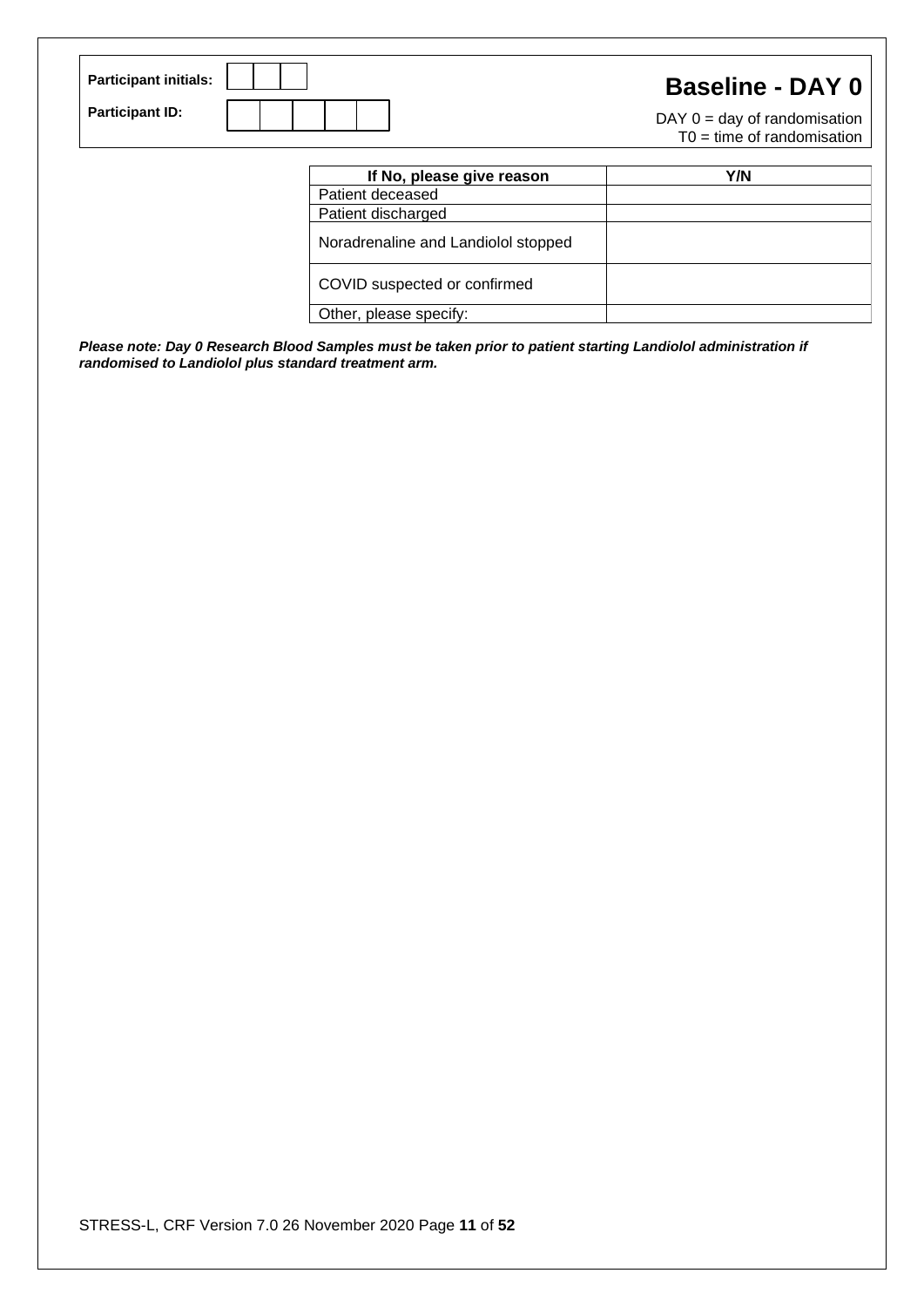| <b>Participant initials:</b> |  |  | <b>Start of Landiolol Treatment</b> |
|------------------------------|--|--|-------------------------------------|
| <b>Participant ID:</b>       |  |  |                                     |

|                                  | <b>LANDIOLOL ARM ONLY</b> |       |
|----------------------------------|---------------------------|-------|
| Date and time landiolol started: | DD/MMM/YYYY               | HH/MM |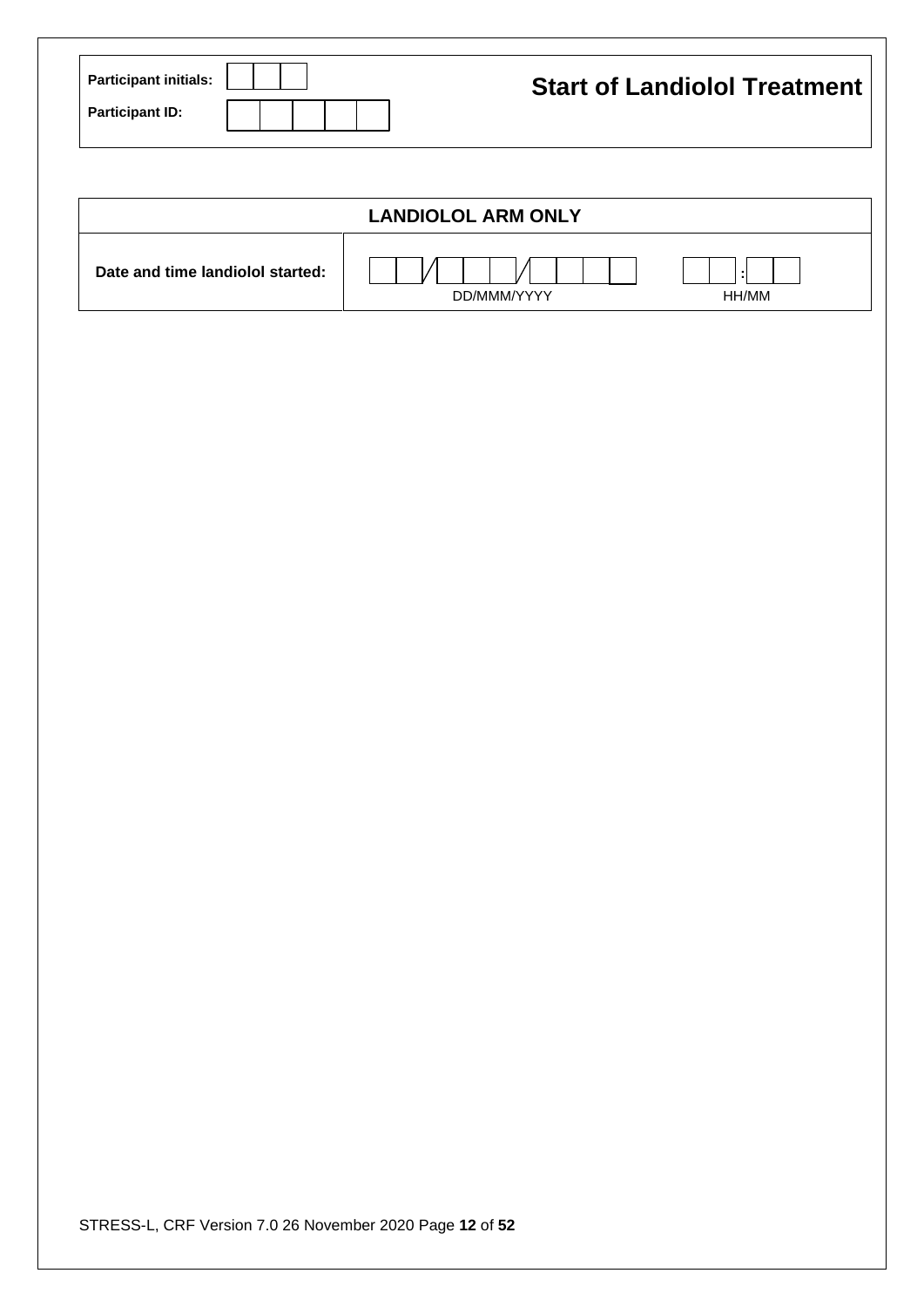| <b>Participant initials:</b> |  |  | <b>Baseline - DAY 0</b>                                        |
|------------------------------|--|--|----------------------------------------------------------------|
| <b>Participant ID:</b>       |  |  | DAY $0 = day$ of randomisation<br>$TO = time of randomisation$ |

### **CARDIOVASCULAR DATA – PRE-RANDOMISATION (D0)**

| <b>MEASURE</b> | <b>UNIT</b> | <b>CARDIOVASCULAR MEASURE (RELATIVE TO T0)</b> |        |      |       |                |  |  |  |
|----------------|-------------|------------------------------------------------|--------|------|-------|----------------|--|--|--|
|                |             | -24h                                           | $-18h$ | -12h | $-6h$ | T <sub>0</sub> |  |  |  |
| <b>MAP</b>     | mmHg        |                                                |        |      |       |                |  |  |  |
| <b>HR</b>      | beats/min   |                                                |        |      |       |                |  |  |  |
| AF             | Y/N         |                                                |        |      |       |                |  |  |  |

| <b>NAME OF</b>   | <b>UNIT</b> | <b>Received Y/N</b>   | <b>RATE OF INOTROPE</b> |        |        |     |                |  |  |  |
|------------------|-------------|-----------------------|-------------------------|--------|--------|-----|----------------|--|--|--|
| <b>IONOTROPE</b> |             | If yes, enter<br>dose | $-24h$                  | $-18h$ | $-12h$ | -6h | T <sub>0</sub> |  |  |  |
| Norad            | mcg/kg/min  |                       |                         |        |        |     |                |  |  |  |
| Vasopressin      | units/min   |                       |                         |        |        |     |                |  |  |  |
| Ino <sub>1</sub> | mcg/kg/min  |                       |                         |        |        |     |                |  |  |  |
| Ino2             | mcg/kg/min  |                       |                         |        |        |     |                |  |  |  |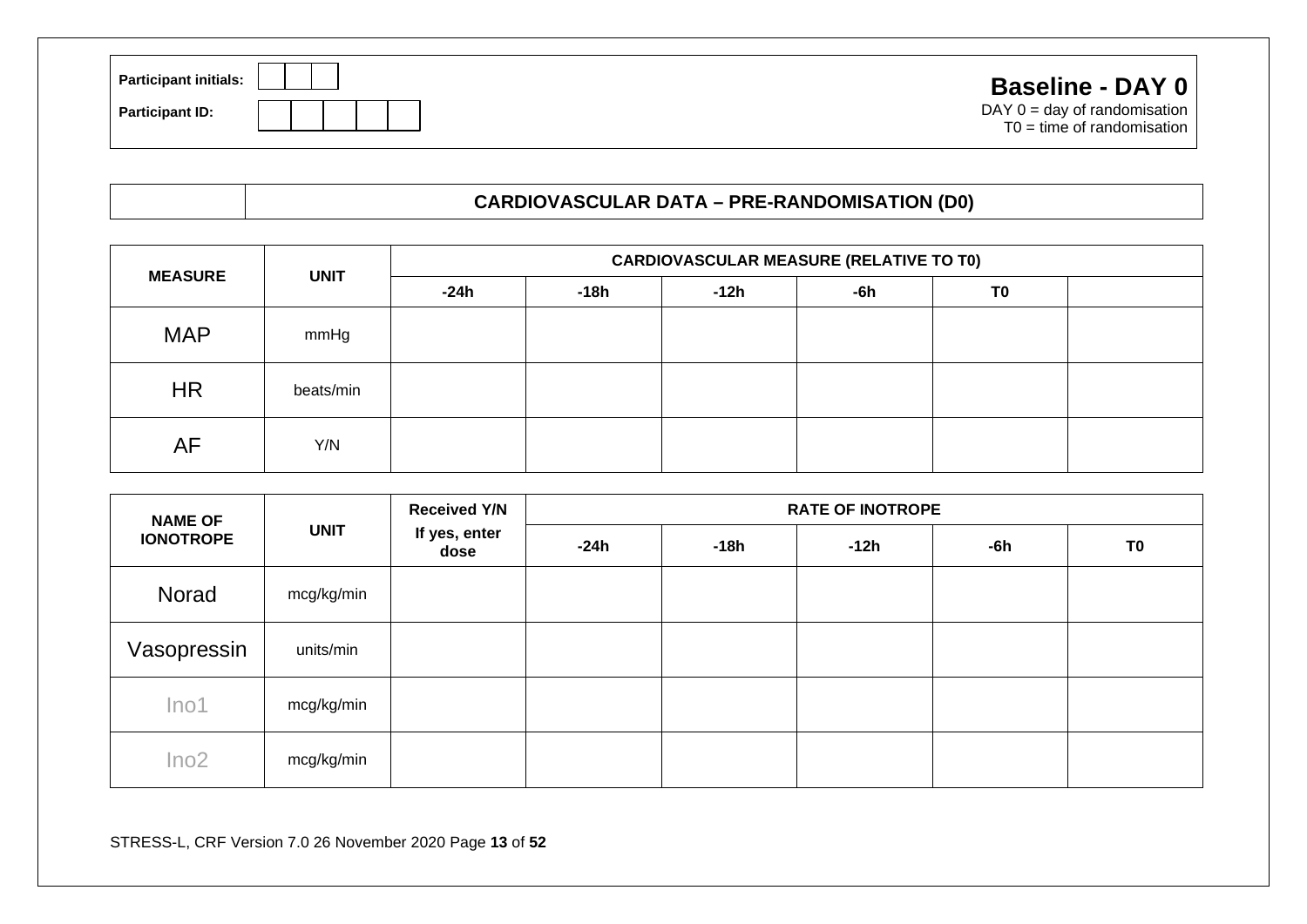| SOFA SCORE (DAILY UP TO DAY 14) |  |
|---------------------------------|--|
|---------------------------------|--|

| <b>Participant initials:</b> |  |  |  |
|------------------------------|--|--|--|
| <b>Participant ID:</b>       |  |  |  |

 $DAY 0 = day of randomisation$ 

|                 | SOFA SCORE (DAILY DATA COLLECTION)                           |                                            |                                                 |                                         |                                                  |                                |                       |                                                   |                                      |              | <b>OTHER OUTCOME DATA</b> |            |
|-----------------|--------------------------------------------------------------|--------------------------------------------|-------------------------------------------------|-----------------------------------------|--------------------------------------------------|--------------------------------|-----------------------|---------------------------------------------------|--------------------------------------|--------------|---------------------------|------------|
|                 |                                                              | <b>RESPIRATION</b>                         |                                                 | <b>COAGULATIO</b><br>N                  | <b>LIVER</b>                                     |                                | <b>CARDIOVASCULAR</b> |                                                   | <b>RENAL</b>                         | <b>WCC</b>   | Delirium?                 | <b>CRP</b> |
| <b>Day</b>      | Lowest PaO <sub>2</sub><br>/ FiO <sub>2</sub> Ratio<br>(kPa) | OR<br>O <sub>2</sub><br>Saturation<br>$\%$ | Assisted<br>Ventilation<br>$\tilde{?}$<br>(Y/N) | <b>Lowest Platelets</b><br>$(x 10^9/L)$ | <b>Highest Bilirubin</b><br>$(\mu \text{mol/L})$ | Lowest<br><b>MAP</b><br>(mmHg) |                       | Highest<br>Creatinin<br>e<br>$(\mu \text{mol/L})$ | Urine<br>Output<br>(mL/24)<br>hours) | $(x 10^9/L)$ | Y/N/Sedatio<br>n/Unknown  | mg/L       |
| $\mathbf 0$     |                                                              |                                            |                                                 |                                         |                                                  |                                |                       |                                                   |                                      |              |                           |            |
| -1              |                                                              |                                            |                                                 |                                         |                                                  |                                |                       |                                                   |                                      |              |                           |            |
| $\mathbf{2}$    |                                                              |                                            |                                                 |                                         |                                                  |                                |                       |                                                   |                                      |              |                           |            |
| 3               |                                                              |                                            |                                                 |                                         |                                                  |                                |                       |                                                   |                                      |              |                           |            |
| 4               |                                                              |                                            |                                                 |                                         |                                                  |                                |                       |                                                   |                                      |              |                           |            |
| $\overline{5}$  |                                                              |                                            |                                                 |                                         |                                                  |                                |                       |                                                   |                                      |              |                           |            |
| $6\phantom{1}6$ |                                                              |                                            |                                                 |                                         |                                                  |                                |                       |                                                   |                                      |              |                           |            |
| $\overline{7}$  |                                                              |                                            |                                                 |                                         |                                                  |                                |                       |                                                   |                                      |              |                           |            |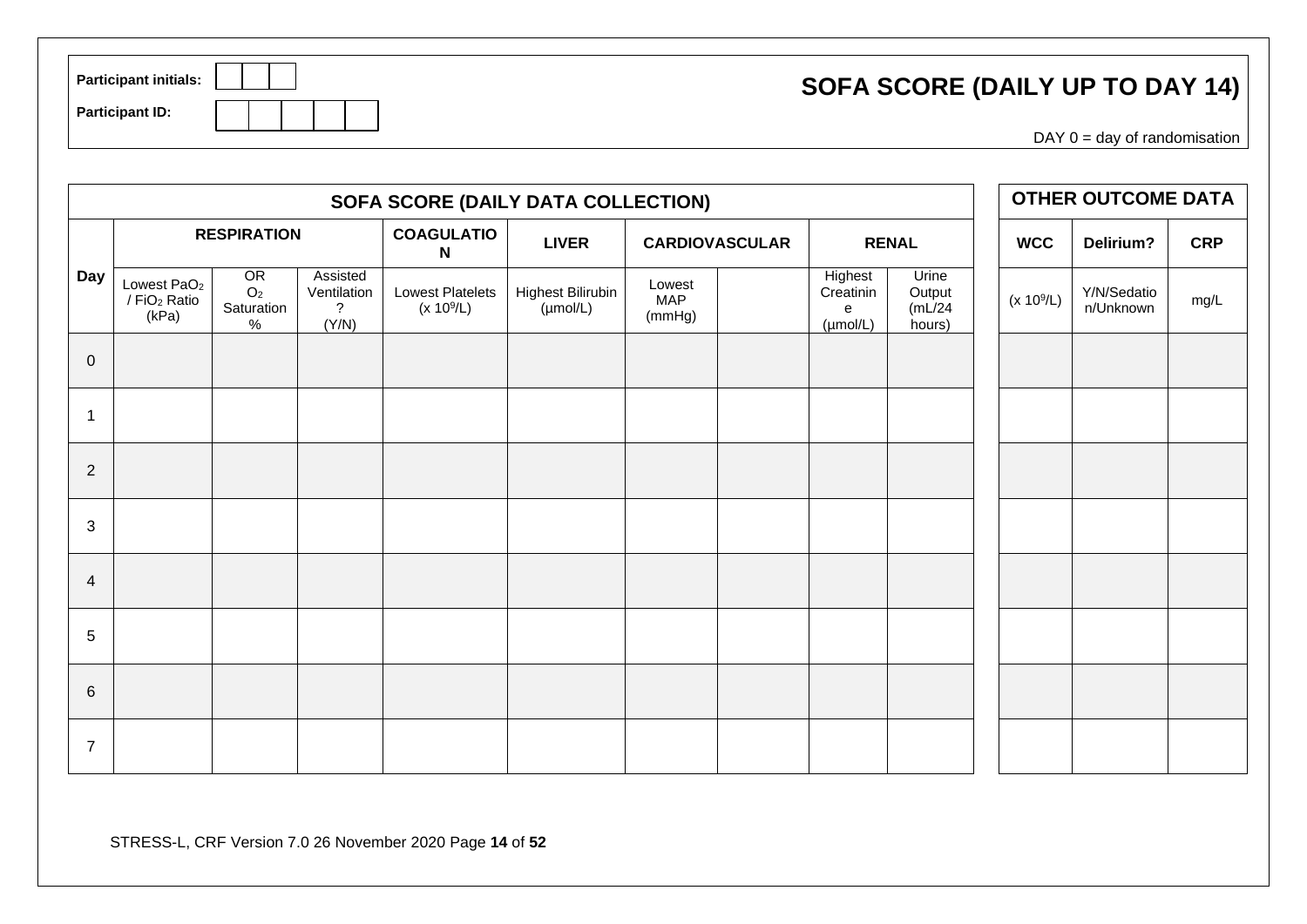| <b>Participant initials:</b> | SOFA SCORE (DAILY UP TO DAY 14) |
|------------------------------|---------------------------------|
| <b>Participant ID:</b>       | $DAY$ 0 = day of randomisation  |

|             | SOFA SCORE (DAILY DATA COLLECTION)                    |                                            |                                       |                                     |                                              |                           |                                               |                                      | <b>OTHER OUTCOME</b><br><b>DATA</b> |                              |            |
|-------------|-------------------------------------------------------|--------------------------------------------|---------------------------------------|-------------------------------------|----------------------------------------------|---------------------------|-----------------------------------------------|--------------------------------------|-------------------------------------|------------------------------|------------|
|             |                                                       | <b>RESPIRATION</b>                         |                                       | <b>COAGULATIO</b><br>N              | <b>LIVER</b>                                 | <b>CARDIOVASCULA</b><br>R |                                               | <b>RENAL</b>                         | <b>WCC</b>                          | Delirium?                    | <b>CRP</b> |
| Day         | Lowest<br>$PaO2$ /<br>FiO <sub>2</sub> Ratio<br>(kPa) | OR<br>O <sub>2</sub><br>Saturation<br>$\%$ | <b>Assisted Ventilation?</b><br>(Y/N) | Lowest<br>Platelets<br>$(x 10^9/L)$ | Highest<br>Bilirubin<br>$(\mu \text{mol/L})$ | Lowest MAP<br>(mmHg)      | Highest<br>Creatinine<br>$(\mu \text{mol/L})$ | Urine<br>Output<br>(mL/24)<br>hours) | $(x$<br>10 <sup>9</sup> /L)         | Y/N/<br>Sedation/<br>Unknown | mg/L       |
| 8           |                                                       |                                            |                                       |                                     |                                              |                           |                                               |                                      |                                     |                              |            |
| 9           |                                                       |                                            |                                       |                                     |                                              |                           |                                               |                                      |                                     |                              |            |
| 10          |                                                       |                                            |                                       |                                     |                                              |                           |                                               |                                      |                                     |                              |            |
| 11          |                                                       |                                            |                                       |                                     |                                              |                           |                                               |                                      |                                     |                              |            |
| 12          |                                                       |                                            |                                       |                                     |                                              |                           |                                               |                                      |                                     |                              |            |
| 13          |                                                       |                                            |                                       |                                     |                                              |                           |                                               |                                      |                                     |                              |            |
| 14          |                                                       |                                            |                                       |                                     |                                              |                           |                                               |                                      |                                     |                              |            |
| <b>EONT</b> |                                                       |                                            |                                       |                                     |                                              |                           |                                               |                                      |                                     |                              |            |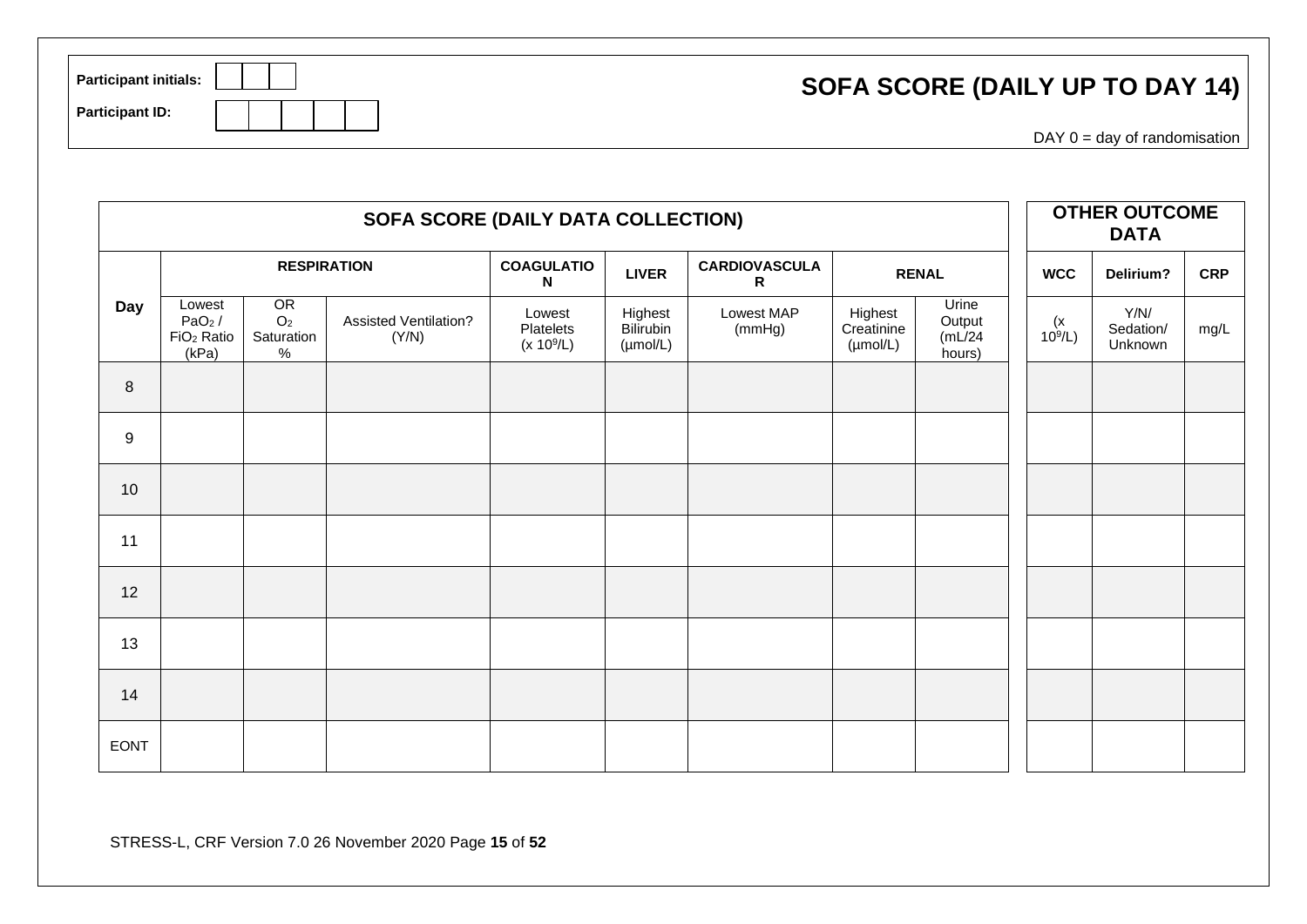| <b>Participant initials:</b> | SOFA SCORE (DAILY UP TO DAY 14) |
|------------------------------|---------------------------------|
| <b>Participant ID:</b>       | $DAY$ 0 = day of randomisation  |

### **INOTROPE DOSE**

| Day                     |                                          | Noradrenaline<br>(Norepinephrine) | <b>Adrenaline</b><br>(Epinephrine) | Dopamine | <b>Dobutamine</b> | Vasopressin |
|-------------------------|------------------------------------------|-----------------------------------|------------------------------------|----------|-------------------|-------------|
|                         | Y/N                                      |                                   |                                    |          |                   |             |
|                         | If yes, highest dose over 24 hour period |                                   |                                    |          |                   |             |
| $\overline{2}$          | Y/N                                      |                                   |                                    |          |                   |             |
|                         | If yes, highest dose over 24 hour period |                                   |                                    |          |                   |             |
|                         | Y/N                                      |                                   |                                    |          |                   |             |
| $\mathfrak{Z}$          | If yes, highest dose over 24 hour period |                                   |                                    |          |                   |             |
|                         | Y/N                                      |                                   |                                    |          |                   |             |
| $\overline{\mathbf{4}}$ | If yes, highest dose over 24 hour period |                                   |                                    |          |                   |             |
| $\sqrt{5}$              | Y/N                                      |                                   |                                    |          |                   |             |
|                         | If yes, highest dose over 24 hour period |                                   |                                    |          |                   |             |
| $\,6\,$                 | Y/N                                      |                                   |                                    |          |                   |             |
|                         | If yes, highest dose over 24 hour period |                                   |                                    |          |                   |             |
| $\overline{7}$          | Y/N                                      |                                   |                                    |          |                   |             |
|                         | If yes, highest dose over 24 hour period |                                   |                                    |          |                   |             |

STRESS-L, CRF Version 7.0 26 November 2020 Page **16** of **52**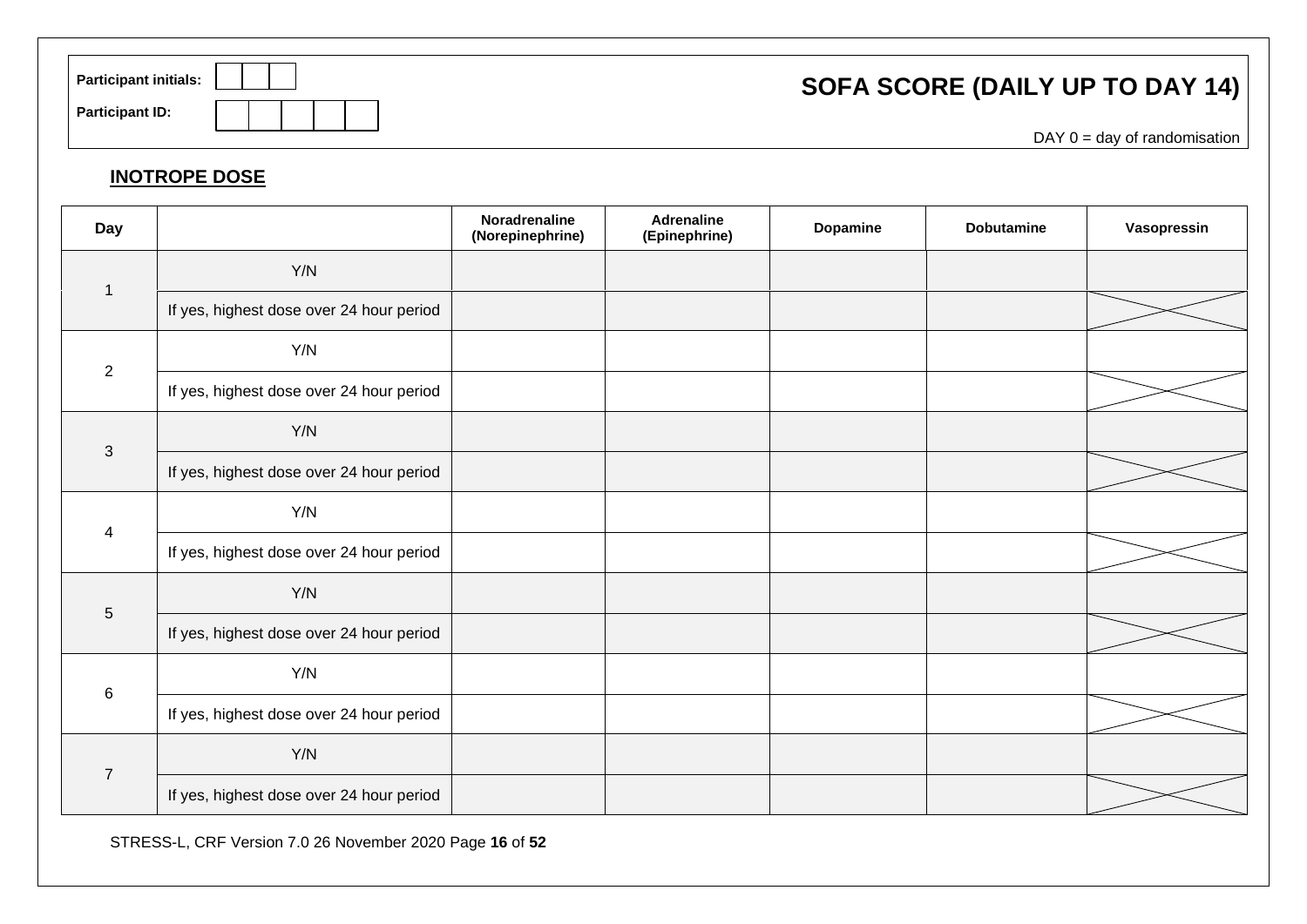| <b>Participant initials:</b> | SOFA SCORE (DAILY UP TO DAY 14) |
|------------------------------|---------------------------------|
| <b>Participant ID:</b>       | $DAY$ 0 = day of randomisation  |

| <b>Day</b>       |                                          | Noradrenaline<br>(Norepinephrine) | <b>Adrenaline</b><br>(Epinephrine) | Dopamine | <b>Dobutamine</b> | Vasopressin |
|------------------|------------------------------------------|-----------------------------------|------------------------------------|----------|-------------------|-------------|
|                  | Y/N                                      |                                   |                                    |          |                   |             |
| $\,8\,$          | If yes, highest dose over 24 hour period |                                   |                                    |          |                   |             |
|                  | Y/N                                      |                                   |                                    |          |                   |             |
| $\boldsymbol{9}$ | If yes, highest dose over 24 hour period |                                   |                                    |          |                   |             |
| 10               | Y/N                                      |                                   |                                    |          |                   |             |
|                  | If yes, highest dose over 24 hour period |                                   |                                    |          |                   |             |
| 11               | Y/N                                      |                                   |                                    |          |                   |             |
|                  | If yes, highest dose over 24 hour period |                                   |                                    |          |                   |             |
| 12               | Y/N                                      |                                   |                                    |          |                   |             |
|                  | If yes, highest dose over 24 hour period |                                   |                                    |          |                   |             |
| 13               | Y/N                                      |                                   |                                    |          |                   |             |
|                  | If yes, highest dose over 24 hour period |                                   |                                    |          |                   |             |
|                  | Y/N                                      |                                   |                                    |          |                   |             |
| 14               | If yes, highest dose over 24 hour period |                                   |                                    |          |                   |             |
|                  | Y/N                                      |                                   |                                    |          |                   |             |
| <b>EONT</b>      | If yes, highest dose over 24 hour period |                                   |                                    |          |                   |             |

STRESS-L, CRF Version 7.0 26 November 2020 Page **17** of **52**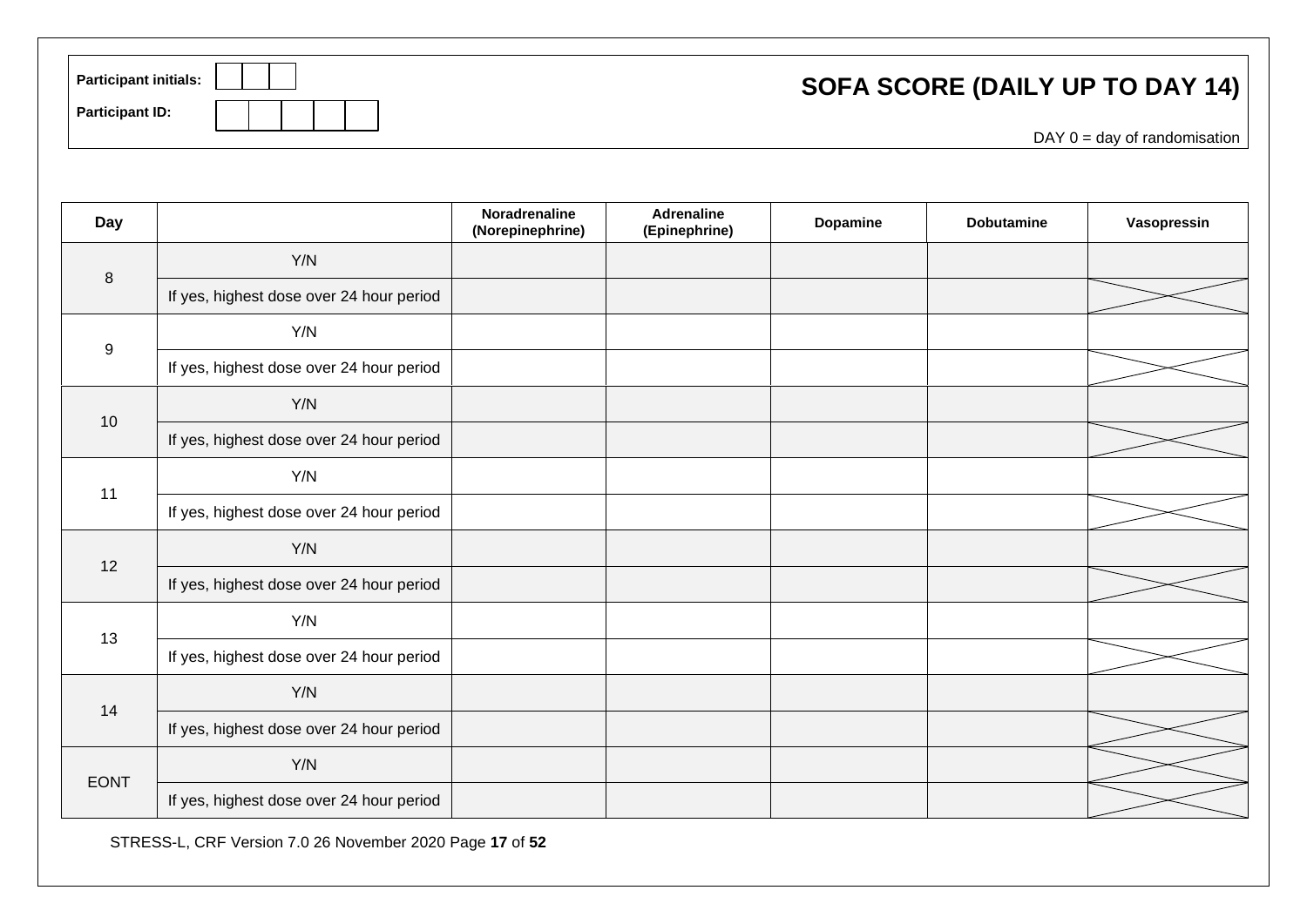| <b>Participant initials:</b><br><b>Participant ID:</b> |                                                                                 | OTHER BETA-BLOCKER (DAILY UP TO DAY 14) |
|--------------------------------------------------------|---------------------------------------------------------------------------------|-----------------------------------------|
|                                                        |                                                                                 | $DAY$ 0 = day of randomisation          |
|                                                        |                                                                                 |                                         |
|                                                        | Was the patient taking beta blockers 2 weeks prior to admission to the ICU?     | $\Box$ No<br>Yes                        |
|                                                        | Has patient received beta blockers on admission to ICU?                         | $\Box$ No<br>$\Box$<br>Yes              |
|                                                        | Has patient received beta blockers during ICU admission prior to randomisation? | $\Box$ No<br>$\Box$<br>Yes              |
| Day 1                                                  | Has patient received beta blockers* within the last 24 hours?                   | $\Box$ No<br>$\Box$<br>Yes**            |
| Day 2                                                  | Has patient received beta blockers* within the last 24 hours?                   | $\Box$ No<br>Yes**                      |
| Day 3                                                  | Has patient received beta blockers* within the last 24 hours?                   | $\Box$ No<br>Yes**                      |
| Day 4                                                  | Has patient received beta blockers* within the last 24 hours?                   | $\Box$ No<br>Yes**                      |
| Day 5                                                  | Has patient received beta blockers* within the last 24 hours?                   | $\Box$ No<br>Yes**                      |
| Day 6                                                  | Has patient received beta blockers* within the last 24 hours?                   | $\Box$ No<br>Yes**                      |
|                                                        |                                                                                 |                                         |

STRESS-L, CRF Version 7.0 26 November 2020 Page **18** of **52**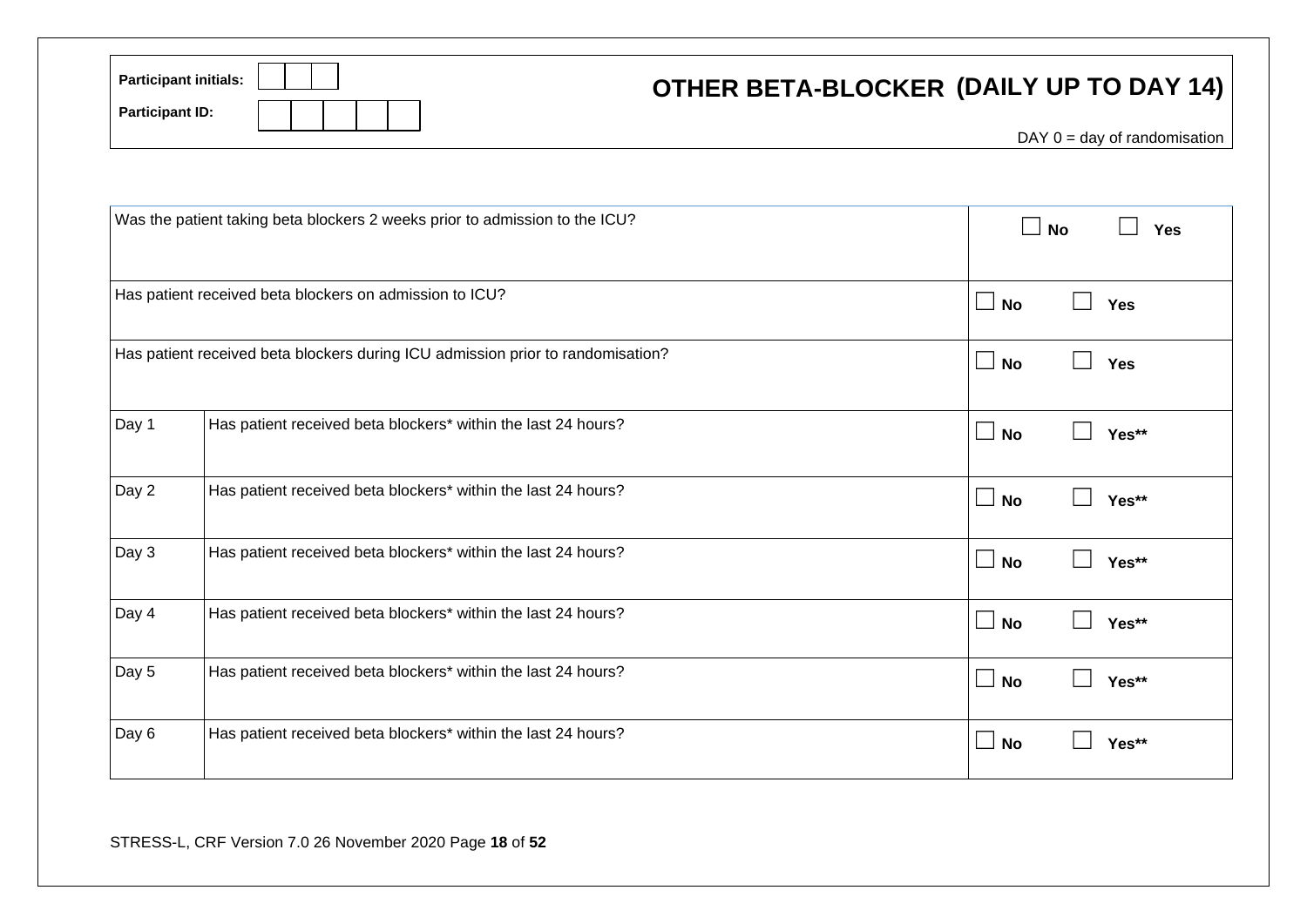| <b>Participant initials:</b> | <b>OTHER BETA-BLOCKER (DAILY UP TO DAY 14)</b>                                                                                                            |
|------------------------------|-----------------------------------------------------------------------------------------------------------------------------------------------------------|
| <b>Participant ID:</b>       | $\mathbf{D}$ $\mathbf{A}$ $\mathbf{V}$ $\mathbf{A}$ and $\mathbf{A}$ and $\mathbf{A}$ and $\mathbf{A}$ and $\mathbf{A}$ and $\mathbf{A}$ and $\mathbf{A}$ |

| DAY $0 = day$ of randomisation |  |  |
|--------------------------------|--|--|
|--------------------------------|--|--|

| Day 7  | Has patient received beta blockers* within the last 24 hours? | $\Box$ No                      | Yes** |
|--------|---------------------------------------------------------------|--------------------------------|-------|
| Day 8  | Has patient received beta blockers* within the last 24 hours? | $\Box$<br><b>No</b>            | Yes** |
| Day 9  | Has patient received beta blockers* within the last 24 hours? | $\Box$ No                      | Yes** |
| Day 10 | Has patient received beta blockers* within the last 24 hours? | $\perp$<br><b>No</b>           | Yes** |
| Day 11 | Has patient received beta blockers* within the last 24 hours? | $\perp$<br><b>No</b>           | Yes** |
| Day 12 | Has patient received beta blockers* within the last 24 hours? | $\vert \ \ \vert$<br><b>No</b> | Yes** |
| Day 13 | Has patient received beta blockers* within the last 24 hours? | $\perp$<br><b>No</b>           | Yes** |
| Day 14 | Has patient received beta blockers* within the last 24 hours? | $\perp$<br><b>No</b>           | Yes** |

*\*NOT including Landiolol \*\*Complete protocol deviation form on STRESS-L database*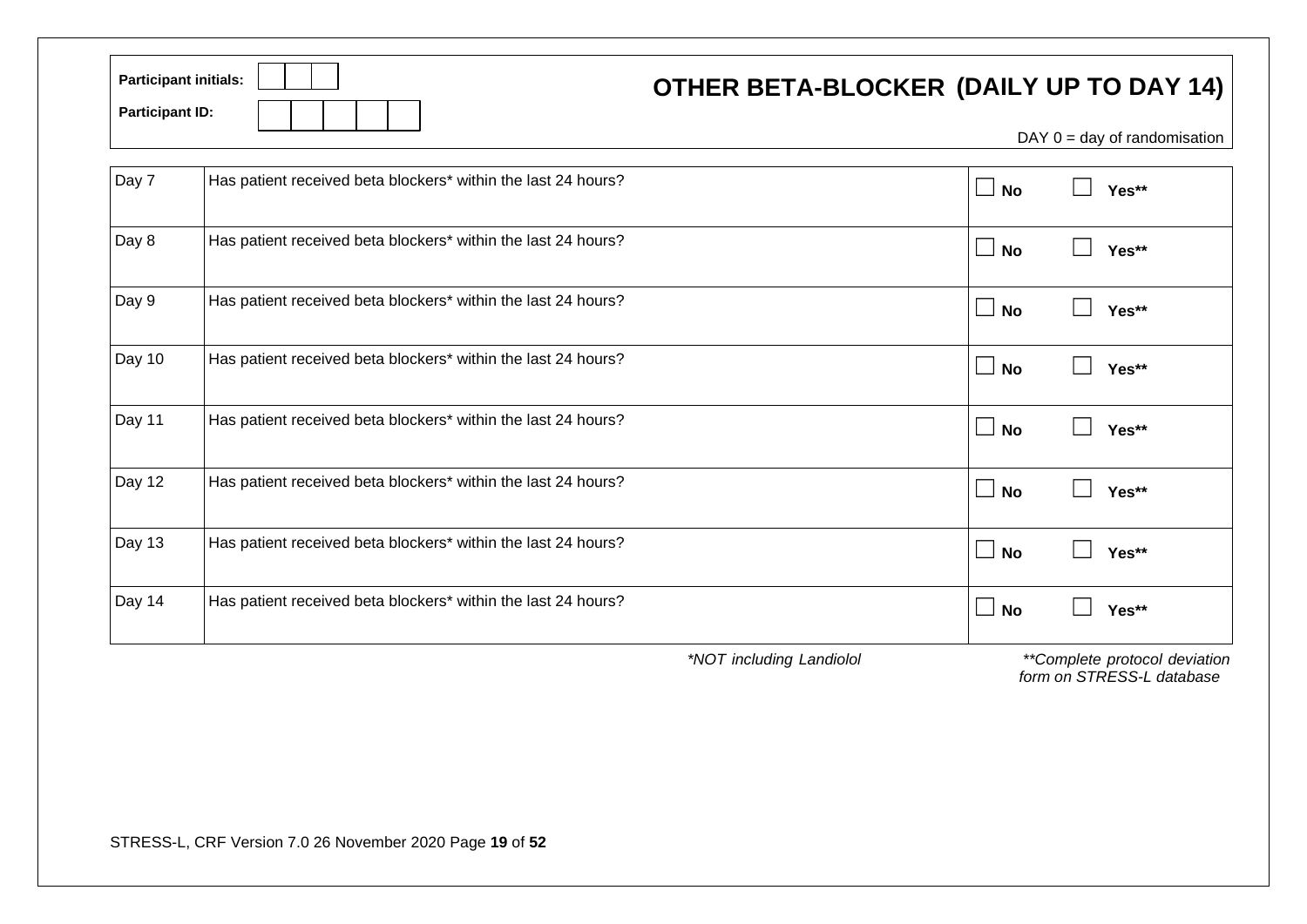### **IN/OUT FLUIDS (DAILY UP TO DAY 14)**

| <b>Participant initials:</b> |  |  |
|------------------------------|--|--|
| <b>Participant ID:</b>       |  |  |

 $DAY$  0 = day of randomisation

|                  |           | <b>TOTAL OF FLUIDS IN</b>  |                     |            |                   | TOTAL OF FLUIDS OUT                    |                      |                        |
|------------------|-----------|----------------------------|---------------------|------------|-------------------|----------------------------------------|----------------------|------------------------|
| Day              | ORAL (mL) | <b>CRYSTALLOID</b><br>(mL) | <b>COLLOID (mL)</b> | OTHER (mL) | <b>URINE</b> (mL) | <b>CVVHF</b><br><b>BALANCE</b><br>(mL) | <b>OTHER</b><br>(mL) | <b>BALANCE</b><br>(mL) |
| $\boldsymbol{0}$ |           |                            |                     |            |                   |                                        |                      |                        |
| $\mathbf{1}$     |           |                            |                     |            |                   |                                        |                      |                        |
| $\overline{2}$   |           |                            |                     |            |                   |                                        |                      |                        |
| 3                |           |                            |                     |            |                   |                                        |                      |                        |
| $\overline{4}$   |           |                            |                     |            |                   |                                        |                      |                        |
| $5\phantom{.0}$  |           |                            |                     |            |                   |                                        |                      |                        |
| $\,$ 6 $\,$      |           |                            |                     |            |                   |                                        |                      |                        |
| $\overline{7}$   |           |                            |                     |            |                   |                                        |                      |                        |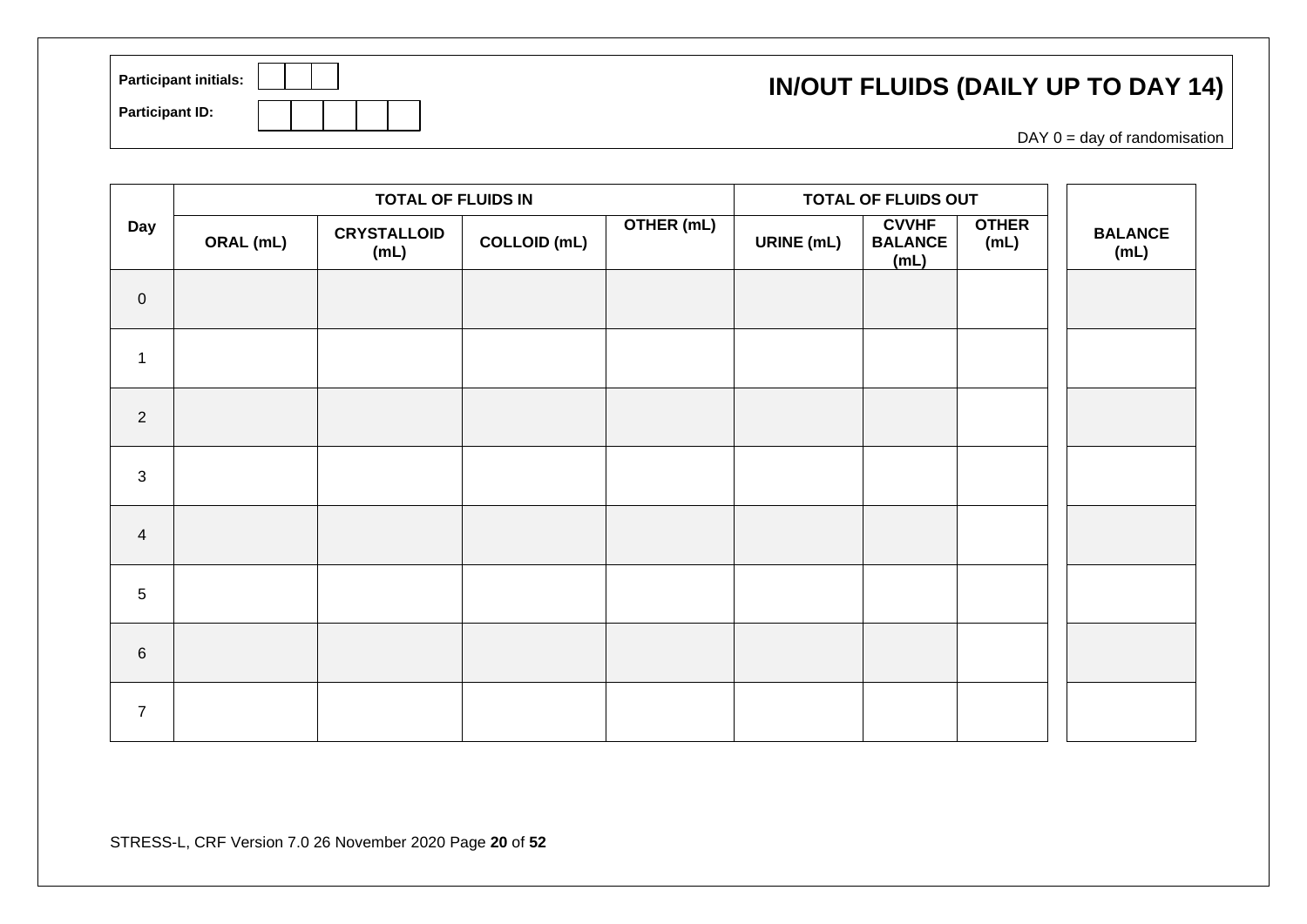| <b>Participant initials:</b> | <b>IN/OUT FLUIDS (DAILY UP TO DAY 14)</b> |
|------------------------------|-------------------------------------------|
| <b>Participant ID:</b>       | $DAY$ 0 = day of randomisation            |

|      |           | <b>TOTAL OF FLUIDS IN</b>  |                     |            | TOTAL OF FLUIDS OUT |                                        |                      |  |                        |  |  |  |  |
|------|-----------|----------------------------|---------------------|------------|---------------------|----------------------------------------|----------------------|--|------------------------|--|--|--|--|
| Day  | ORAL (mL) | <b>CRYSTALLOID</b><br>(mL) | <b>COLLOID (mL)</b> | OTHER (mL) | <b>URINE</b> (mL)   | <b>CVVHF</b><br><b>BALANCE</b><br>(mL) | <b>OTHER</b><br>(mL) |  | <b>BALANCE</b><br>(mL) |  |  |  |  |
| 8    |           |                            |                     |            |                     |                                        |                      |  |                        |  |  |  |  |
| 9    |           |                            |                     |            |                     |                                        |                      |  |                        |  |  |  |  |
| $10$ |           |                            |                     |            |                     |                                        |                      |  |                        |  |  |  |  |
| 11   |           |                            |                     |            |                     |                                        |                      |  |                        |  |  |  |  |
| 12   |           |                            |                     |            |                     |                                        |                      |  |                        |  |  |  |  |
| 13   |           |                            |                     |            |                     |                                        |                      |  |                        |  |  |  |  |
| 14   |           |                            |                     |            |                     |                                        |                      |  |                        |  |  |  |  |

*Please complete this for every day that the patient is in ICU from the point of randomisation*

STRESS-L, CRF Version 7.0 26 November 2020 Page **21** of **52**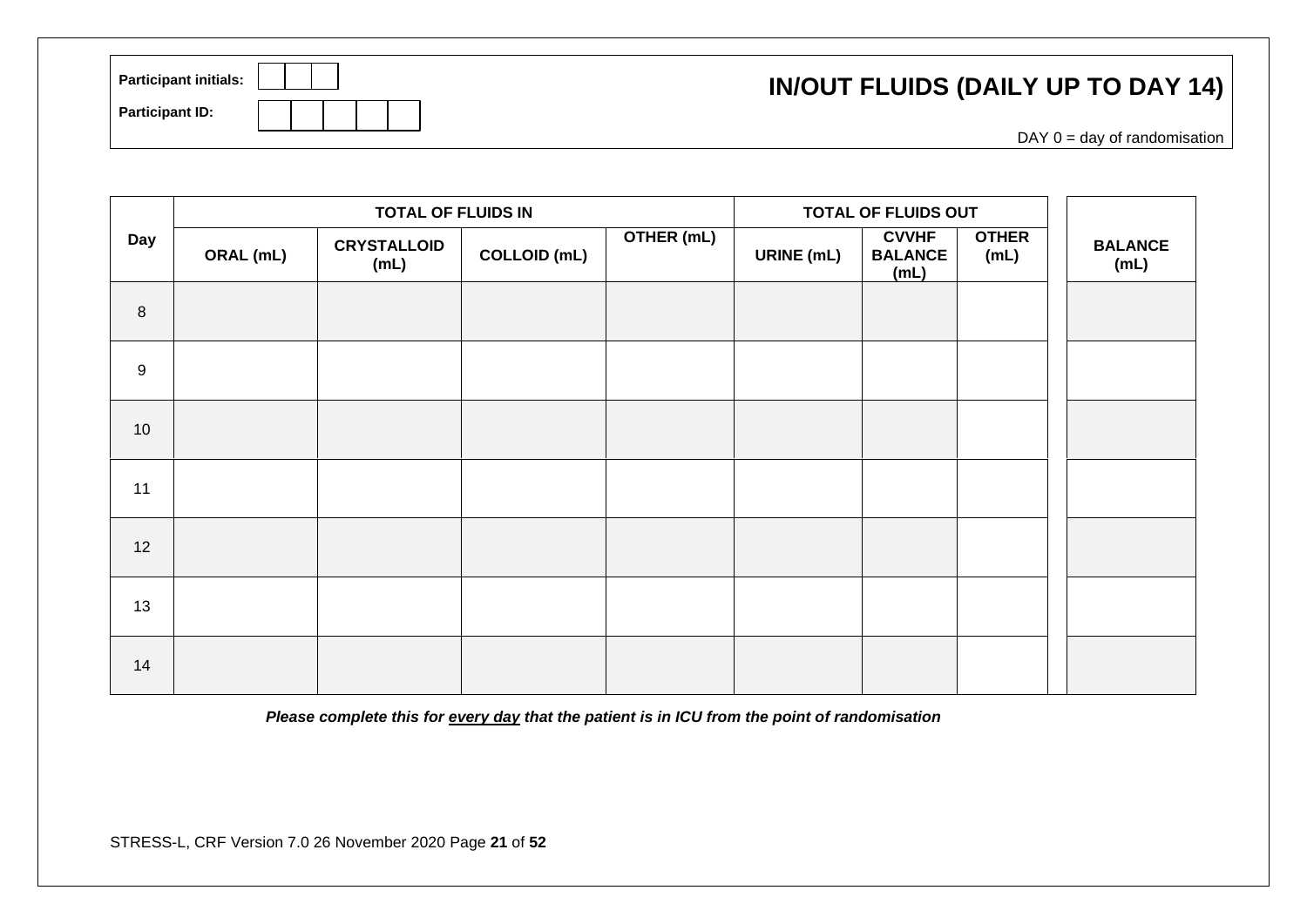| <b>Participant initials:</b> |  |
|------------------------------|--|
| <b>Participant ID:</b>       |  |

### **LANDIOLOL INFUSION (DAILY UP TO DAY 14)**

|              |    |                |                         |                         |                            |                              |    |     |             |                      |              |     | <b>LANDIOLOL INFUSION DETAILS</b> |                     |
|--------------|----|----------------|-------------------------|-------------------------|----------------------------|------------------------------|----|-----|-------------|----------------------|--------------|-----|-----------------------------------|---------------------|
|              |    |                | Date prepared           | DD/MMM/YYYY             |                            |                              |    |     |             | <b>Time prepared</b> | HH/MM        |     | Number of<br>vials used           | <b>Batch number</b> |
|              |    |                |                         |                         |                            |                              |    |     |             |                      |              |     |                                   |                     |
|              |    |                |                         |                         |                            |                              |    |     |             |                      |              |     |                                   |                     |
|              |    |                |                         |                         |                            |                              |    |     |             |                      |              |     |                                   |                     |
|              |    |                |                         |                         |                            |                              |    |     |             |                      |              |     |                                   |                     |
|              |    |                |                         |                         |                            |                              |    |     |             |                      |              |     |                                   |                     |
|              |    |                |                         |                         |                            |                              |    |     |             |                      |              |     |                                   |                     |
|              |    |                |                         |                         |                            |                              |    |     |             |                      |              |     |                                   |                     |
|              |    |                |                         |                         |                            |                              |    |     |             |                      |              |     |                                   |                     |
|              |    |                |                         |                         |                            |                              |    |     |             |                      |              |     |                                   |                     |
|              |    |                |                         |                         |                            |                              |    |     |             |                      |              |     |                                   |                     |
|              |    |                |                         |                         |                            |                              |    |     |             |                      |              |     |                                   |                     |
|              |    |                |                         |                         |                            |                              |    |     |             |                      |              |     |                                   |                     |
|              |    |                |                         |                         |                            |                              |    |     |             |                      |              |     |                                   |                     |
|              |    |                |                         |                         |                            |                              |    |     |             |                      |              |     |                                   |                     |
|              |    |                |                         |                         |                            |                              |    |     |             |                      |              |     |                                   |                     |
|              |    |                |                         |                         |                            |                              |    |     |             |                      |              |     |                                   |                     |
|              |    |                |                         |                         |                            |                              |    |     |             |                      |              |     |                                   |                     |
|              |    |                |                         |                         |                            |                              |    |     |             |                      |              |     |                                   |                     |
| $\Box$       | D. | $\blacksquare$ | M.                      | $M_{\odot}$             | Y.                         | Y.                           |    |     | $\mathbb H$ | H                    | M,           | M.  |                                   |                     |
| D.           | D. | M,             | $\overline{\mathsf{M}}$ | $\mathsf{M}_\mathbb{C}$ | i Yi                       | $\lfloor \mathbf{Y} \rfloor$ |    |     | н.          | $\vert$ H $\vert$    | $\mathbf{M}$ | -M  |                                   |                     |
| $\mathbf{D}$ | D. | $\mathbf{M}$   | $\mathbf{M}$            | $M_{\odot}$             | EY.                        | Y.                           | Y. | ΠY. | H           | $\vert$ H $\vert$    | -M-          | -M- |                                   |                     |
| D.           | D. | $\mathbf{M}$   | $\mathbf{M}$            | $M_{\odot}$             | $\lceil \mathbf{Y} \rceil$ | Y.                           |    |     |             | H                    | M,           |     |                                   |                     |
| . D.         | D. | $\blacksquare$ |                         | M                       | i Yil                      | Y.                           |    |     |             | H.                   | TVI I        |     |                                   |                     |
|              | D. | M.             |                         | $M_{\odot}$             |                            |                              |    |     |             | $\mathbb H$          | M,           |     |                                   |                     |

☐ **Tick if this form continues onto an additional page**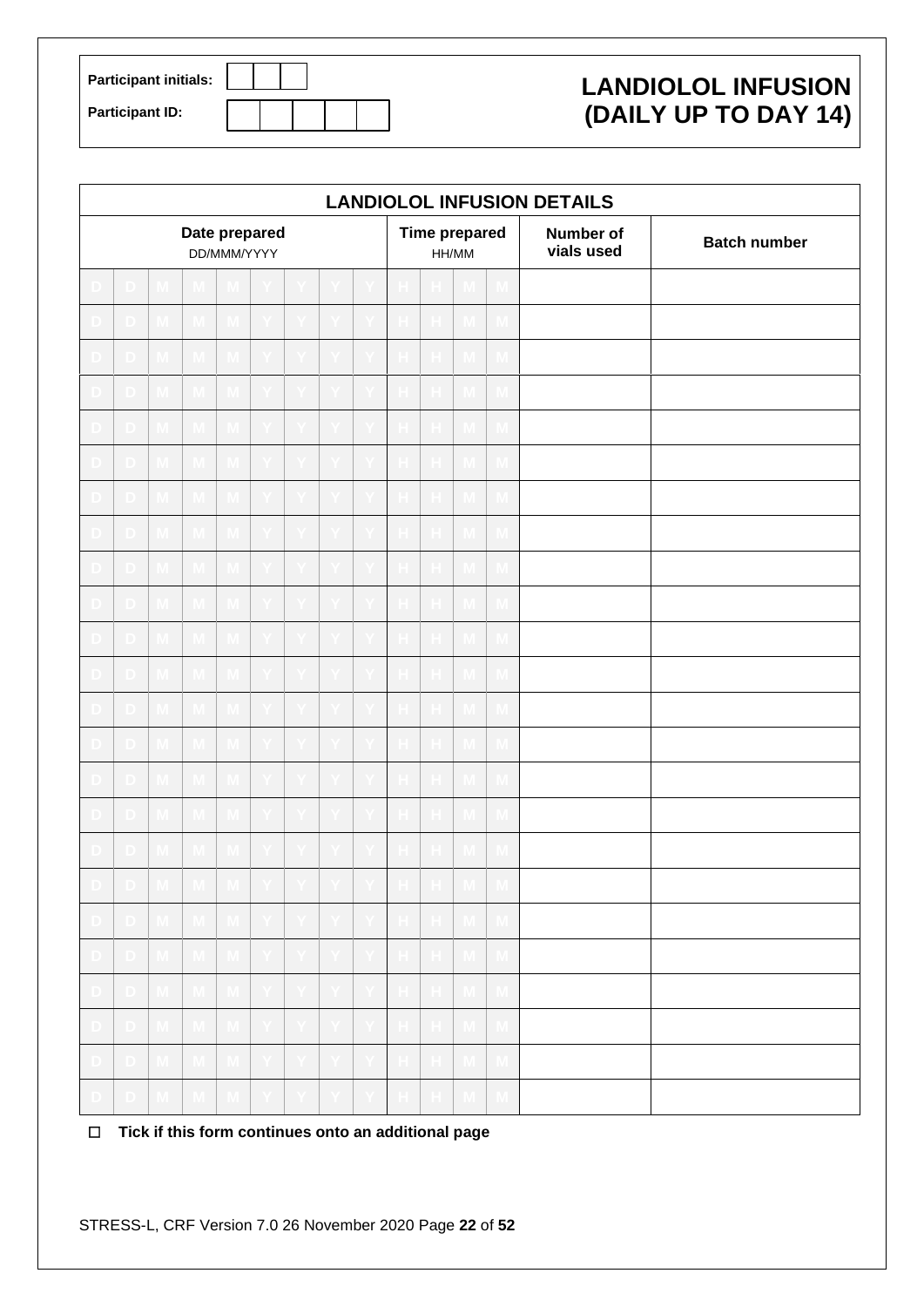| <b>Participant initials:</b> | .<br>$\mathbf{L}$<br>$\mathbf{v}$ |
|------------------------------|-----------------------------------|
| <b>Participant ID:</b>       |                                   |

#### **CARDIOVASCULAR DATA – DAY 1**

|                |             |               | <b>CARDIOVASCULAR MEASURE (HOURLY POST RANDOMISATION)</b> |                                      |           |          |           |               |               |            |           |            |                              |                 |               |                 |               |                    |               |                    |               |                    |               |            |            |
|----------------|-------------|---------------|-----------------------------------------------------------|--------------------------------------|-----------|----------|-----------|---------------|---------------|------------|-----------|------------|------------------------------|-----------------|---------------|-----------------|---------------|--------------------|---------------|--------------------|---------------|--------------------|---------------|------------|------------|
| <b>MEASURE</b> | <b>UNIT</b> | $T_{+}$<br>1h | $T_{+}$<br>2 <sub>h</sub>                                 | $\overline{\phantom{a}}$<br>T+<br>3h | $+$<br>4h | T+<br>5h | $+$<br>6h | $T_{+}$<br>7h | $T_{+}$<br>8h | $T+$<br>9h | T+.<br>10 | $T+$<br>11 | $T_{+}$<br>$12 \overline{ }$ | $T+$<br>13<br>h | $T_{+}$<br>14 | $T+$<br>15<br>h | $T_{+}$<br>16 | $T_{+}$<br>17<br>h | $T_{+}$<br>18 | $T_{+}$<br>19<br>h | $T_{+}$<br>20 | $T_{+}$<br>21<br>h | $T_{+}$<br>22 | $T+$<br>23 | $+$<br>24h |
| <b>MAP</b>     | mmHg        |               |                                                           |                                      |           |          |           |               |               |            |           |            |                              |                 |               |                 |               |                    |               |                    |               |                    |               |            |            |
| <b>HR</b>      | b/min       |               |                                                           |                                      |           |          |           |               |               |            |           |            |                              |                 |               |                 |               |                    |               |                    |               |                    |               |            |            |
| AF             | Y/N         |               |                                                           |                                      |           |          |           |               |               |            |           |            |                              |                 |               |                 |               |                    |               |                    |               |                    |               |            |            |

|                               |                | <b>Received</b>                 |                         |             |            |               |             | RATE OF INOTROPE / LANDIOLOL (HOURLY POST RANDOMISATION) |            |               |             |                  |                |                  |                     |                 |                    |                     |                    |                    |                   |                  |                  |                  |                 |                  |
|-------------------------------|----------------|---------------------------------|-------------------------|-------------|------------|---------------|-------------|----------------------------------------------------------|------------|---------------|-------------|------------------|----------------|------------------|---------------------|-----------------|--------------------|---------------------|--------------------|--------------------|-------------------|------------------|------------------|------------------|-----------------|------------------|
| <b>NAME OF</b><br><b>DRUG</b> | <b>UNIT</b>    | Y/N<br>If yes,<br>enter<br>dose | $T +$<br>1 <sub>h</sub> | $T +$<br>2h | $T+$<br>3h | $T_{+}$<br>4h | $T +$<br>5h | $T_{+}$<br>6h                                            | $T+$<br>7h | $T_{+}$<br>8h | $T +$<br>9h | $T +$<br>10<br>h | T+<br>11<br>h. | $T +$<br>12<br>h | $T_{+}$<br>13<br>h. | $T+$<br>14<br>h | $T_{+}$<br>15<br>h | $T_{+}$<br>16<br>h. | $T_{+}$<br>17<br>h | $T_{+}$<br>18<br>h | $T +$<br>19<br>h. | $T +$<br>20<br>h | $T+$<br>21<br>h. | $T +$<br>22<br>h | $T+$<br>23<br>h | $T +$<br>24<br>h |
| Norad                         | mcg/<br>kg/min |                                 |                         |             |            |               |             |                                                          |            |               |             |                  |                |                  |                     |                 |                    |                     |                    |                    |                   |                  |                  |                  |                 |                  |
| Landiolol                     | mcg/<br>kg/min |                                 |                         |             |            |               |             |                                                          |            |               |             |                  |                |                  |                     |                 |                    |                     |                    |                    |                   |                  |                  |                  |                 |                  |
| Vasopressin                   | units/<br>min  |                                 |                         |             |            |               |             |                                                          |            |               |             |                  |                |                  |                     |                 |                    |                     |                    |                    |                   |                  |                  |                  |                 |                  |
| Ino <sub>1</sub>              | mcg/<br>kg/min |                                 |                         |             |            |               |             |                                                          |            |               |             |                  |                |                  |                     |                 |                    |                     |                    |                    |                   |                  |                  |                  |                 |                  |
| Ino2                          | mcg/<br>kg/min |                                 |                         |             |            |               |             |                                                          |            |               |             |                  |                |                  |                     |                 |                    |                     |                    |                    |                   |                  |                  |                  |                 |                  |

STRESS-L, CRF Version 7.0 26 November 2020 Page **23** of **52**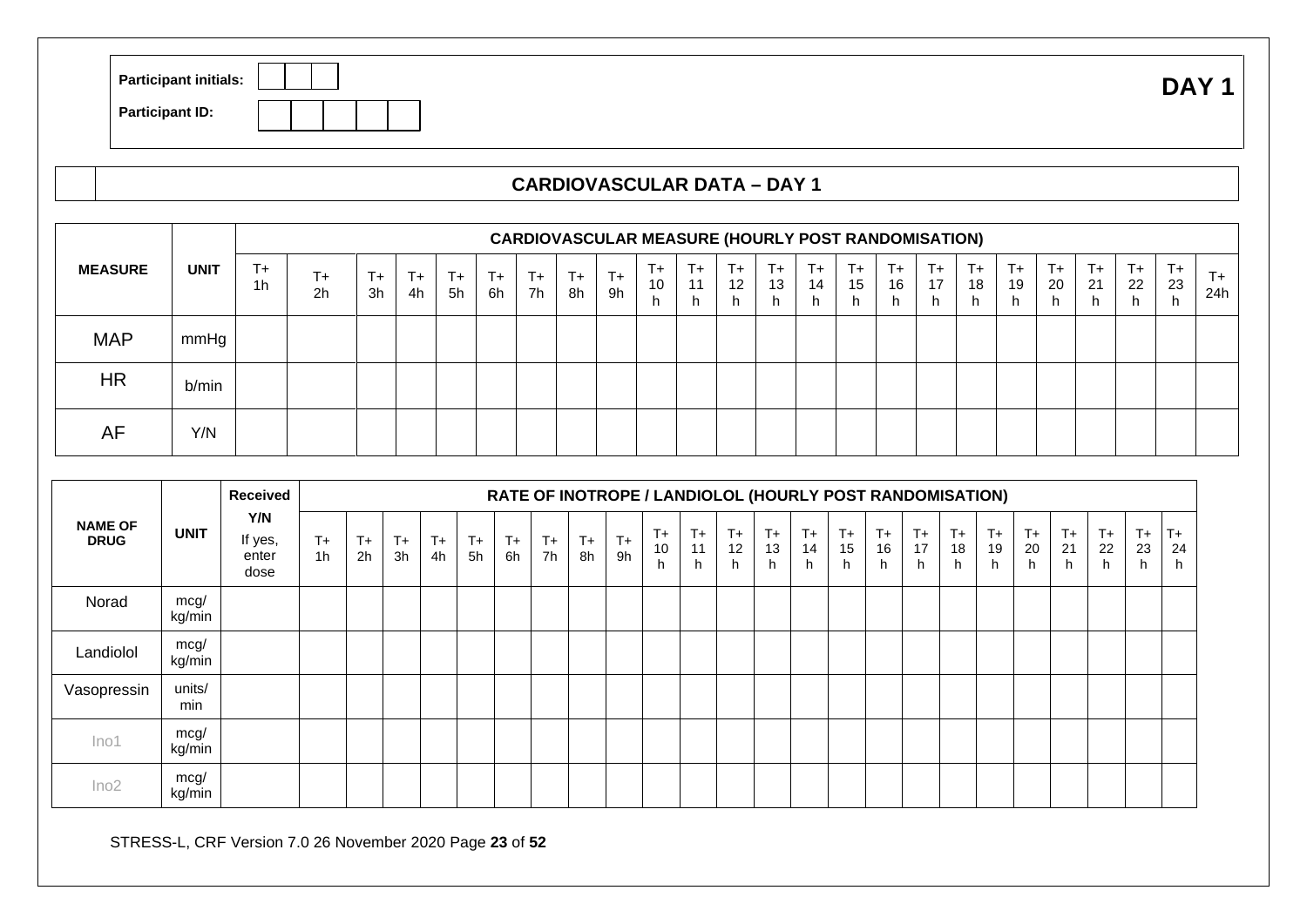| <b>Participant initials:</b> | DAY <sub>1</sub> |
|------------------------------|------------------|
| <b>Participant ID:</b>       |                  |

|                      | <b>DAY 1 - ADDITIONAL ASSESSMENTS</b> |      |
|----------------------|---------------------------------------|------|
| Date of assessments: |                                       |      |
|                      | DD/MMM/YYYY                           |      |
|                      | <b>OTHER TREATMENT</b>                |      |
| <b>STEROID</b>       | <b>TOTAL DOSE</b>                     | UNIT |

|                       | <b>CARDIOVASCULAR</b> |             |
|-----------------------|-----------------------|-------------|
| <b>MEASUREMENT</b>    | <b>RESULT</b>         | <b>UNIT</b> |
| <b>ARTERIAL PaO2</b>  |                       | kPa         |
| <b>ARTERIAL PaCO2</b> |                       | kPa         |

mg<br>Talamang mg

| <b>Optional cardiovascular assessments</b> |       |
|--------------------------------------------|-------|
| <b>VENOUS PaO2</b>                         | kPa   |
| <b>VENOUS PaCO2</b>                        | kPa   |
| CO                                         | L/min |
| <b>SV</b>                                  | mL    |

|                             | <b>BIOCHEMISTRY</b>      |             |
|-----------------------------|--------------------------|-------------|
| <b>MEASUREMENT</b>          | <b>RESULT</b>            | <b>UNIT</b> |
| <b>Glucose</b>              |                          | mmol/L      |
| Lactate                     |                          | mmol/L      |
| <b>Liver Function Tests</b> | <b>AST</b><br><b>ALT</b> | U/L         |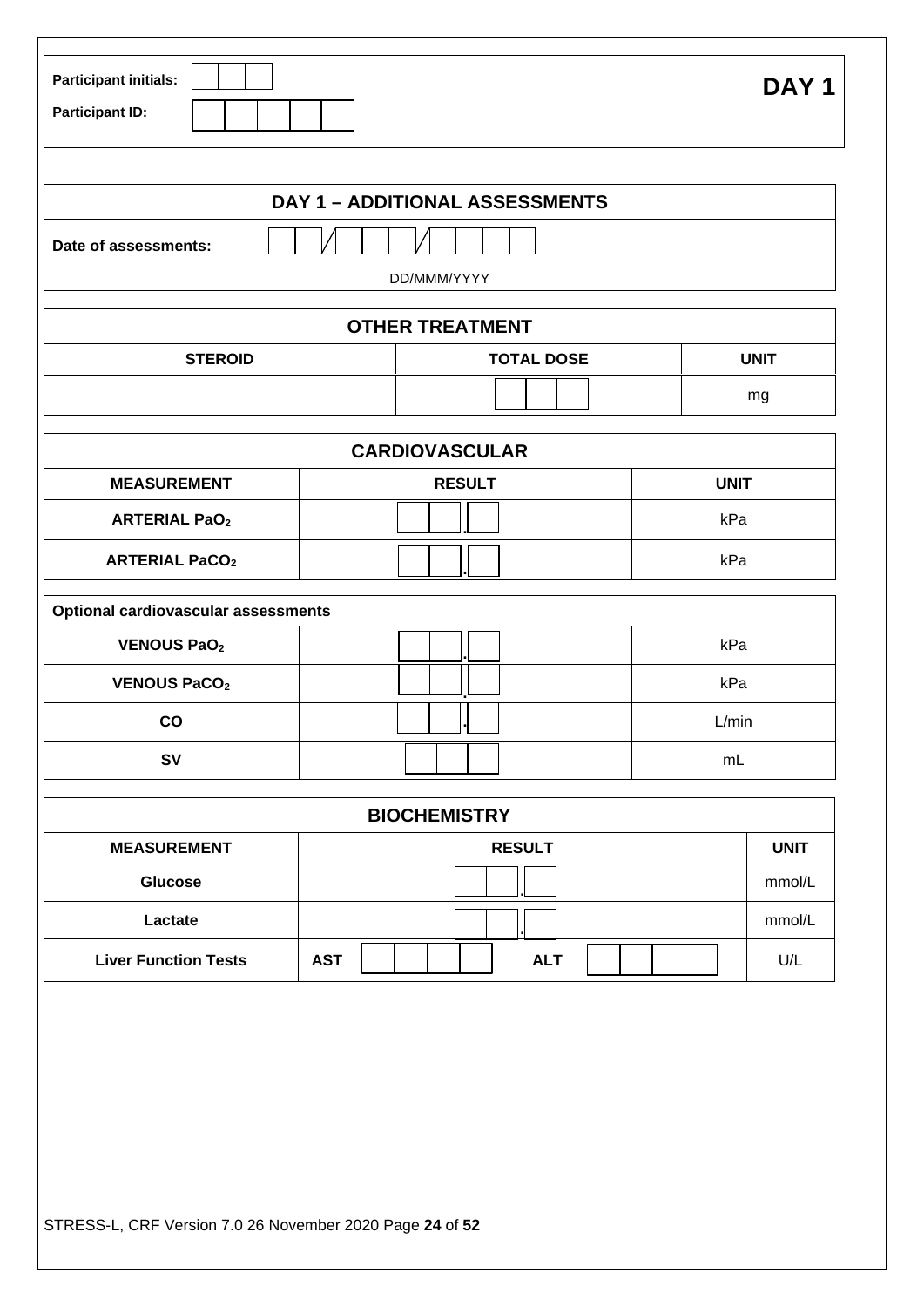| Participant initials:  | <b>DAY</b> |
|------------------------|------------|
| <b>Participant ID:</b> |            |

|                                                       |    |                          | <b>CENTRAL LABORATORY SPECIMENS</b>                          |                     |
|-------------------------------------------------------|----|--------------------------|--------------------------------------------------------------|---------------------|
|                                                       |    | Was sample<br>collected? | Date of assessment                                           | Time of             |
|                                                       | No | <b>Yes</b>               | DD/MMM/YYYY                                                  | assessment<br>HH/MM |
| <b>Research</b><br><b>Blood Sample</b><br>(mandatory) |    |                          |                                                              | M.                  |
| <b>Number of</b><br>plasma<br>cryovials<br>extracted  |    |                          |                                                              |                     |
|                                                       |    |                          | If No, please give reason                                    | Y/N                 |
|                                                       |    |                          | Patient deceased                                             |                     |
|                                                       |    |                          | Patient discharged                                           |                     |
|                                                       |    |                          | Noradrenaline and Landiolol stopped                          |                     |
|                                                       |    |                          | COVID suspected or confirmed                                 |                     |
|                                                       |    |                          | Other, please specify:                                       |                     |
| <b>PaxGene</b><br><b>RNA</b> sample<br>$\mathbf 2$    |    |                          | $\mathbf{M}$ $\mathbf{M}$<br>$\mathbf{Y}$<br>M<br>D.<br>-Y I | н.<br>M.            |
|                                                       |    |                          | If No, please give reason                                    | Y/N                 |
|                                                       |    |                          | Patient deceased                                             |                     |
|                                                       |    |                          | Patient discharged                                           |                     |
|                                                       |    |                          | Noradrenaline and Landiolol stopped                          |                     |
|                                                       |    |                          | COVID suspected or confirmed                                 |                     |
|                                                       |    |                          | Other, please specify:                                       |                     |

STRESS-L, CRF Version 7.0 26 November 2020 Page **25** of **52**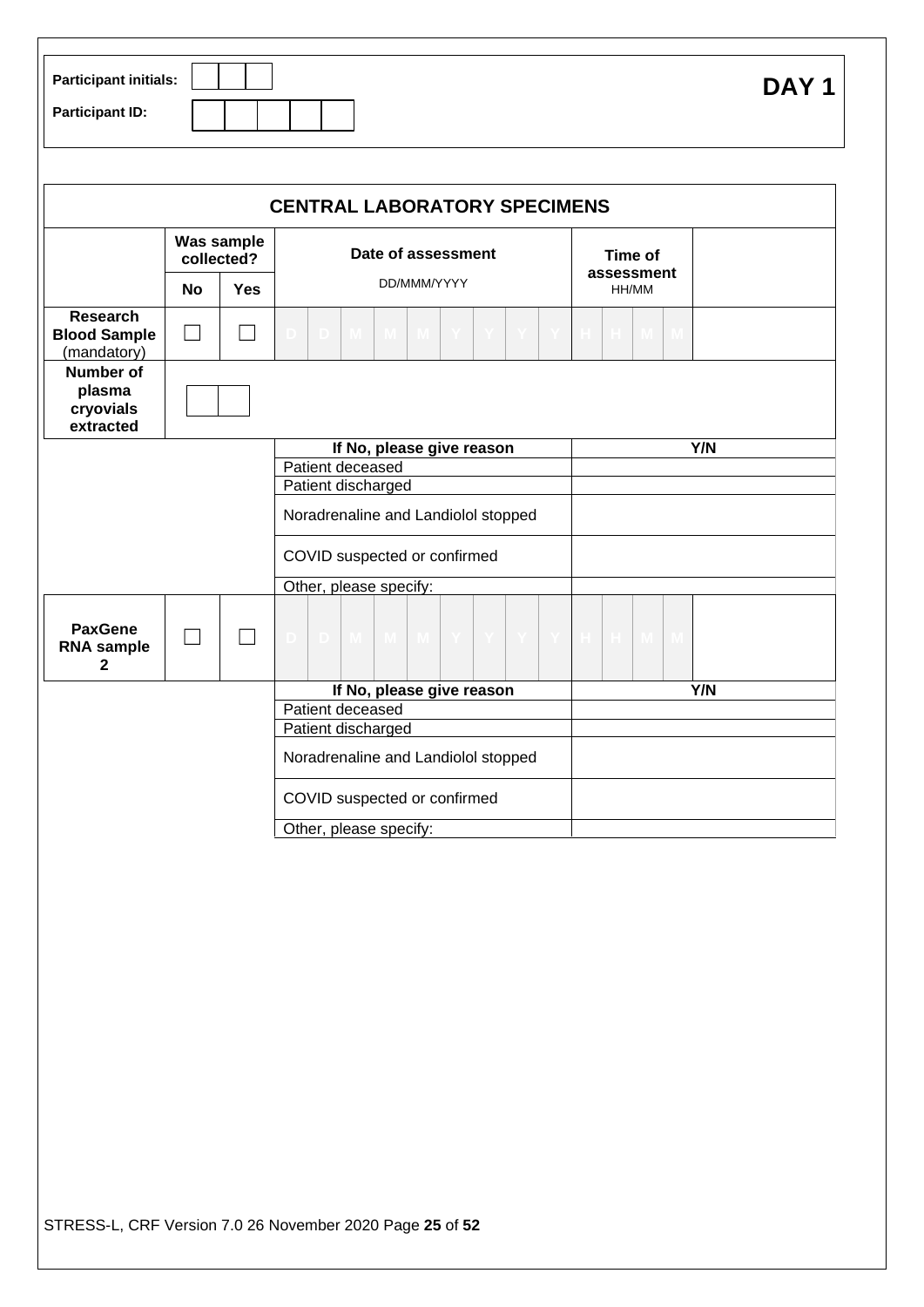| <b>Participant initials:</b> | DAY <sub>2</sub> |
|------------------------------|------------------|
| <b>Participant ID:</b>       |                  |

### **CARDIOVASCULAR DATA – DAY 2**

|                |             |            | <b>CARDIOVASCULAR MEASURE (HOURLY POST RANDOMISATION)</b> |                     |                 |                     |                 |                  |                  |                 |                 |                 |             |               |            |               |               |               |                    |                     |                     |                     |                  |                     |                |
|----------------|-------------|------------|-----------------------------------------------------------|---------------------|-----------------|---------------------|-----------------|------------------|------------------|-----------------|-----------------|-----------------|-------------|---------------|------------|---------------|---------------|---------------|--------------------|---------------------|---------------------|---------------------|------------------|---------------------|----------------|
| <b>MEASURE</b> | <b>UNIT</b> | l +<br>25h | $T+$<br>26h                                               | $T_{+}$<br>27<br>h. | $T+$<br>28<br>h | $T_{+}$<br>29<br>h. | $T+$<br>30<br>h | $T+$<br>-31<br>h | $T +$<br>32<br>r | $T+$<br>33<br>h | $T+$<br>34<br>h | $T+$<br>35<br>h | $T+$<br>-36 | $T_{+}$<br>37 | $T+$<br>38 | $T_{+}$<br>39 | $T_{+}$<br>40 | $T_{+}$<br>41 | $T_{+}$<br>42<br>n | $T_{+}$<br>43<br>h. | $T_{+}$<br>44<br>n. | $T_{+}$<br>45<br>h. | $T+$<br>46<br>h. | $T_{+}$<br>47<br>h. | $T_{+}$<br>48h |
| <b>MAP</b>     | mmHg        |            |                                                           |                     |                 |                     |                 |                  |                  |                 |                 |                 |             |               |            |               |               |               |                    |                     |                     |                     |                  |                     |                |
| <b>HR</b>      | b/min       |            |                                                           |                     |                 |                     |                 |                  |                  |                 |                 |                 |             |               |            |               |               |               |                    |                     |                     |                     |                  |                     |                |
| AF             | Y/N         |            |                                                           |                     |                 |                     |                 |                  |                  |                 |                 |                 |             |               |            |               |               |               |                    |                     |                     |                     |                  |                     |                |

|                     |                | <b>Received</b>                 |             | RATE OF INOTROPE / LANDIOLOL (HOURLY POST RANDOMISATION) |                     |                   |                 |                    |                  |                  |                    |                     |                    |                  |                   |                  |                  |                      |                    |                    |                  |                    |                  |                    |                     |                    |
|---------------------|----------------|---------------------------------|-------------|----------------------------------------------------------|---------------------|-------------------|-----------------|--------------------|------------------|------------------|--------------------|---------------------|--------------------|------------------|-------------------|------------------|------------------|----------------------|--------------------|--------------------|------------------|--------------------|------------------|--------------------|---------------------|--------------------|
| <b>NAME OF DRUG</b> | <b>UNIT</b>    | Y/N<br>If yes,<br>enter<br>dose | $T+$<br>25h | $T +$<br>26<br>h.                                        | $T_{+}$<br>27<br>h. | $T +$<br>28<br>h. | $T+$<br>29<br>h | $T_{+}$<br>30<br>h | $T +$<br>31<br>h | $T +$<br>32<br>h | $T_{+}$<br>33<br>h | $T_{+}$<br>34<br>h. | $T_{+}$<br>35<br>h | $T +$<br>36<br>h | $T +$<br>37<br>h. | $T +$<br>38<br>h | $T +$<br>39<br>h | $T_{+}$<br>40<br>h — | $T_{+}$<br>41<br>h | $T_{+}$<br>42<br>h | $T+$<br>43<br>h. | $T_{+}$<br>44<br>h | $T +$<br>45<br>h | $T_{+}$<br>46<br>h | $T_{+}$<br>47<br>n. | $T_{+}$<br>48<br>h |
| Norad               | mcg/<br>kg/min |                                 |             |                                                          |                     |                   |                 |                    |                  |                  |                    |                     |                    |                  |                   |                  |                  |                      |                    |                    |                  |                    |                  |                    |                     |                    |
| Landiolol           | mcg/<br>kg/min |                                 |             |                                                          |                     |                   |                 |                    |                  |                  |                    |                     |                    |                  |                   |                  |                  |                      |                    |                    |                  |                    |                  |                    |                     |                    |
| Vasopressin         | units/min      |                                 |             |                                                          |                     |                   |                 |                    |                  |                  |                    |                     |                    |                  |                   |                  |                  |                      |                    |                    |                  |                    |                  |                    |                     |                    |
| Ino1                | mcg/<br>kg/min |                                 |             |                                                          |                     |                   |                 |                    |                  |                  |                    |                     |                    |                  |                   |                  |                  |                      |                    |                    |                  |                    |                  |                    |                     |                    |
| Ino2                | mcg/<br>kg/min |                                 |             |                                                          |                     |                   |                 |                    |                  |                  |                    |                     |                    |                  |                   |                  |                  |                      |                    |                    |                  |                    |                  |                    |                     |                    |

STRESS-L, CRF Version 7.0 26 November 2020 Page **26** of **52**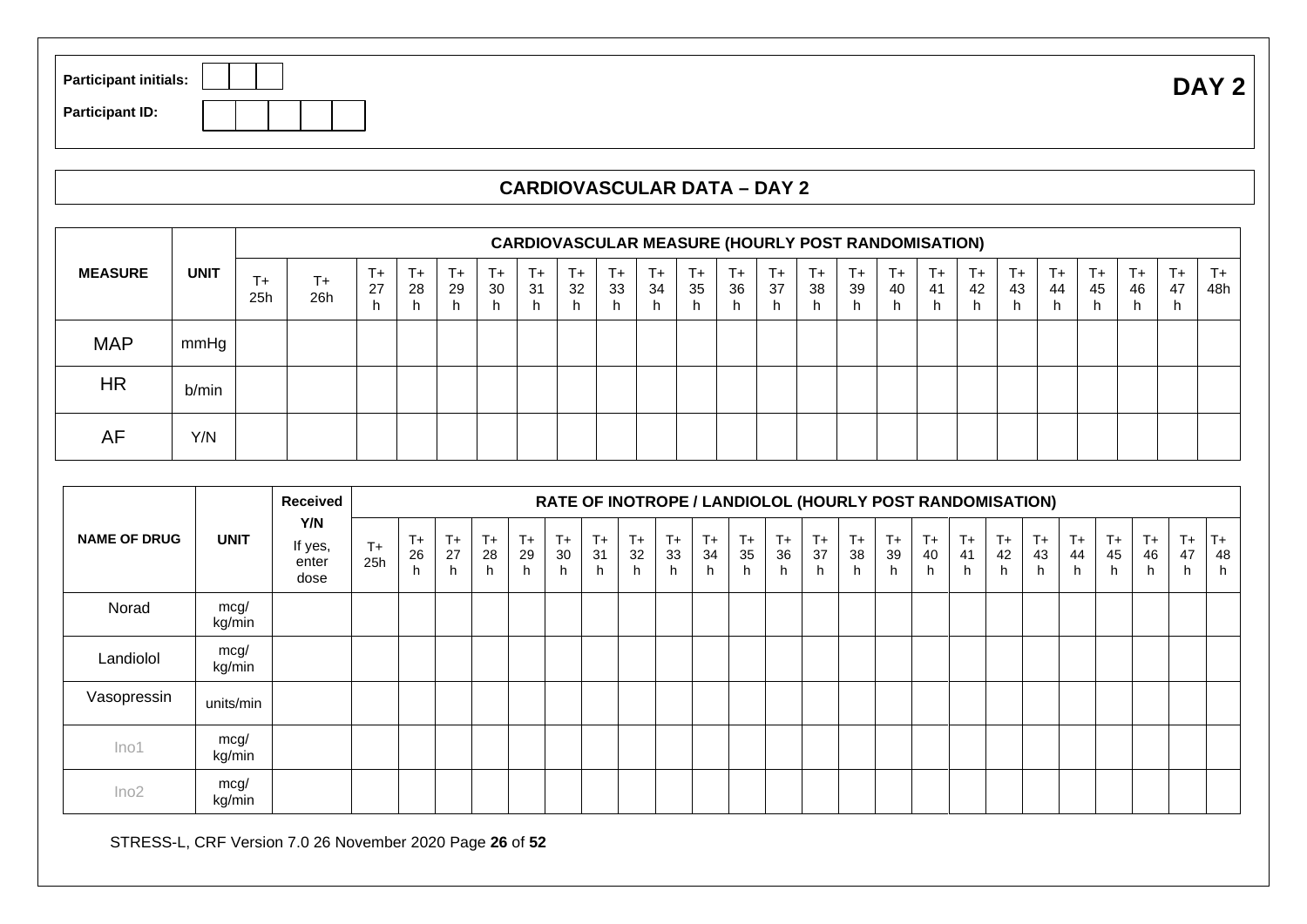| <b>Participant initials:</b> | DAY <sub>2</sub> |
|------------------------------|------------------|
| <b>Participant ID:</b>       |                  |

| Date of assessments: |
|----------------------|
|                      |

|                | <b>OTHER TREATMENT</b> |      |  |  |  |  |  |  |  |  |
|----------------|------------------------|------|--|--|--|--|--|--|--|--|
| <b>STEROID</b> | <b>TOTAL DOSE</b>      | UNIT |  |  |  |  |  |  |  |  |
|                |                        | mg   |  |  |  |  |  |  |  |  |

| <b>CARDIOVASCULAR</b> |               |             |  |  |  |  |  |  |  |
|-----------------------|---------------|-------------|--|--|--|--|--|--|--|
| <b>MEASUREMENT</b>    | <b>RESULT</b> | <b>UNIT</b> |  |  |  |  |  |  |  |
| <b>ARTERIAL PaO2</b>  |               | kPa         |  |  |  |  |  |  |  |
| <b>ARTERIAL PaCO2</b> |               | kPa         |  |  |  |  |  |  |  |

| <b>Optional cardiovascular assessments</b> |  |       |  |  |  |  |  |  |  |  |
|--------------------------------------------|--|-------|--|--|--|--|--|--|--|--|
| <b>VENOUS PaO2</b>                         |  | kPa   |  |  |  |  |  |  |  |  |
| <b>VENOUS PaCO2</b>                        |  | kPa   |  |  |  |  |  |  |  |  |
| CO                                         |  | L/min |  |  |  |  |  |  |  |  |
| S٧                                         |  | mL    |  |  |  |  |  |  |  |  |

| <b>BIOCHEMISTRY</b>         |                          |             |  |  |  |  |  |  |  |  |
|-----------------------------|--------------------------|-------------|--|--|--|--|--|--|--|--|
| <b>MEASUREMENT</b>          | <b>RESULT</b>            | <b>UNIT</b> |  |  |  |  |  |  |  |  |
| <b>Glucose</b>              |                          | mmol/L      |  |  |  |  |  |  |  |  |
| Lactate                     |                          | mmol/L      |  |  |  |  |  |  |  |  |
| <b>Liver Function Tests</b> | <b>AST</b><br><b>ALT</b> | U/L         |  |  |  |  |  |  |  |  |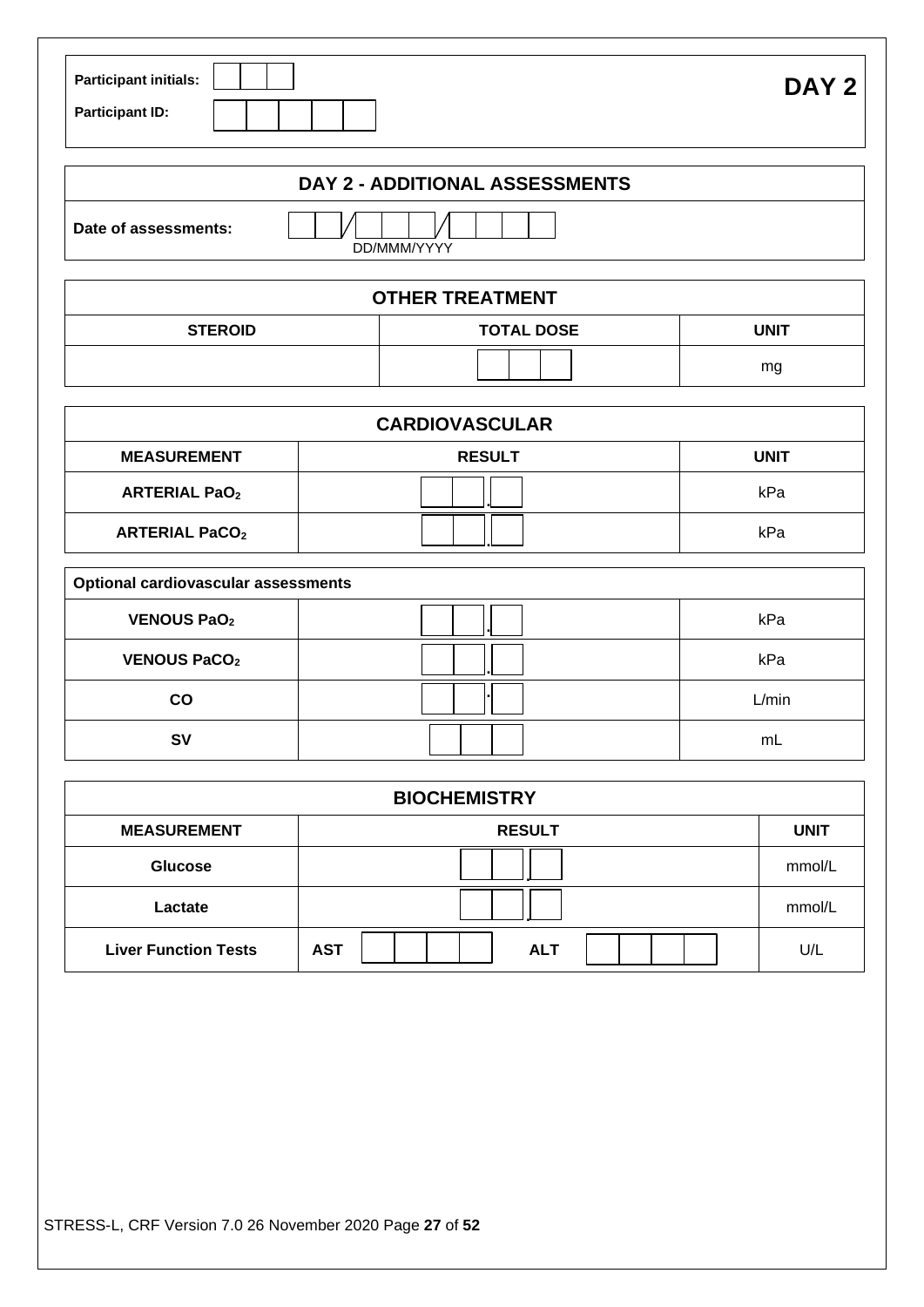| <b>Participant initials:</b> | DAY <sub>2</sub> |
|------------------------------|------------------|
| <b>Participant ID:</b>       |                  |

|                                                       | <b>CENTRAL LABORATORY SPECIMENS</b> |                    |  |             |  |  |  |  |  |                       |       |  |  |                    |        |  |  |
|-------------------------------------------------------|-------------------------------------|--------------------|--|-------------|--|--|--|--|--|-----------------------|-------|--|--|--------------------|--------|--|--|
|                                                       | Was sample<br>collected?            | Date of assessment |  |             |  |  |  |  |  | Time of<br>assessment |       |  |  | If No, please give |        |  |  |
|                                                       | No                                  | Yes                |  | DD/MMM/YYYY |  |  |  |  |  |                       | HH/MM |  |  |                    | reason |  |  |
| <b>Research</b><br><b>Blood Sample</b><br>(mandatory) |                                     |                    |  |             |  |  |  |  |  |                       |       |  |  |                    |        |  |  |

|                                               |    |                          |                                     |                  |                        | <b>CENTRAL LABORATORY SPECIMENS</b> |              |              |              |       |                     |               |  |  |     |  |
|-----------------------------------------------|----|--------------------------|-------------------------------------|------------------|------------------------|-------------------------------------|--------------|--------------|--------------|-------|---------------------|---------------|--|--|-----|--|
|                                               |    | Was sample<br>collected? | Date of assessment                  |                  |                        |                                     |              |              |              |       | Time of             |               |  |  |     |  |
|                                               | No | <b>Yes</b>               |                                     |                  |                        | DD/MMM/YYYY                         |              |              |              |       | assessment<br>HH/MM |               |  |  |     |  |
| <b>Research</b><br>Blood<br><b>Sample</b>     |    |                          | D.                                  | M                | $M_{\odot}$            | M                                   | $\mathbf{Y}$ | $\mathbf{Y}$ | $\mathbf{Y}$ | $- Y$ | $\mathbb H$         | $\mathbb H$ . |  |  |     |  |
| Number of<br>plasma<br>cryovials<br>extracted |    |                          |                                     |                  |                        |                                     |              |              |              |       |                     |               |  |  |     |  |
|                                               |    |                          |                                     |                  |                        | If No, please give reason           |              |              |              |       |                     |               |  |  | Y/N |  |
|                                               |    |                          |                                     | Patient deceased |                        |                                     |              |              |              |       |                     |               |  |  |     |  |
|                                               |    |                          |                                     |                  | Patient discharged     |                                     |              |              |              |       |                     |               |  |  |     |  |
|                                               |    |                          | Noradrenaline and Landiolol stopped |                  |                        |                                     |              |              |              |       |                     |               |  |  |     |  |
|                                               |    |                          |                                     |                  |                        | COVID suspected or confirmed        |              |              |              |       |                     |               |  |  |     |  |
|                                               |    |                          |                                     |                  | Other, please specify: |                                     |              |              |              |       |                     |               |  |  |     |  |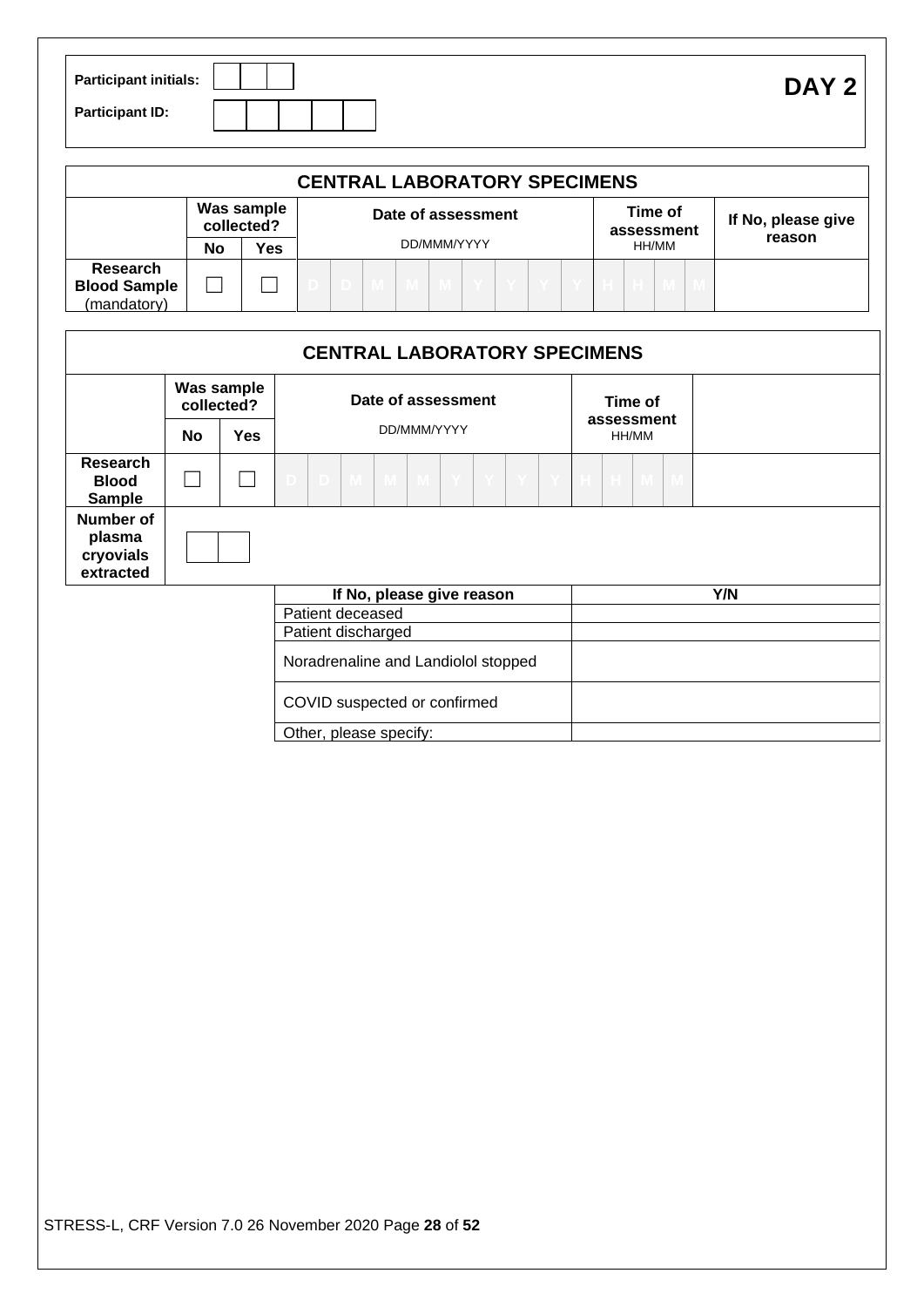| <b>Participant initials:</b> | DAYS 3, 4 & 5 |
|------------------------------|---------------|
| <b>Participant ID:</b>       |               |

#### **CARDIOVASCULAR DATA – DAYS 3, 4 & 5**

|                | <b>UNIT</b> |           | <b>CARDIOVASCULAR MEASURE</b> |           |           |           |            |            |           |            |            |                 |            |  |  |  |
|----------------|-------------|-----------|-------------------------------|-----------|-----------|-----------|------------|------------|-----------|------------|------------|-----------------|------------|--|--|--|
| <b>MEASURE</b> |             | T+<br>54h | T+<br>60h                     | T+<br>66h | T+<br>72h | T+<br>78h | l +<br>84h | $+$<br>90h | T+<br>96h | T+<br>102h | T+<br>108h | $T_{+}$<br>114h | T+<br>120h |  |  |  |
| <b>MAP</b>     | mmHg        |           |                               |           |           |           |            |            |           |            |            |                 |            |  |  |  |
| HR             | b/min       |           |                               |           |           |           |            |            |           |            |            |                 |            |  |  |  |
| AF             | Y/N         |           |                               |           |           |           |            |            |           |            |            |                 |            |  |  |  |

|                               |                | <b>Received</b><br>Y/N<br>If yes,<br>enter dose | <b>RATE OF INOTROPE / LANDIOLOL</b> |           |              |             |              |              |              |             |                 |               |               |               |  |  |
|-------------------------------|----------------|-------------------------------------------------|-------------------------------------|-----------|--------------|-------------|--------------|--------------|--------------|-------------|-----------------|---------------|---------------|---------------|--|--|
| <b>NAME OF</b><br><b>DRUG</b> | <b>UNIT</b>    |                                                 | $T+$<br>54h                         | T+<br>60h | $T +$<br>66h | $T+$<br>72h | $T +$<br>78h | $T +$<br>84h | $T +$<br>90h | $T+$<br>96h | $T_{+}$<br>102h | $T +$<br>108h | $T +$<br>114h | $T +$<br>120h |  |  |
| Norad                         | mcg/kg/<br>min |                                                 |                                     |           |              |             |              |              |              |             |                 |               |               |               |  |  |
| Landiolol                     | mcg/<br>kg/min |                                                 |                                     |           |              |             |              |              |              |             |                 |               |               |               |  |  |
| Vasopressin                   | units/mi<br>n. |                                                 |                                     |           |              |             |              |              |              |             |                 |               |               |               |  |  |
| Ino1                          | mcg/kg/<br>min |                                                 |                                     |           |              |             |              |              |              |             |                 |               |               |               |  |  |
| Ino2                          | mcg/kg/<br>min |                                                 |                                     |           |              |             |              |              |              |             |                 |               |               |               |  |  |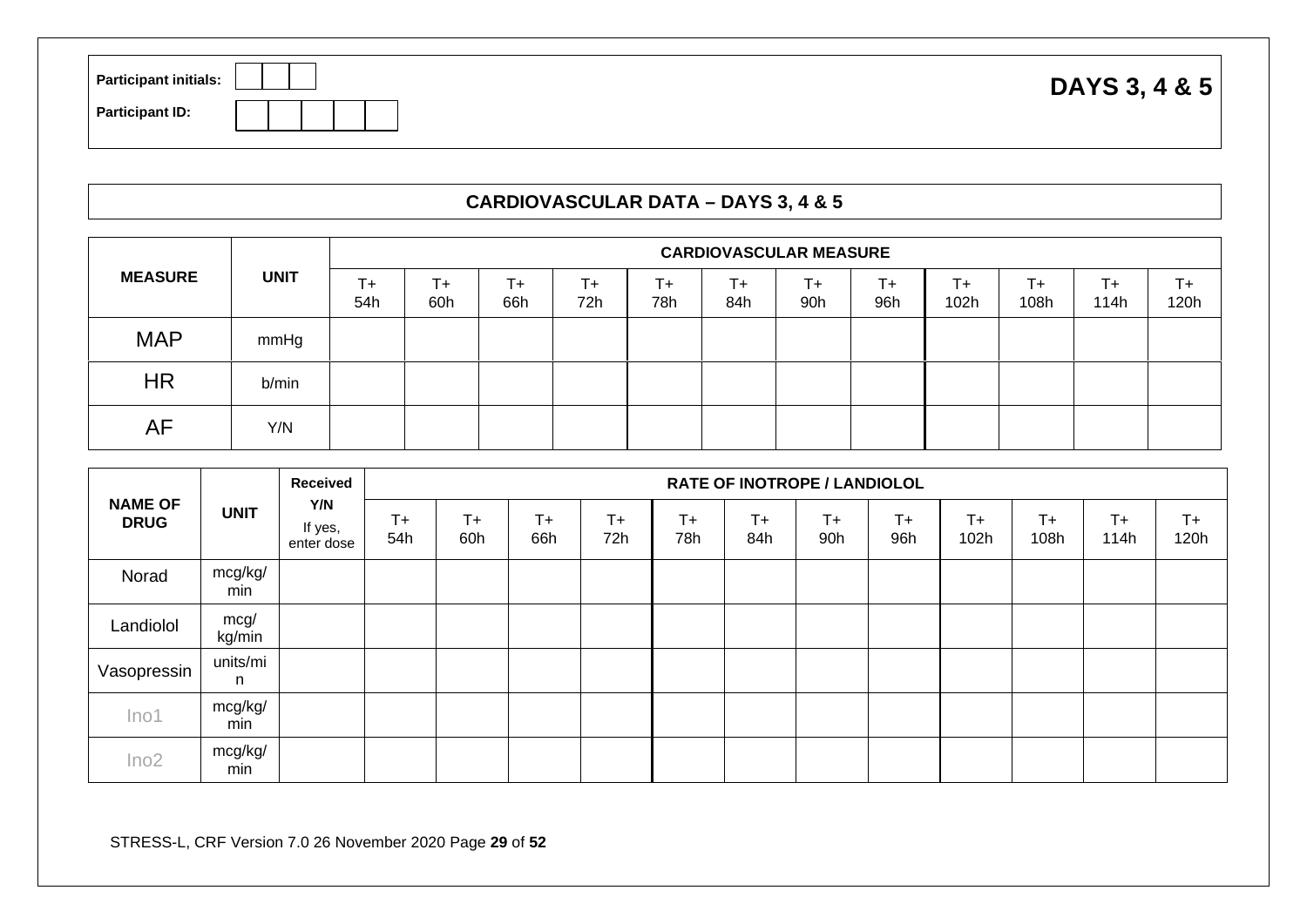| <b>Participant initials:</b> |  |  |  |
|------------------------------|--|--|--|
| <b>Participant ID:</b>       |  |  |  |

|                      | DAY 4 - ADDITIONAL ASSESSMENTS |  |
|----------------------|--------------------------------|--|
| Date of Assessments: | DD/MMM/YYYY                    |  |

| <b>OTHER TREATMENT</b>                      |    |  |  |  |  |  |  |  |  |
|---------------------------------------------|----|--|--|--|--|--|--|--|--|
| UNIT<br><b>STEROID</b><br><b>TOTAL DOSE</b> |    |  |  |  |  |  |  |  |  |
|                                             | mg |  |  |  |  |  |  |  |  |

| <b>CARDIOVASCULAR</b> |               |             |  |  |  |  |  |
|-----------------------|---------------|-------------|--|--|--|--|--|
| <b>MEASUREMENT</b>    | <b>RESULT</b> | <b>UNIT</b> |  |  |  |  |  |
| <b>ARTERIAL PaO2</b>  |               | kPa         |  |  |  |  |  |
| <b>ARTERIAL PaCO2</b> |               | kPa         |  |  |  |  |  |

| <b>Optional cardiovascular assessments</b> |       |
|--------------------------------------------|-------|
| <b>VENOUS PaO2</b>                         | kPa   |
| <b>VENOUS PaCO2</b>                        | kPa   |
| <b>CO</b>                                  | L/min |
| <b>SV</b>                                  | mL    |

| <b>BIOCHEMISTRY</b>         |                          |             |  |  |  |  |  |  |  |
|-----------------------------|--------------------------|-------------|--|--|--|--|--|--|--|
| <b>MEASUREMENT</b>          | <b>RESULT</b>            | <b>UNIT</b> |  |  |  |  |  |  |  |
| <b>Glucose</b>              |                          | mmol/L      |  |  |  |  |  |  |  |
| Lactate                     |                          | mmol/L      |  |  |  |  |  |  |  |
| <b>Liver Function Tests</b> | <b>AST</b><br><b>ALT</b> | U/L         |  |  |  |  |  |  |  |

| <b>CENTRAL LABORATORY SPECIMENS</b> |                          |                    |                     |  |  |  |  |  |  |
|-------------------------------------|--------------------------|--------------------|---------------------|--|--|--|--|--|--|
|                                     | Was sample<br>collected? | Date of assessment | Time of             |  |  |  |  |  |  |
| No                                  | Yes                      | DD/MMM/YYYY        | assessment<br>HH/MM |  |  |  |  |  |  |

STRESS-L, CRF Version 7.0 26 November 2020 Page **30** of **52**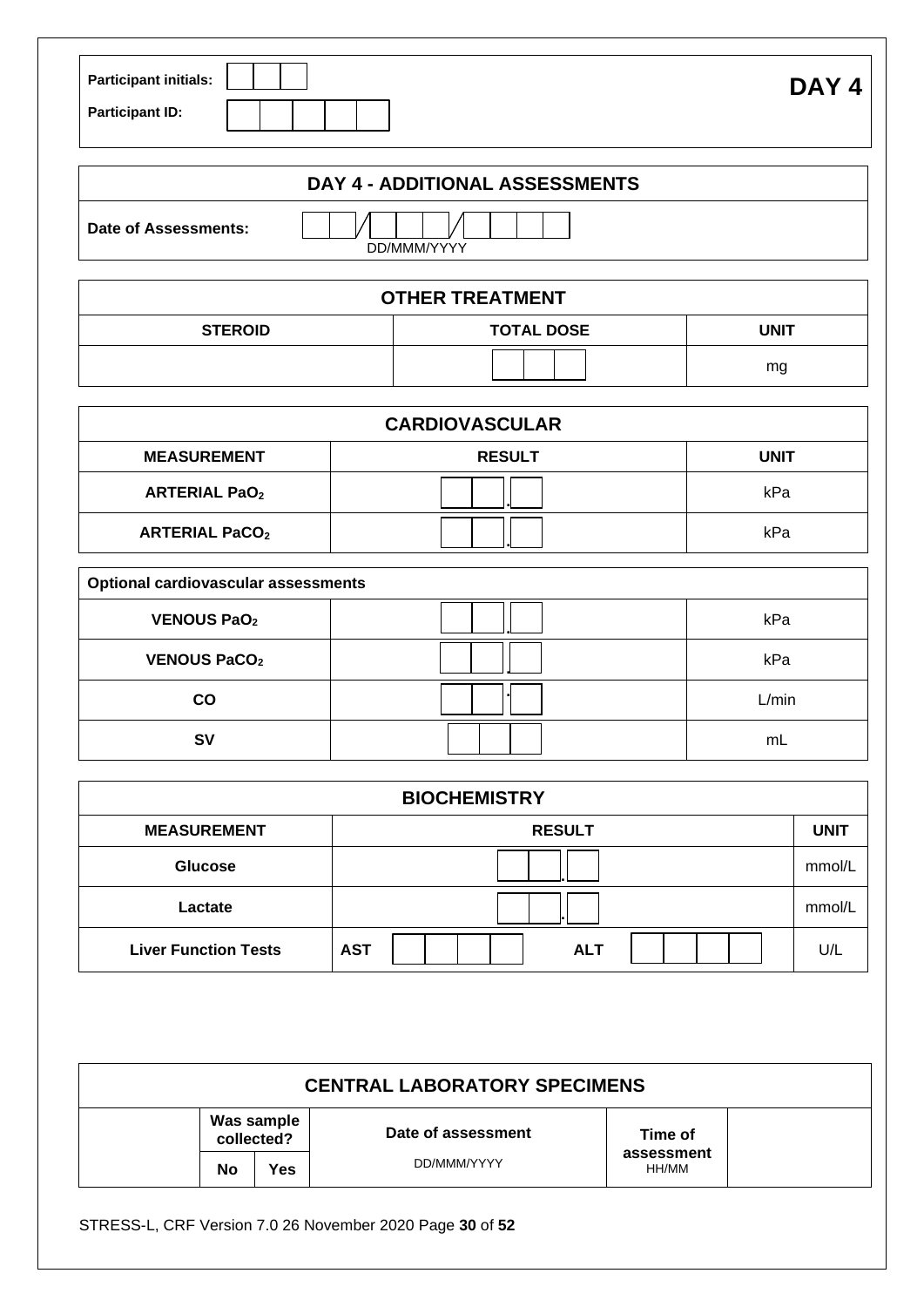| <b>Participant initials:</b><br><b>Participant ID:</b> |   |                                                                | DAY <sub>4</sub> |
|--------------------------------------------------------|---|----------------------------------------------------------------|------------------|
| <b>Research</b><br><b>Blood Sample</b><br>(mandatory)  | L | D M M<br>M'<br> Y Y<br>$\parallel$ Y $\parallel$ H $\parallel$ | $H$ M<br>M       |
| Number of<br>plasma<br>cryovials<br>extracted          |   |                                                                |                  |
|                                                        |   | If No, please give reason                                      | Y/N              |
|                                                        |   | Patient deceased                                               |                  |
|                                                        |   | Patient discharged                                             |                  |
|                                                        |   | Noradrenaline and Landiolol stopped                            |                  |
|                                                        |   | COVID suspected or confirmed                                   |                  |
|                                                        |   | Other, please specify:                                         |                  |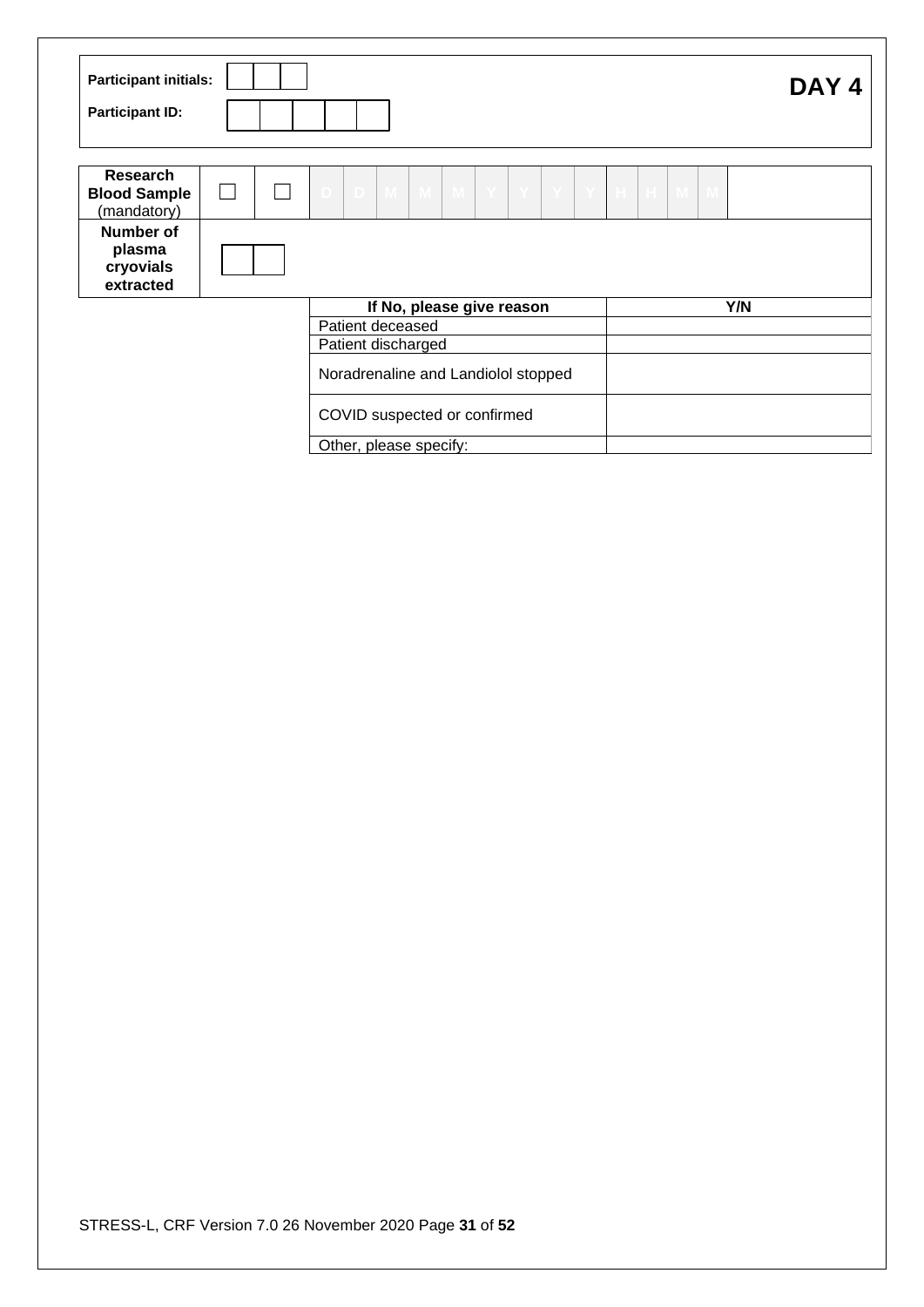| <b>Participant initials:</b> |  |  |  |
|------------------------------|--|--|--|
| <b>Participant ID:</b>       |  |  |  |

#### **CARDIOVASCULAR DATA Day 6 - up to Day 14**

### **CARDIOVASCULAR DATA CONTINUATION SHEET**

|                | <b>UNIT</b> | Received<br>Y/N<br>If yes,<br>enter dose | DAY <sub>6</sub> |             |            | DAY <sub>7</sub> |                 |            |            | DAY 8         |                 |                 |                 |               |
|----------------|-------------|------------------------------------------|------------------|-------------|------------|------------------|-----------------|------------|------------|---------------|-----------------|-----------------|-----------------|---------------|
| <b>MEASURE</b> |             |                                          | T+<br>126h       | $+$<br>132h | T+<br>138h | T+<br>144h       | $T_{+}$<br>150h | T+<br>156h | T+<br>162h | $T +$<br>168h | $T_{+}$<br>174h | $T_{+}$<br>180h | $T_{+}$<br>186h | $T +$<br>192h |
| <b>HR</b>      | b/min       |                                          |                  |             |            |                  |                 |            |            |               |                 |                 |                 |               |
| Noradrenaline  | mcg/kg/min  |                                          |                  |             |            |                  |                 |            |            |               |                 |                 |                 |               |
| Landiolol      | mcg/kg/min  |                                          |                  |             |            |                  |                 |            |            |               |                 |                 |                 |               |

|                |             | Received                     | DAY <sub>9</sub> |             |            |            | <b>DAY 10</b> |            |            |               | <b>DAY 11</b>     |                   |                 |            |
|----------------|-------------|------------------------------|------------------|-------------|------------|------------|---------------|------------|------------|---------------|-------------------|-------------------|-----------------|------------|
| <b>MEASURE</b> | <b>UNIT</b> | Y/N<br>If yes,<br>enter dose | T+<br>198h       | Τ+⊺<br>204h | T+<br>210h | T+<br>198h | T+<br>204h    | T+<br>210h | T+<br>198h | $T +$<br>204h | $\ddot{}$<br>210h | $T_{\pm}$<br>198h | $T_{+}$<br>204h | T+<br>210h |
| <b>HR</b>      | b/min       |                              |                  |             |            |            |               |            |            |               |                   |                   |                 |            |
| Noradrenaline  | mcg/kg/min  |                              |                  |             |            |            |               |            |            |               |                   |                   |                 |            |
| Landiolol      | mcg/kg/min  |                              |                  |             |            |            |               |            |            |               |                   |                   |                 |            |

|                |             | Received                     | <b>DAY 12</b>   |                   |                 | <b>DAY 13</b> |            |            |               | <b>DAY 14</b> |            |            |            |               |
|----------------|-------------|------------------------------|-----------------|-------------------|-----------------|---------------|------------|------------|---------------|---------------|------------|------------|------------|---------------|
| <b>MEASURE</b> | <b>UNIT</b> | Y/N<br>If yes,<br>enter dose | $T_{+}$<br>270h | $\ddot{}$<br>276h | $T_{+}$<br>282h | T+<br>270h    | T+<br>276h | т+<br>282h | $T +$<br>270h | T+<br>276h    | T+<br>282h | T+<br>270h | T+<br>276h | $T +$<br>282h |
| <b>HR</b>      | b/min       |                              |                 |                   |                 |               |            |            |               |               |            |            |            |               |
| Noradrenaline  | mcg/kg/min  |                              |                 |                   |                 |               |            |            |               |               |            |            |            |               |
| Landiolol      | mcg/kg/min  |                              |                 |                   |                 |               |            |            |               |               |            |            |            |               |

STRESS-L, CRF Version 7.0 26 November 2020 Page **32** of **52**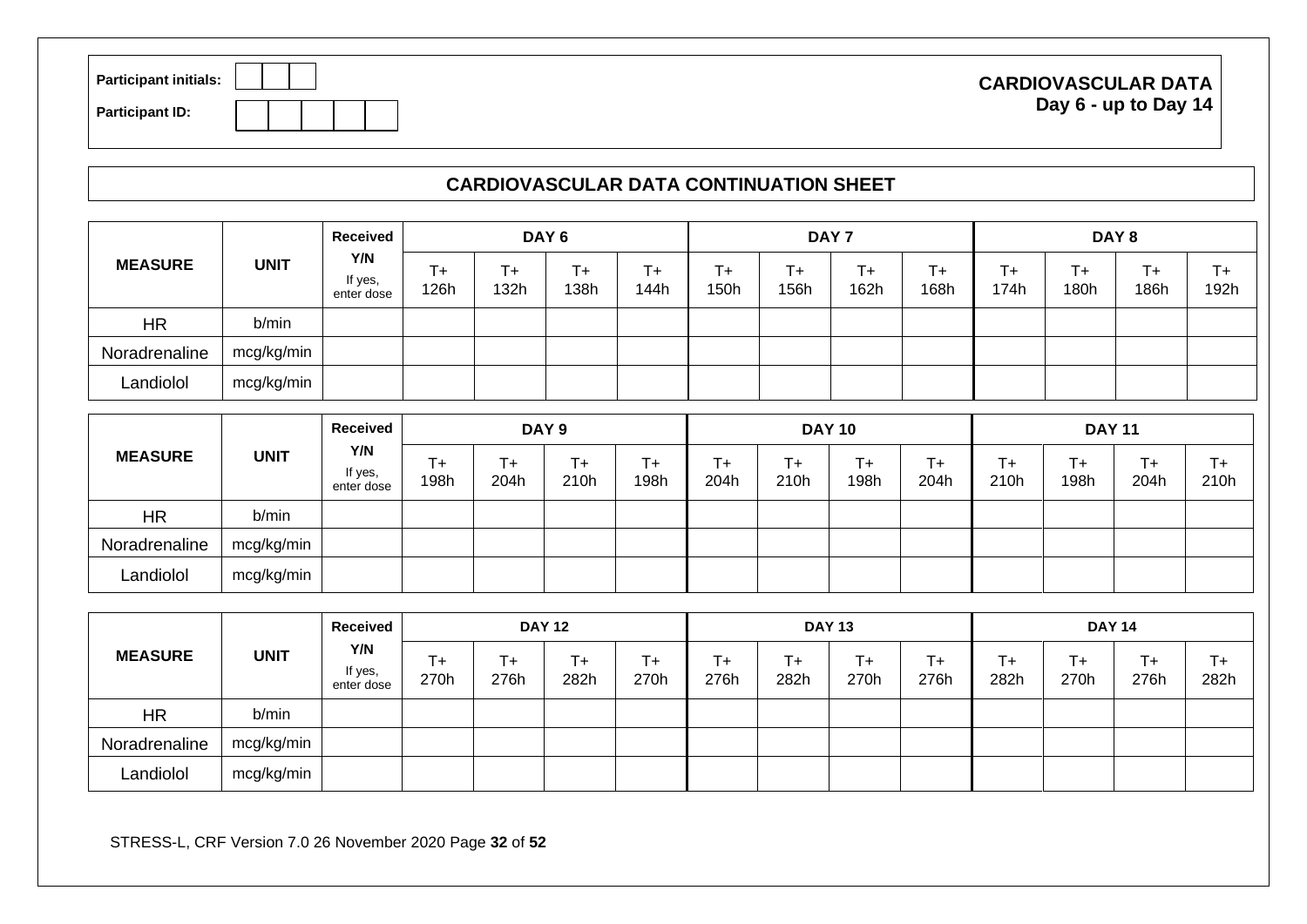| <b>Participant initials:</b> |  |
|------------------------------|--|
| <b>Participant ID:</b>       |  |

|                      | <b>DAY 6 - ADDITIONAL ASSESSMENTS</b> |  |
|----------------------|---------------------------------------|--|
| Date of Assessments: | DD/MMM/YYYY                           |  |
|                      |                                       |  |

| <b>OTHER TREATMENT</b> |                   |      |  |  |  |
|------------------------|-------------------|------|--|--|--|
| <b>STEROID</b>         | <b>TOTAL DOSE</b> | UNIT |  |  |  |
|                        |                   | mg   |  |  |  |

| <b>CARDIOVASCULAR</b> |               |             |  |  |  |
|-----------------------|---------------|-------------|--|--|--|
| <b>MEASUREMENT</b>    | <b>RESULT</b> | <b>UNIT</b> |  |  |  |
| <b>ARTERIAL PaO2</b>  |               | kPa         |  |  |  |
| <b>ARTERIAL PaCO2</b> |               | kPa         |  |  |  |

| <b>Optional cardiovascular assessments</b> |  |       |  |  |  |
|--------------------------------------------|--|-------|--|--|--|
| <b>VENOUS PaO2</b>                         |  | kPa   |  |  |  |
| <b>VENOUS PaCO2</b>                        |  | kPa   |  |  |  |
| <b>CO</b>                                  |  | L/min |  |  |  |
| <b>SV</b>                                  |  | mL    |  |  |  |

| <b>BIOCHEMISTRY</b>         |                          |             |  |  |  |
|-----------------------------|--------------------------|-------------|--|--|--|
| <b>MEASUREMENT</b>          | <b>RESULT</b>            | <b>UNIT</b> |  |  |  |
| <b>Glucose</b>              |                          | mmol/L      |  |  |  |
| Lactate                     |                          | mmol/L      |  |  |  |
| <b>Liver Function Tests</b> | <b>AST</b><br><b>ALT</b> | U/L         |  |  |  |

| <b>CENTRAL LABORATORY SPECIMENS</b> |                          |  |                    |                     |  |
|-------------------------------------|--------------------------|--|--------------------|---------------------|--|
|                                     | Was sample<br>collected? |  | Date of assessment | Time of             |  |
|                                     | Yes.<br>No               |  | DD/MMM/YYYY        | assessment<br>HH/MM |  |

STRESS-L, CRF Version 7.0 26 November 2020 Page **33** of **52**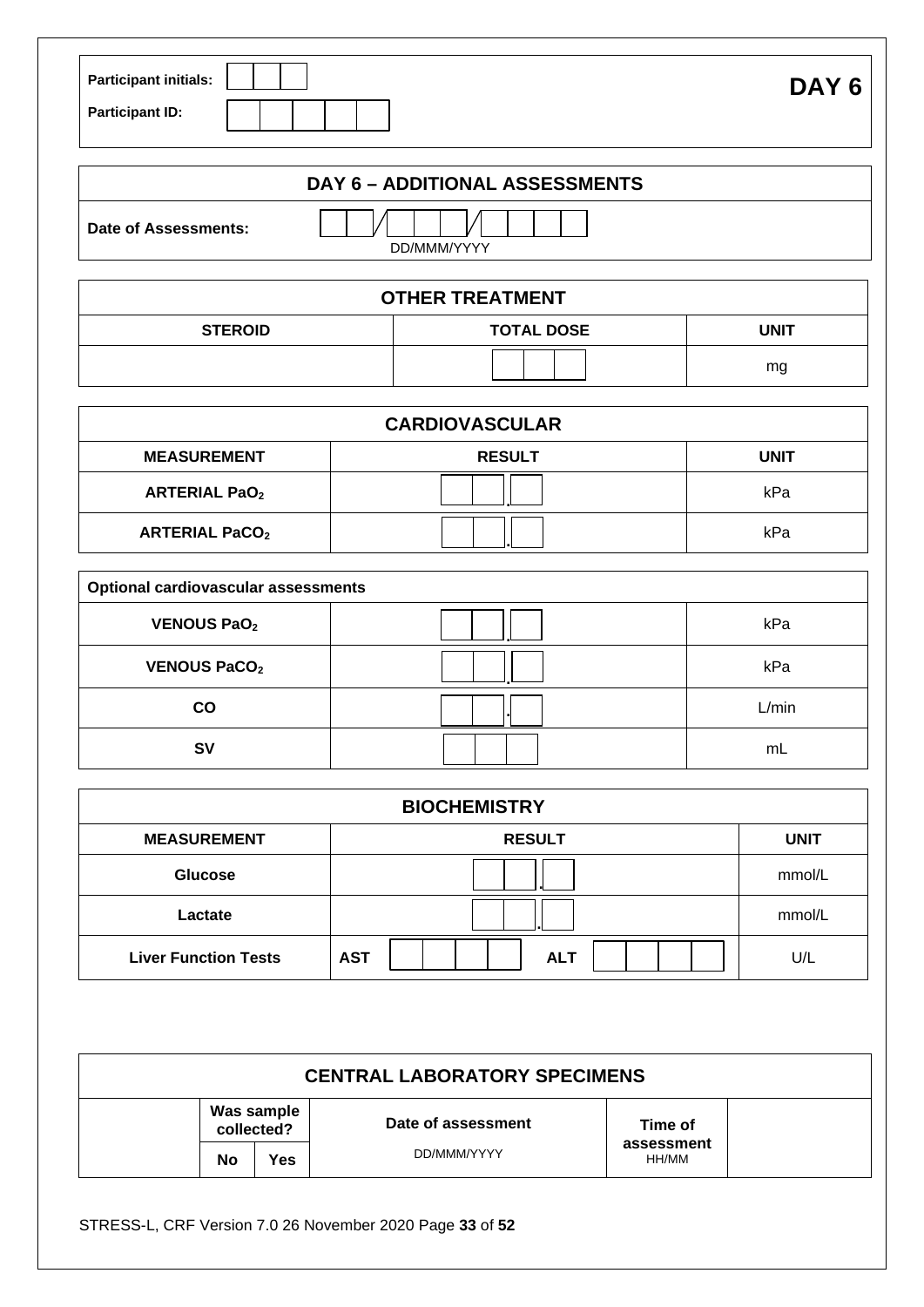| <b>Participant initials:</b><br><b>Participant ID:</b> |              |  |                                     |                           |   |   |       |       |    |     | DAY <sub>6</sub> |  |
|--------------------------------------------------------|--------------|--|-------------------------------------|---------------------------|---|---|-------|-------|----|-----|------------------|--|
| Research<br><b>Blood Sample</b><br>(mandatory)         | $\mathbf{L}$ |  | D M M                               | Y <br>M                   | Y | Y | $Y$ H | $H$ M | -M |     |                  |  |
| Number of<br>plasma<br>cryovials<br>extracted          |              |  |                                     |                           |   |   |       |       |    |     |                  |  |
|                                                        |              |  |                                     | If No, please give reason |   |   |       |       |    | Y/N |                  |  |
|                                                        |              |  | Patient deceased                    |                           |   |   |       |       |    |     |                  |  |
|                                                        |              |  | Patient discharged                  |                           |   |   |       |       |    |     |                  |  |
|                                                        |              |  | Noradrenaline and Landiolol stopped |                           |   |   |       |       |    |     |                  |  |
|                                                        |              |  | COVID suspected or confirmed        |                           |   |   |       |       |    |     |                  |  |
|                                                        |              |  | Other, please specify:              |                           |   |   |       |       |    |     |                  |  |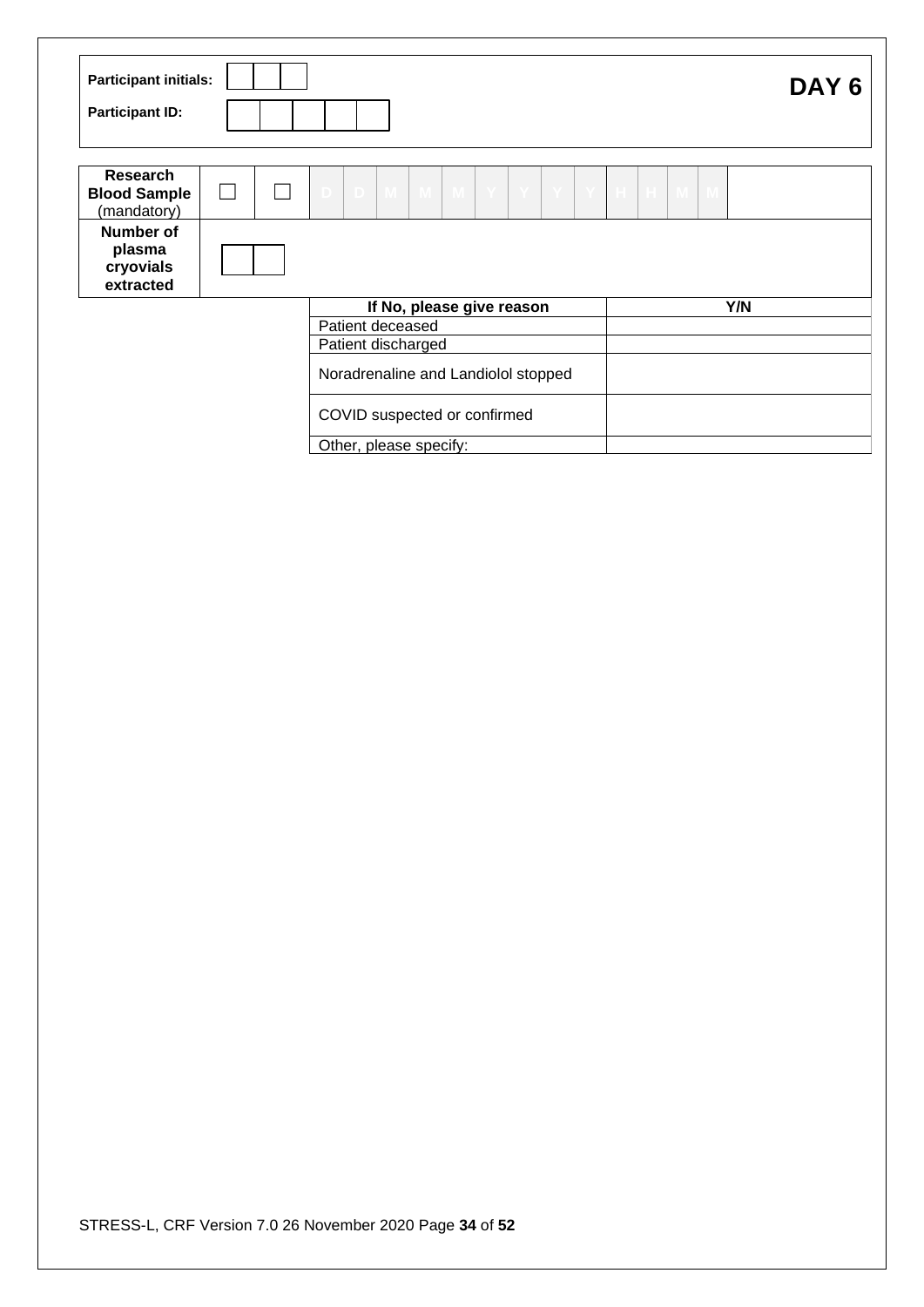| <b>Participant initials:</b> |  |  | <b>End of Noradrenaline Treatment</b> |
|------------------------------|--|--|---------------------------------------|
| <b>Participant ID:</b>       |  |  | (EONT)                                |

|                     | <b>EONT VISIT</b> |  |
|---------------------|-------------------|--|
| Date of assessment: | DD/MMM/YYYY       |  |

| <b>NORADRENALINE</b>                                         |             |              |  |  |
|--------------------------------------------------------------|-------------|--------------|--|--|
| Date and time noradrenaline<br>discontinued (for >12 hours): | DD/MMM/YYYY | . .<br>HH/MM |  |  |

| <b>OTHER TREATMENT</b> |                   |             |  |  |  |
|------------------------|-------------------|-------------|--|--|--|
| <b>STEROID</b>         | <b>TOTAL DOSE</b> | <b>UNIT</b> |  |  |  |
|                        |                   | mg          |  |  |  |

| <b>CARDIOVASCULAR</b> |               |             |  |  |  |
|-----------------------|---------------|-------------|--|--|--|
| <b>MEASUREMENT</b>    | <b>RESULT</b> | <b>UNIT</b> |  |  |  |
| <b>ARTERIAL PaO2</b>  |               | kPa         |  |  |  |
| <b>ARTERIAL PaCO2</b> |               | kPa         |  |  |  |

| <b>Optional cardiovascular assessments</b> |  |       |  |  |  |
|--------------------------------------------|--|-------|--|--|--|
| <b>VENOUS PaO2</b>                         |  | kPa   |  |  |  |
| <b>VENOUS PaCO2</b>                        |  | kPa   |  |  |  |
| co                                         |  | L/min |  |  |  |
| <b>SV</b>                                  |  | mL    |  |  |  |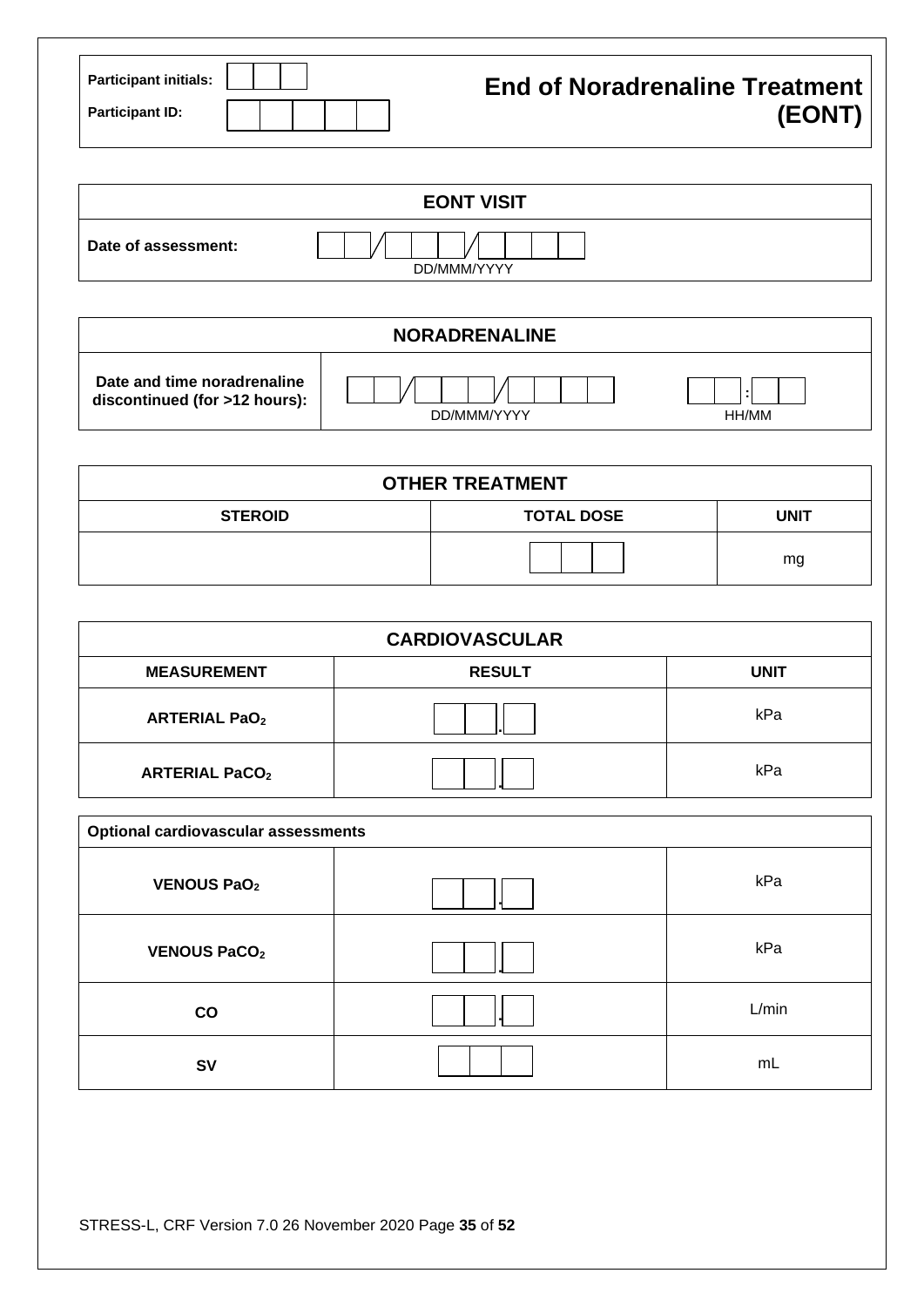| <b>Participant initials:</b> | <b>End of Noradrenaline Treatment</b> |
|------------------------------|---------------------------------------|
| <b>Participant ID:</b>       | (EONT)                                |

| <b>BIOCHEMISTRY</b>         |                          |             |  |  |  |
|-----------------------------|--------------------------|-------------|--|--|--|
| <b>MEASUREMENT</b>          | <b>RESULT</b>            | <b>UNIT</b> |  |  |  |
| <b>Glucose</b>              |                          | mmol/L      |  |  |  |
| Lactate                     |                          | mmol/L      |  |  |  |
| <b>Liver Function Tests</b> | <b>AST</b><br><b>ALT</b> | U/L         |  |  |  |

| <b>CENTRAL LABORATORY SPECIMENS</b>                   |           |                          |                                     |                               |  |
|-------------------------------------------------------|-----------|--------------------------|-------------------------------------|-------------------------------|--|
|                                                       |           | Was sample<br>collected? | Date of assessment                  | Time of                       |  |
|                                                       | <b>No</b> | <b>Yes</b>               | DD/MMM/YYYY                         | assessment<br>HH/MM           |  |
| <b>Research</b><br><b>Blood Sample</b><br>(mandatory) |           |                          | -M-                                 | M.<br>-M                      |  |
| <b>Number of</b><br>plasma<br>cryovials<br>extracted  |           |                          |                                     |                               |  |
|                                                       |           |                          | If No, please give reason           | Y/N                           |  |
|                                                       |           |                          | Patient deceased                    |                               |  |
|                                                       |           |                          | Patient discharged                  |                               |  |
|                                                       |           |                          | Noradrenaline and Landiolol stopped |                               |  |
|                                                       |           |                          | COVID suspected or confirmed        |                               |  |
|                                                       |           |                          | Other, please specify:              |                               |  |
| <b>PaxGene</b><br><b>RNA</b> sample<br>3              |           |                          | M M M Y<br>D<br>D.<br>IY.           | $\mathbb H$<br>$\blacksquare$ |  |
|                                                       |           |                          | If No, please give reason           | Y/N                           |  |
|                                                       |           |                          | Patient deceased                    |                               |  |
|                                                       |           |                          | Patient discharged                  |                               |  |
|                                                       |           |                          | Noradrenaline and Landiolol stopped |                               |  |
|                                                       |           |                          | COVID suspected or confirmed        |                               |  |
|                                                       |           |                          | Other, please specify:              |                               |  |

*Please note: If EONT visit falls on a sampling day (i.e. Days 0, 1, 2, 4 or 6) additional research blood samples for EONT are not required.*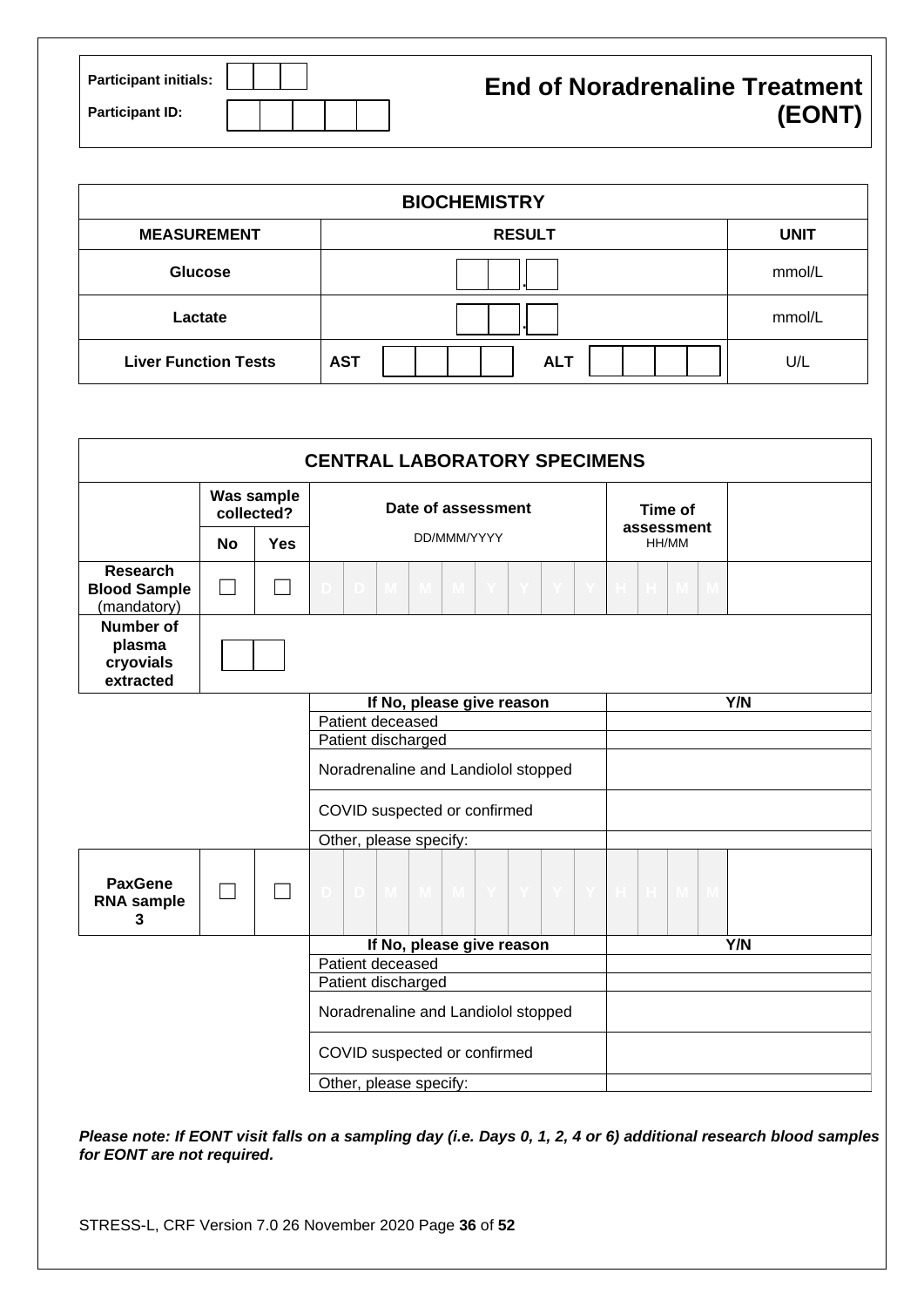| Participant initials: | <b>End of Landiolol Treatment</b> |
|-----------------------|-----------------------------------|
| Participant ID:       |                                   |

| <b>LANDIOLOL TREATMENT</b>               |             |       |  |  |  |
|------------------------------------------|-------------|-------|--|--|--|
| Date and time landiolol<br>discontinued: | DD/MMM/YYYY | HH/MM |  |  |  |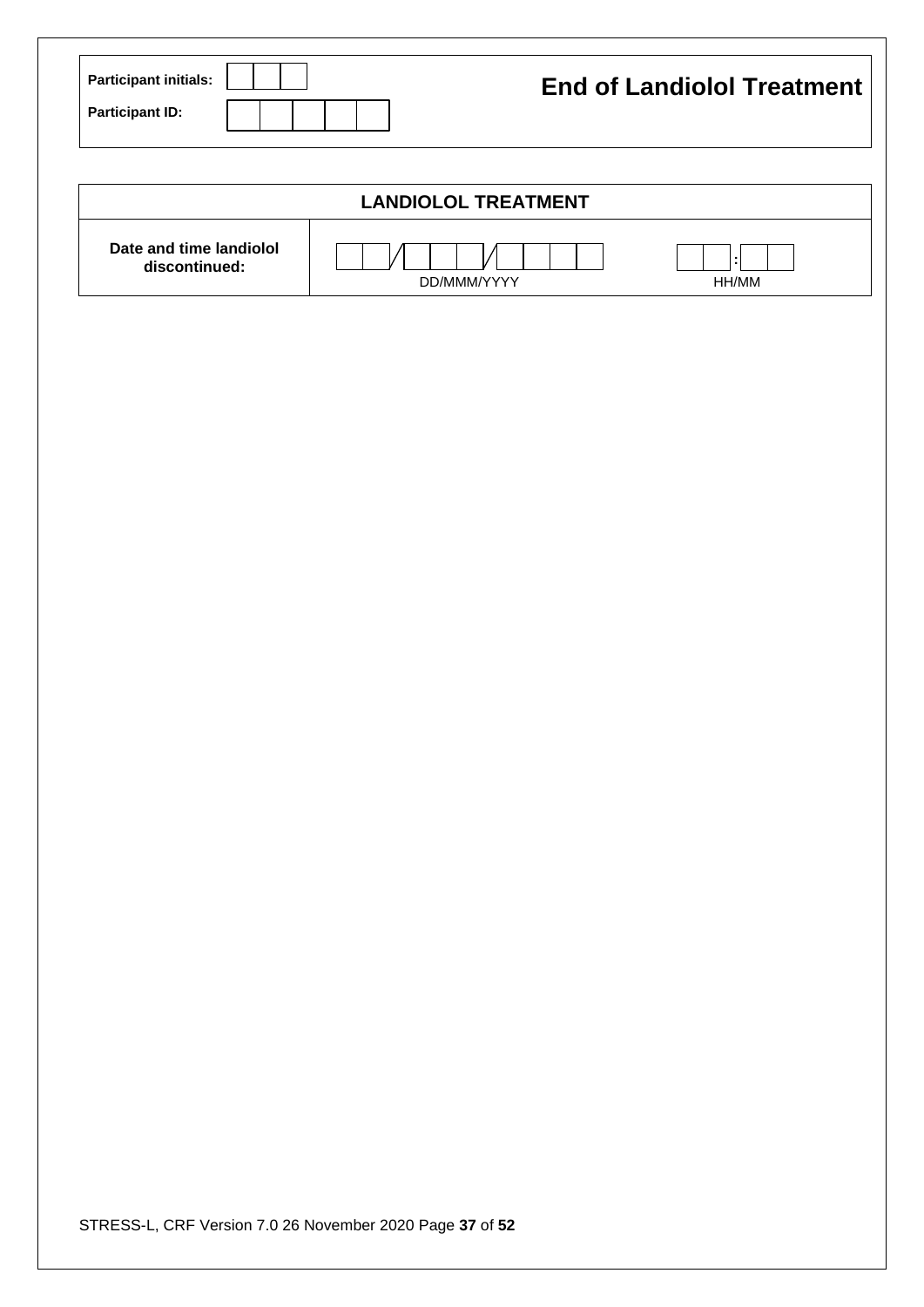| <b>Participant initials:</b> |  | <b>ICU Discharge Form</b> |
|------------------------------|--|---------------------------|
| <b>Participant ID:</b>       |  |                           |

|                                       | <b>ICU DISCHARGE INFORMATION</b> |       |  |  |  |
|---------------------------------------|----------------------------------|-------|--|--|--|
| Date and time of ICU discharge:       | DD/MMM/YYYY                      | HH/MM |  |  |  |
| Diagnosis at end of ICU<br>admission: |                                  |       |  |  |  |
| <b>Summary of ICU Admission:</b>      |                                  |       |  |  |  |
|                                       | <b>HDU</b>                       |       |  |  |  |
| Discharged to:                        | Ward                             |       |  |  |  |
|                                       | Other hospital/care facility     |       |  |  |  |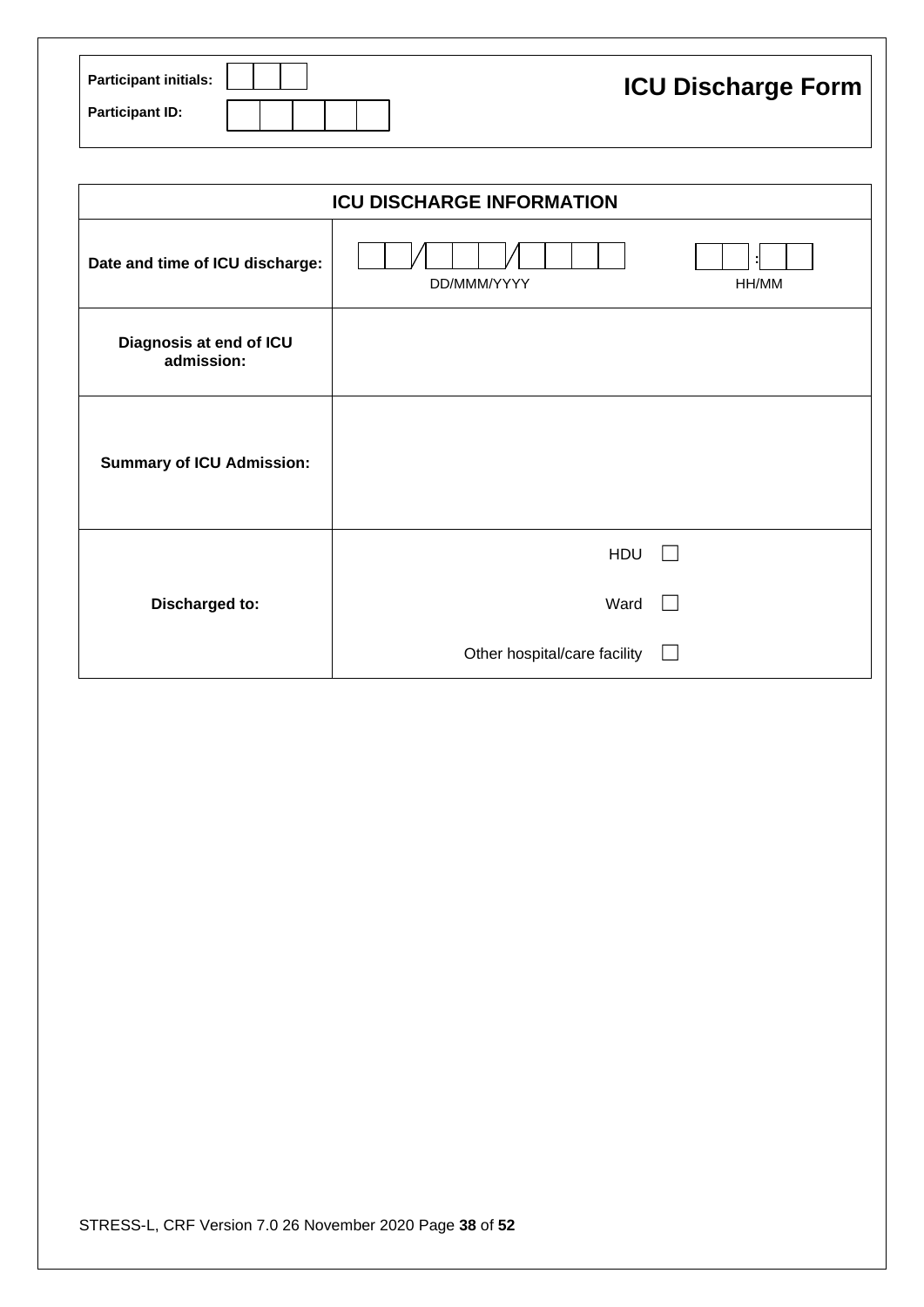| <b>Participant initials:</b> |  |  |  |  |  | <b>Hospital Discharge Form</b> |
|------------------------------|--|--|--|--|--|--------------------------------|
| <b>Participant ID:</b>       |  |  |  |  |  |                                |

| <b>HOSPITAL DISCHARGE INFORMATION</b>             |                                |                    |  |  |  |  |
|---------------------------------------------------|--------------------------------|--------------------|--|--|--|--|
| Date and time of hospital<br>discharge:           | DD/MMM/YYYY                    | HH/MM              |  |  |  |  |
|                                                   | Home (Unsupported)             | $\mathbf{I}$       |  |  |  |  |
|                                                   | Home (Supported)               | $\perp$            |  |  |  |  |
| If discharged from hospital,<br>specify location: | Care Facility / Nursing Home   |                    |  |  |  |  |
|                                                   | <b>Rehabilitation Facility</b> | $\perp$            |  |  |  |  |
|                                                   | Other                          |                    |  |  |  |  |
|                                                   |                                | If other, specify: |  |  |  |  |
|                                                   |                                |                    |  |  |  |  |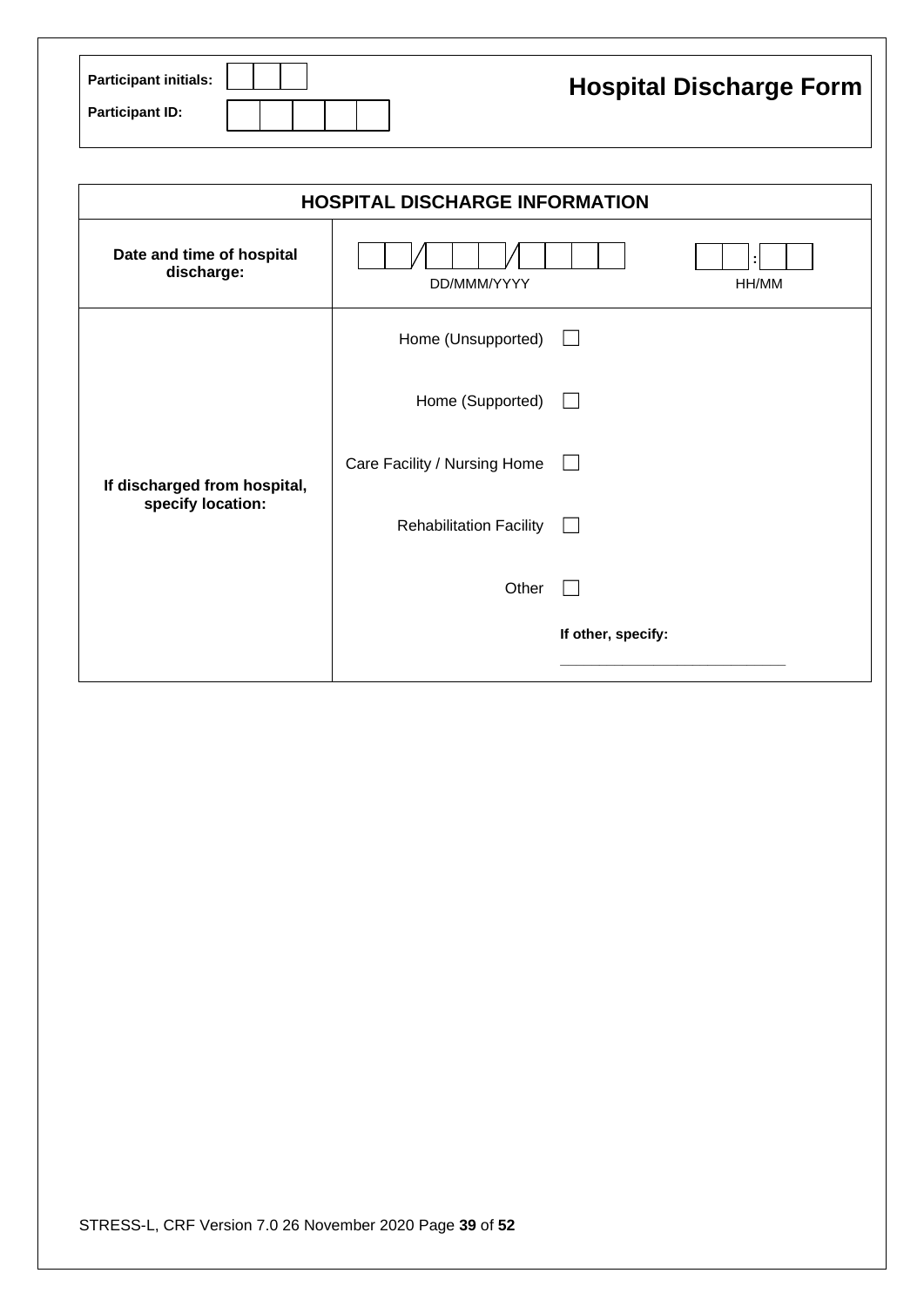| <b>Participant initials:</b><br><b>Participant ID:</b>   |             |                             |              | Follow up<br><b>DAY 28</b> |
|----------------------------------------------------------|-------------|-----------------------------|--------------|----------------------------|
|                                                          |             | FOLLOW UP INFORMATION       |              |                            |
| Date of assessment:                                      | DD/MMM/YYYY | Mortality status at day 28: | Alive $\Box$ | Deceased<br>$\Box$         |
|                                                          |             |                             |              |                            |
|                                                          |             |                             |              |                            |
|                                                          |             |                             |              |                            |
|                                                          |             |                             |              |                            |
|                                                          |             |                             |              |                            |
|                                                          |             |                             |              |                            |
|                                                          |             |                             |              |                            |
| STRESS-L, CRF Version 7.0 26 November 2020 Page 40 of 52 |             |                             |              |                            |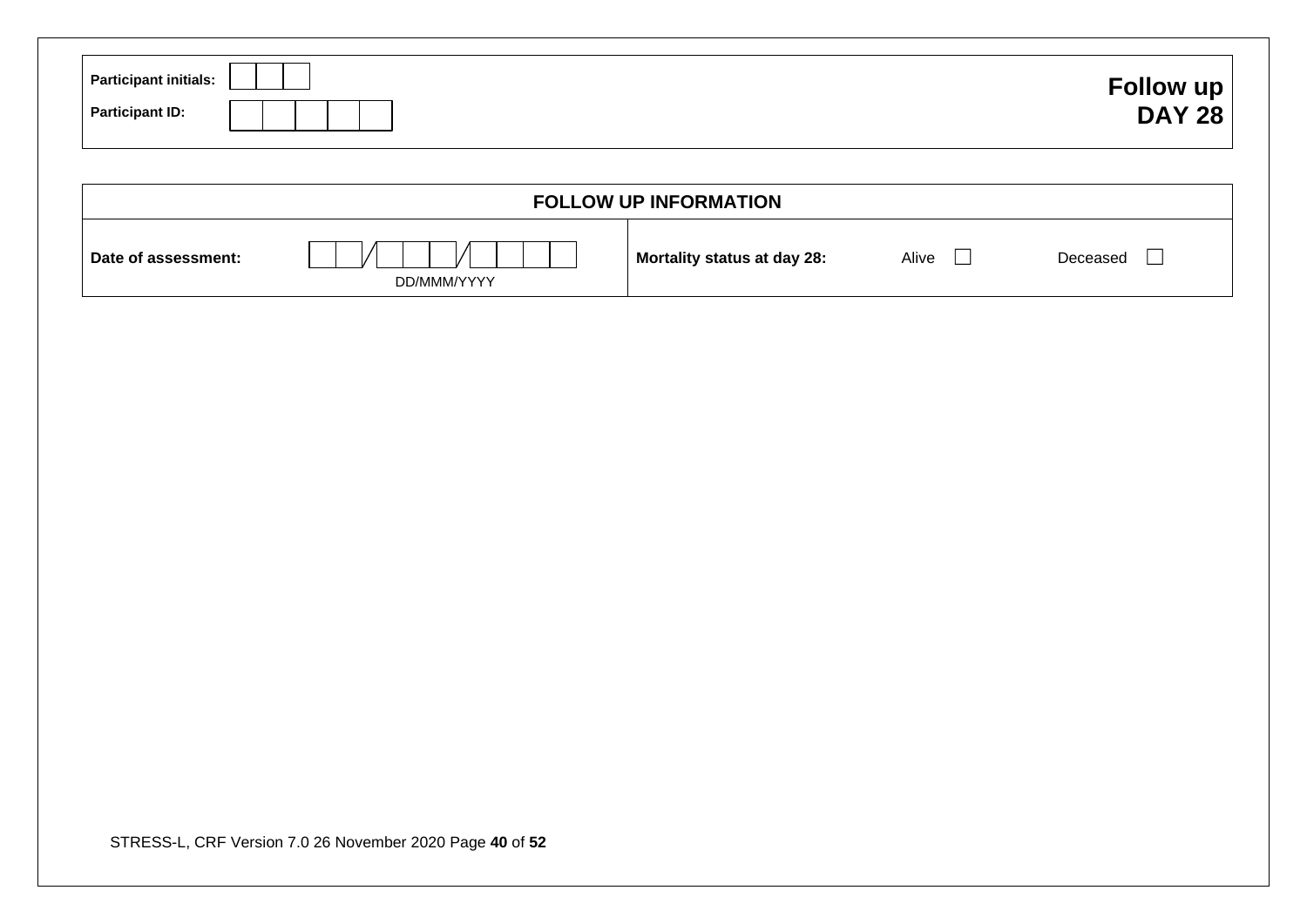| <b>Participant initials:</b> | Follow up     |
|------------------------------|---------------|
| <b>Participant ID:</b>       | <b>DAY 90</b> |

|                             | <b>FOLLOW UP INFORMATION</b> |          |
|-----------------------------|------------------------------|----------|
| Date of assessment:         | DD/MMM/YYYY                  |          |
| Mortality status at day 90: | Alive                        | Deceased |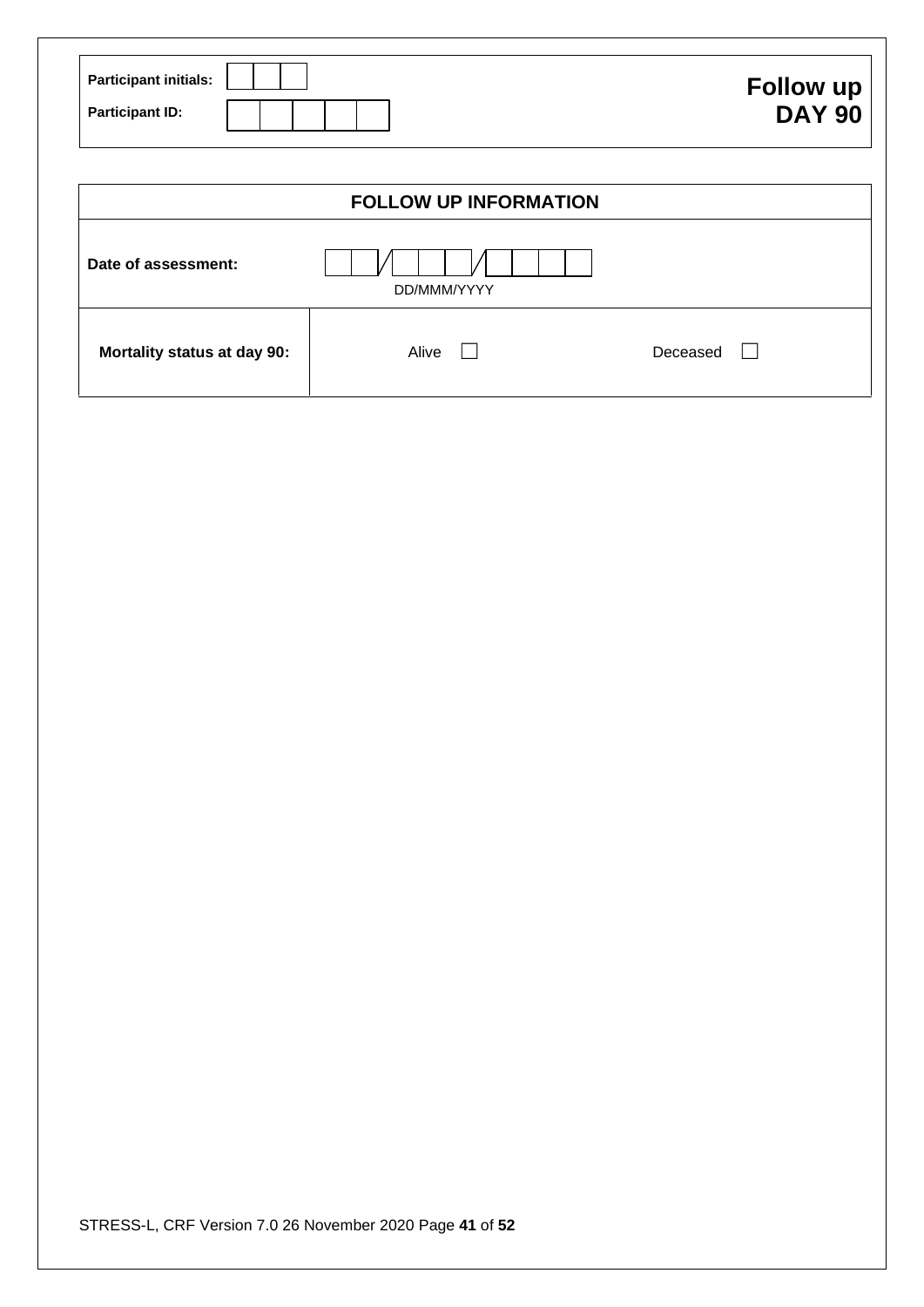| <b>Participant initials:</b> | <b>Microbiology Assessments</b> |
|------------------------------|---------------------------------|
| <b>Participant ID:</b>       | <b>DAY 0 to EONT VISIT</b>      |

|                | MICROBIOLOGY SPECIMENS (LOCAL LABORATORY)           |    |                 |                  |                    |              |               |         |              |  |  |  |
|----------------|-----------------------------------------------------|----|-----------------|------------------|--------------------|--------------|---------------|---------|--------------|--|--|--|
| No.            | <b>Specimen</b>                                     |    |                 |                  | Date of assessment | DD/MMM/YYYY  | <b>Result</b> |         |              |  |  |  |
| 1              |                                                     |    | D.              |                  | VI.                |              |               |         |              |  |  |  |
| $\mathbf{2}$   |                                                     | D. | D.              |                  | - M                |              |               | T.      |              |  |  |  |
| $\mathbf{3}$   |                                                     | D  | ∴D.             |                  | $M_{\odot}$        | M,           |               |         |              |  |  |  |
| 4              |                                                     | D  | - D -           | $\blacksquare$ M | $M_{\odot}$        | M            |               | i Yi    |              |  |  |  |
| $\sqrt{5}$     |                                                     | D. | $-D^-$          | $-M$             | $M_{\odot}$        | M            |               | $- Y$   |              |  |  |  |
| $\,6\,$        |                                                     | D. | - D-            |                  |                    |              |               |         |              |  |  |  |
| $\overline{7}$ |                                                     | D. | - D -           | $\blacksquare$   | $-M$               | $\mathbf{M}$ |               | i Yi    |              |  |  |  |
| 8              |                                                     | D. | D.              | $\Box$ M $\Box$  | $\blacksquare$     | $\mathbf{M}$ |               | $- Y -$ | $\mathbf{Y}$ |  |  |  |
| $\mathsf g$    |                                                     | D. | - D -           | $\mathbf{M}$     | $-M$               | $\mathbf{M}$ |               | i Yi    |              |  |  |  |
| 10             |                                                     | D. | $\Box$ D $\Box$ | $M_{\odot}$      | $M_{\odot}$        | $M_{\odot}$  |               | $- Y -$ | $\mathbf{Y}$ |  |  |  |
| $\Box$         | Tick if this form continues onto an additional page |    |                 |                  |                    |              |               |         |              |  |  |  |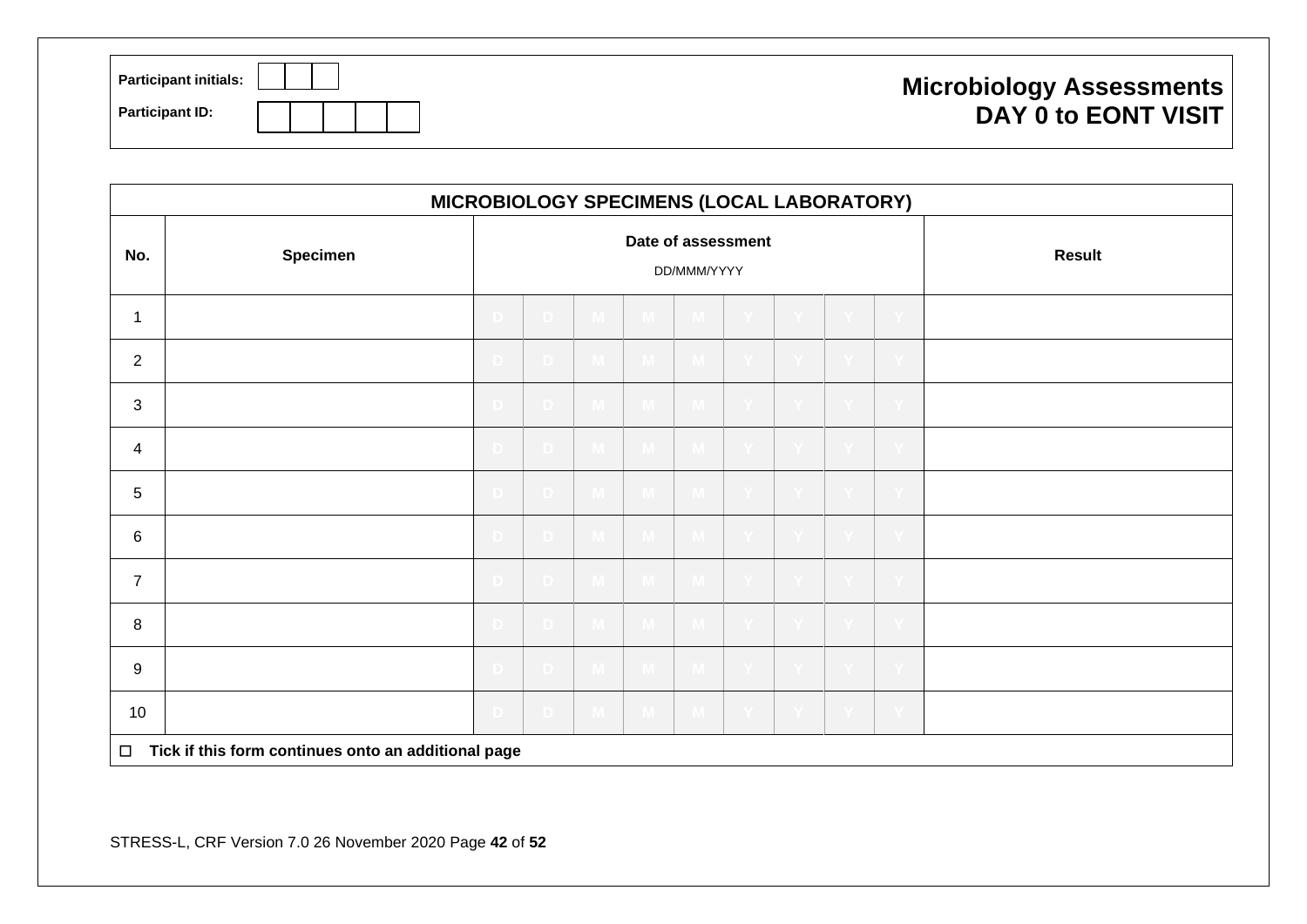| <b>Participant initials:</b> |  |  |  |
|------------------------------|--|--|--|
| <b>Participant ID:</b>       |  |  |  |

### **CARDIOVASCULAR SAFETY OUTCOME DATA COLLECTION**

|                        |                                                      |        |                                                   |        | <b>CARDIOVASCULAR SAFETY OUTCOME DATA</b> |        |                           |        |  |  |  |  |
|------------------------|------------------------------------------------------|--------|---------------------------------------------------|--------|-------------------------------------------|--------|---------------------------|--------|--|--|--|--|
| DATE AND TIME OF EVENT | <b>TYPE OF EVENT</b>                                 |        | $+/-$ LOW<br><b>BLOOD</b><br><b>PRESSURE</b><br>? |        | +/- INTERVENTION?                         |        |                           |        |  |  |  |  |
|                        | Bradycardia                                          | $\Box$ | Yes                                               |        | Landiolol rate reduced                    | $\Box$ | Atropine/Glycopyrrolate   | $\Box$ |  |  |  |  |
| DD/MMM/YYYY            | <b>Heart block</b>                                   | $\Box$ |                                                   | $\Box$ | Landiolol permanently stopped             | $\Box$ | Pacemaker                 | П      |  |  |  |  |
| $\blacksquare$         | Other arrhythmia                                     | $\Box$ |                                                   |        | Noradrenaline increased                   | $\Box$ | <b>CPR</b>                | $\Box$ |  |  |  |  |
| HH/MM                  | Significant<br>hypotension requiring<br>intervention | $\Box$ | <b>No</b>                                         | $\Box$ | Other                                     | $\Box$ | If other, please specify: |        |  |  |  |  |
|                        | Bradycardia                                          | □      |                                                   |        | Landiolol rate reduced                    | $\Box$ | Atropine/Glycopyrrolate   | П      |  |  |  |  |
| DD/MMM/YYYY            | Heart block                                          | $\Box$ | Yes                                               | $\Box$ | Landiolol permanently stopped             | $\Box$ | Pacemaker                 | П      |  |  |  |  |
|                        | Other arrhythmia                                     | $\Box$ |                                                   |        | Noradrenaline increased                   | П      | <b>CPR</b>                | $\Box$ |  |  |  |  |
| НН∕ММ                  | Significant<br>hypotension requiring<br>intervention | $\Box$ | No                                                | $\Box$ | Other                                     | $\Box$ | If other, please specify: |        |  |  |  |  |
|                        | Bradycardia                                          | □      |                                                   |        | Landiolol rate reduced                    | $\Box$ | Atropine/Glycopyrrolate   | $\Box$ |  |  |  |  |
| DD/MMM/YYYY            | <b>Heart block</b>                                   | □      | Yes                                               | $\Box$ | Landiolol permanently stopped             | $\Box$ | Pacemaker                 | $\Box$ |  |  |  |  |
|                        | Other arrhythmia                                     | $\Box$ |                                                   |        | Noradrenaline increased                   | $\Box$ | <b>CPR</b>                | $\Box$ |  |  |  |  |
|                        | Significant<br>hypotension requiring<br>intervention | $\Box$ | <b>No</b>                                         | $\Box$ | Other                                     | $\Box$ | If other, please specify: |        |  |  |  |  |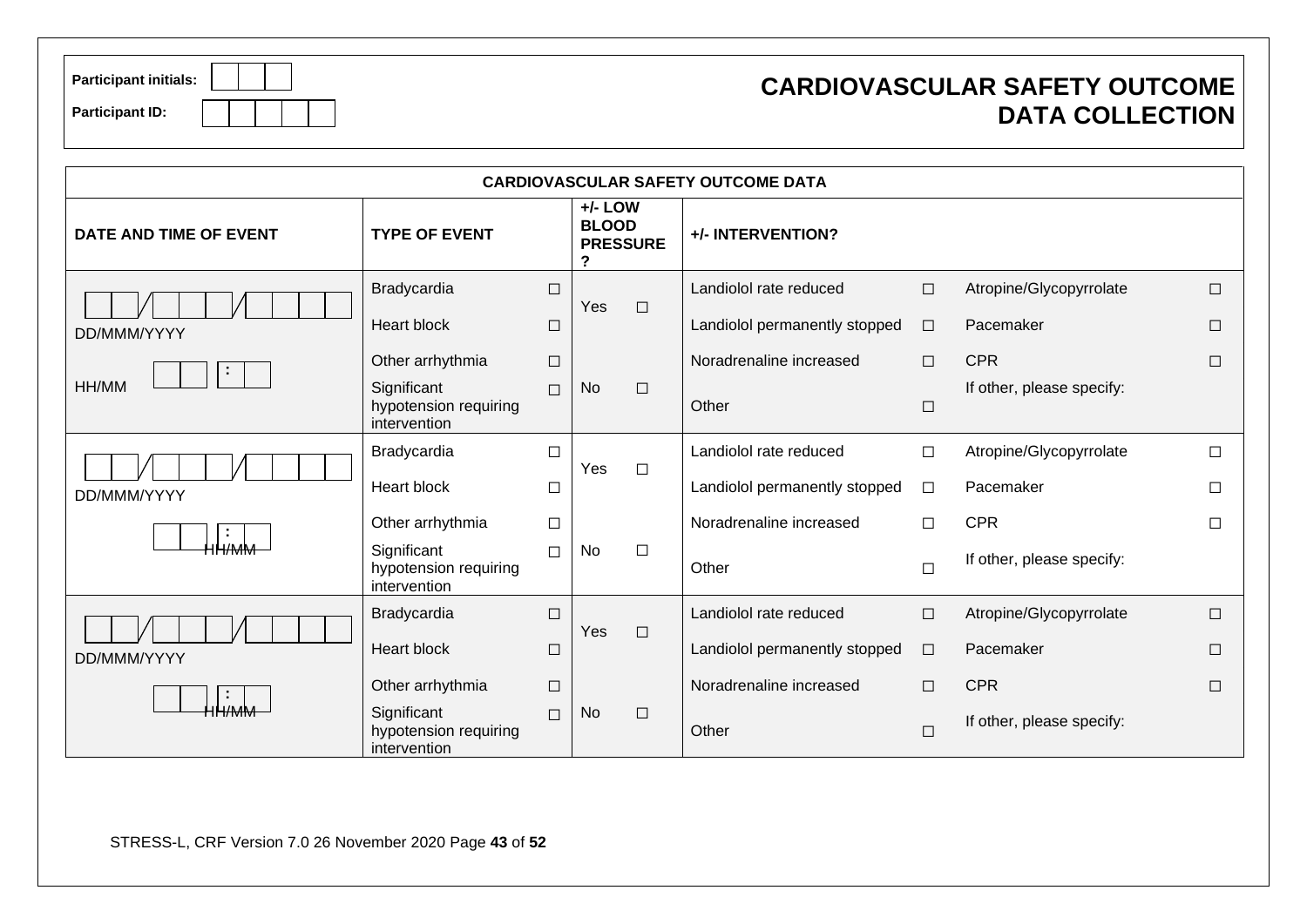| <b>Participant initials:</b><br><b>Participant ID:</b>                      | <b>CARDIOVASCULAR SAFETY OUTCOME</b><br><b>DATA COLLECTION</b> |
|-----------------------------------------------------------------------------|----------------------------------------------------------------|
| This form should be completed up until end of landiolol treatment or day 14 |                                                                |
| $\Box$ Tick if this form continues onto an additional page                  |                                                                |
|                                                                             |                                                                |
|                                                                             |                                                                |
|                                                                             |                                                                |
|                                                                             |                                                                |
|                                                                             |                                                                |
|                                                                             |                                                                |
|                                                                             |                                                                |
|                                                                             |                                                                |
|                                                                             |                                                                |
|                                                                             |                                                                |
|                                                                             |                                                                |
|                                                                             |                                                                |

STRESS-L, CRF Version 7.0 26 November 2020 Page **44** of **52**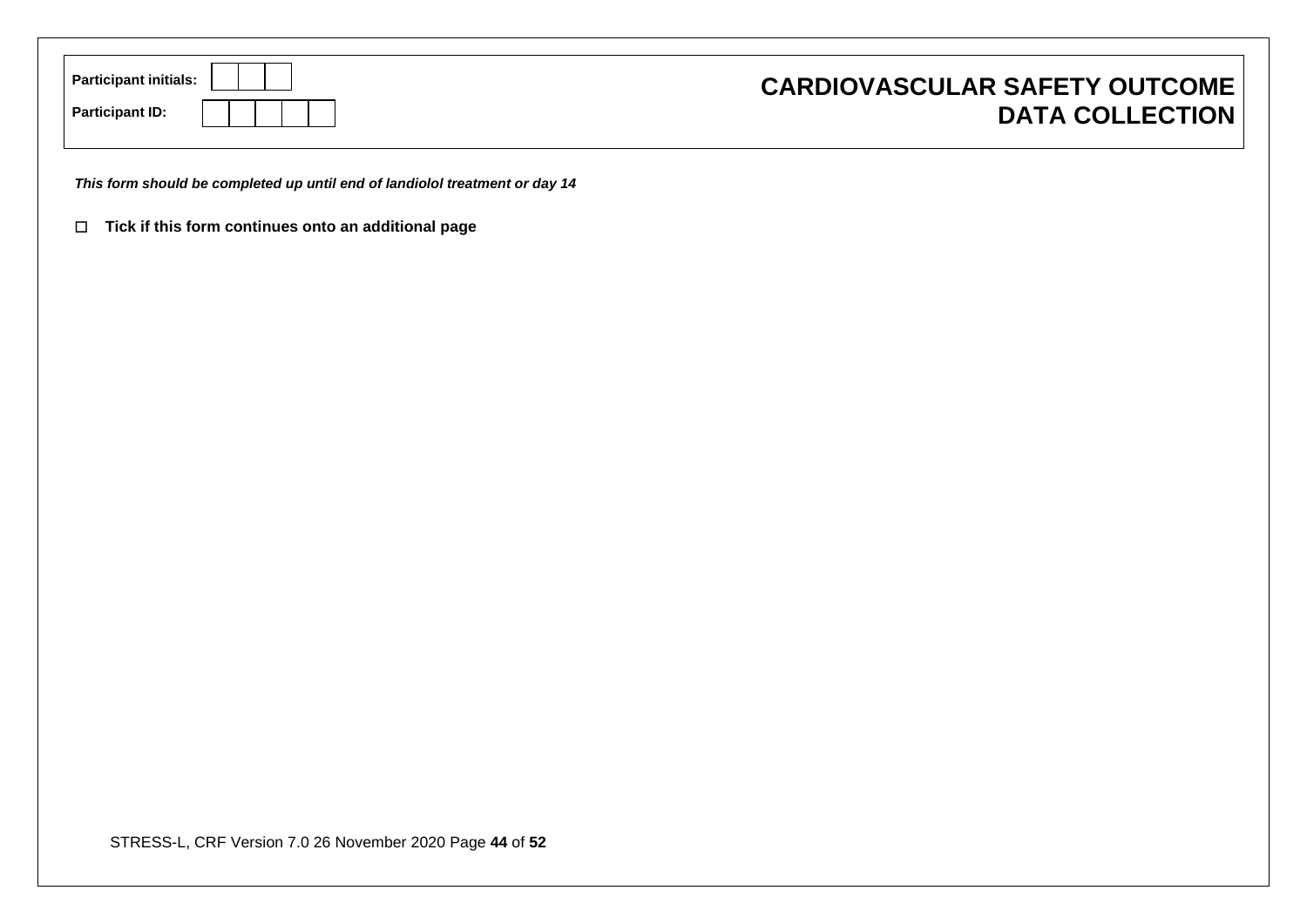|                 | <b>Participant initials:</b><br><b>Participant ID:</b>                                                                                                                                                                                                                                                   |           |  |  |  |  |  |                                                                                                                                                                                                                                                                                                                                                                                                                                                                                                                                                 |             |  |  |  |  |  |  |  |  |  |                |             | <b>Adverse Events</b> |  |
|-----------------|----------------------------------------------------------------------------------------------------------------------------------------------------------------------------------------------------------------------------------------------------------------------------------------------------------|-----------|--|--|--|--|--|-------------------------------------------------------------------------------------------------------------------------------------------------------------------------------------------------------------------------------------------------------------------------------------------------------------------------------------------------------------------------------------------------------------------------------------------------------------------------------------------------------------------------------------------------|-------------|--|--|--|--|--|--|--|--|--|----------------|-------------|-----------------------|--|
|                 | <b>ADVERSE EVENTS</b>                                                                                                                                                                                                                                                                                    |           |  |  |  |  |  |                                                                                                                                                                                                                                                                                                                                                                                                                                                                                                                                                 |             |  |  |  |  |  |  |  |  |  |                |             |                       |  |
|                 | Please make a separate entry for:<br>All new adverse events,<br>All adverse events with changes in treatment relationship,<br>$\bullet$<br>$\bullet$<br>All medical conditions present at the baseline which have worsened<br>All adverse events which have increased severity<br>$\bullet$<br>$\bullet$ |           |  |  |  |  |  |                                                                                                                                                                                                                                                                                                                                                                                                                                                                                                                                                 |             |  |  |  |  |  |  |  |  |  |                |             |                       |  |
|                 | No <sub>1</sub><br>Yes $\square$<br>Unknown $\square$<br>Did the participant experience any adverse events during the trial?                                                                                                                                                                             |           |  |  |  |  |  |                                                                                                                                                                                                                                                                                                                                                                                                                                                                                                                                                 |             |  |  |  |  |  |  |  |  |  |                |             |                       |  |
| No.             | <b>Adverse Event</b><br>(Diagnosis)                                                                                                                                                                                                                                                                      | $\lambda$ |  |  |  |  |  | Relationship<br>Outcome<br><b>Action taken</b><br>to Trial<br><b>Adverse Event End Date</b><br>1 = Recovered/Resolved<br>Medication<br>(IMP)<br>$2 =$ Recovered/Resolved<br><b>CTCAE</b><br><b>Adverse Event Onset Date</b><br>(DD/MMM/YYYY)<br>$0 = None$<br>with Sequelae<br>$1 = Definitely$<br>grade<br>1 = Trt adjustment<br>3 = Ongoing at end of trial<br>(DD/MMM/YYYY)<br>$2 = Probability$<br>$2 =$ Trt permanent<br>$(1-5)$<br>$4 =$ Fatal<br>$3 =$ Possibly<br>discontinuation<br>$5 =$ Unknown<br>$4 =$ Unlikely<br>$5 =$ Unrelated |             |  |  |  |  |  |  |  |  |  |                |             |                       |  |
| $\overline{1}$  |                                                                                                                                                                                                                                                                                                          |           |  |  |  |  |  | $\mathbf{2}$                                                                                                                                                                                                                                                                                                                                                                                                                                                                                                                                    | $\bf{0}$    |  |  |  |  |  |  |  |  |  | $\mathbf 2$    | $\bf{0}$    |                       |  |
| $\overline{2}$  |                                                                                                                                                                                                                                                                                                          |           |  |  |  |  |  | $\mathbf{2}$                                                                                                                                                                                                                                                                                                                                                                                                                                                                                                                                    | $\mathbf 0$ |  |  |  |  |  |  |  |  |  | $\overline{2}$ | $\bf{0}$    |                       |  |
| 3               |                                                                                                                                                                                                                                                                                                          |           |  |  |  |  |  | $\mathbf{2}$                                                                                                                                                                                                                                                                                                                                                                                                                                                                                                                                    | $\mathbf 0$ |  |  |  |  |  |  |  |  |  | $\mathbf{2}$   | $\mathbf 0$ |                       |  |
| $\overline{4}$  |                                                                                                                                                                                                                                                                                                          |           |  |  |  |  |  | $\mathbf{2}$                                                                                                                                                                                                                                                                                                                                                                                                                                                                                                                                    | $\bf{0}$    |  |  |  |  |  |  |  |  |  | $\mathbf{2}$   | $\bf{0}$    |                       |  |
| $5\phantom{.0}$ |                                                                                                                                                                                                                                                                                                          |           |  |  |  |  |  | $\mathbf{2}$                                                                                                                                                                                                                                                                                                                                                                                                                                                                                                                                    | $\mathbf 0$ |  |  |  |  |  |  |  |  |  | $\mathbf{2}$   | $\bf{0}$    |                       |  |
| 6               |                                                                                                                                                                                                                                                                                                          |           |  |  |  |  |  | $\mathbf{2}$                                                                                                                                                                                                                                                                                                                                                                                                                                                                                                                                    | $\bf{0}$    |  |  |  |  |  |  |  |  |  | $\mathbf 2$    | $\bf{0}$    |                       |  |
| $\overline{7}$  |                                                                                                                                                                                                                                                                                                          |           |  |  |  |  |  | $\mathbf{2}$                                                                                                                                                                                                                                                                                                                                                                                                                                                                                                                                    | $\mathbf 0$ |  |  |  |  |  |  |  |  |  | $\mathbf{2}$   | $\mathbf 0$ |                       |  |
| 8               |                                                                                                                                                                                                                                                                                                          |           |  |  |  |  |  | $\mathbf{2}$                                                                                                                                                                                                                                                                                                                                                                                                                                                                                                                                    | $\bf{0}$    |  |  |  |  |  |  |  |  |  | $\mathbf 2$    | $\pmb{0}$   |                       |  |
| 9               |                                                                                                                                                                                                                                                                                                          |           |  |  |  |  |  | $\mathbf{2}$                                                                                                                                                                                                                                                                                                                                                                                                                                                                                                                                    | $\bf{0}$    |  |  |  |  |  |  |  |  |  | $\mathbf 2$    | $\bf{0}$    |                       |  |
| 10              |                                                                                                                                                                                                                                                                                                          |           |  |  |  |  |  | $\overline{2}$                                                                                                                                                                                                                                                                                                                                                                                                                                                                                                                                  | $\mathbf 0$ |  |  |  |  |  |  |  |  |  | $\mathbf{2}$   | $\pmb{0}$   |                       |  |
| $\Box$          | Tick if this form continues onto an additional page                                                                                                                                                                                                                                                      |           |  |  |  |  |  |                                                                                                                                                                                                                                                                                                                                                                                                                                                                                                                                                 |             |  |  |  |  |  |  |  |  |  |                |             |                       |  |

*If a participant experiences a serious adverse event, this should be reported via the SAE Form and NOT recorded on the Adverse Event Form*

STRESS-L, CRF Version 7.0 26 November 2020 Page **45** of **52**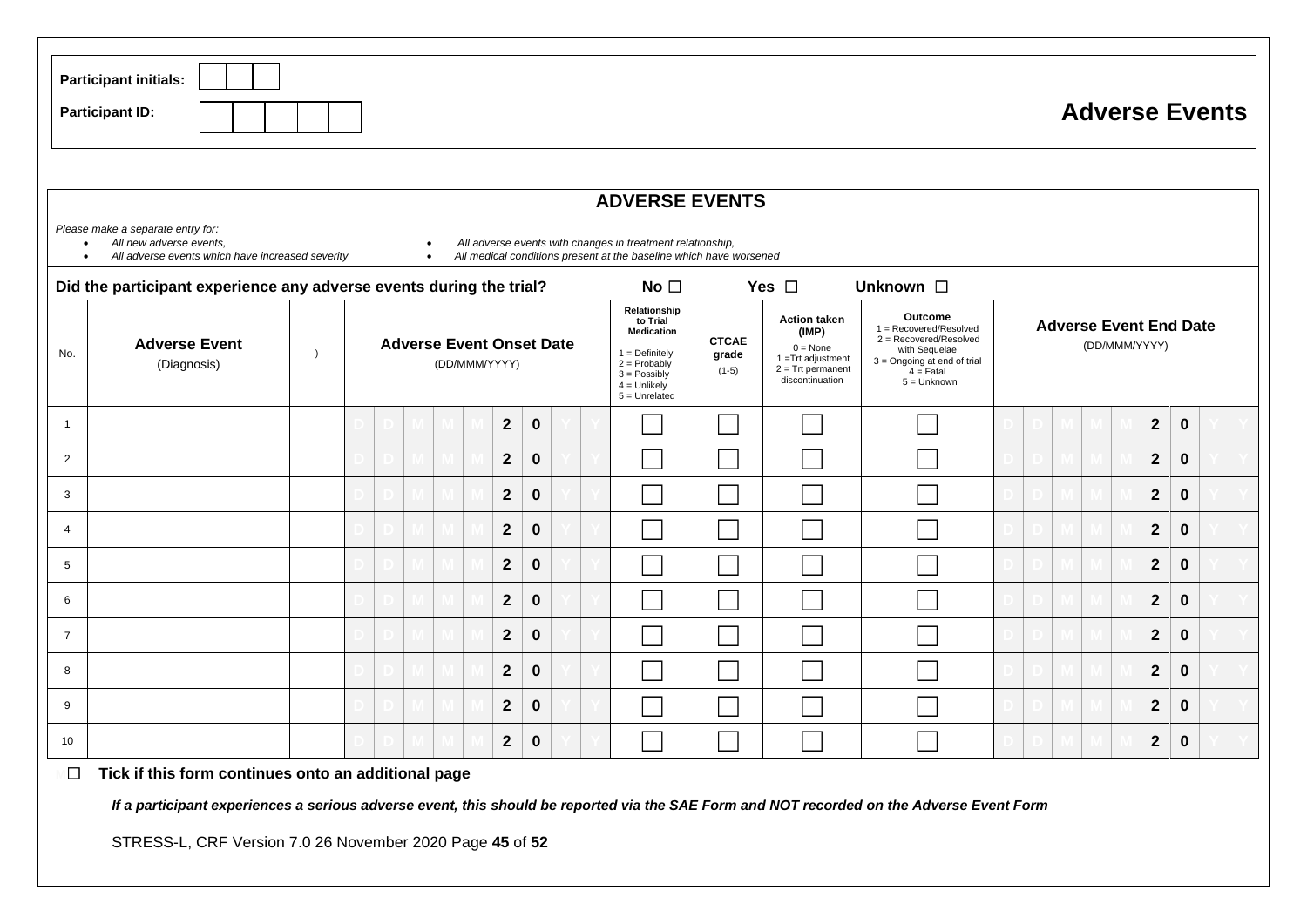|     | <b>Participant initials:</b><br><b>Participant ID:</b>                                                                                                                                                                                                                                                                            |  |  |  |  |  |                                                  |  |                |             |  |  |                                                                                                                                               |                                  |                                                                                                                     |                                                                                                                                             |  |  |               |              | <b>Adverse Events</b>         |  |
|-----|-----------------------------------------------------------------------------------------------------------------------------------------------------------------------------------------------------------------------------------------------------------------------------------------------------------------------------------|--|--|--|--|--|--------------------------------------------------|--|----------------|-------------|--|--|-----------------------------------------------------------------------------------------------------------------------------------------------|----------------------------------|---------------------------------------------------------------------------------------------------------------------|---------------------------------------------------------------------------------------------------------------------------------------------|--|--|---------------|--------------|-------------------------------|--|
|     | <b>ADVERSE EVENTS</b><br>Please make a separate entry for:<br>All new adverse events,<br>All adverse events with changes in treatment relationship,<br>$\bullet$<br>$\bullet$<br>All medical conditions present at the baseline which have worsened<br>All adverse events which have increased severity<br>$\bullet$<br>$\bullet$ |  |  |  |  |  |                                                  |  |                |             |  |  |                                                                                                                                               |                                  |                                                                                                                     |                                                                                                                                             |  |  |               |              |                               |  |
| No. | <b>Adverse Event</b><br>(Diagnosis)                                                                                                                                                                                                                                                                                               |  |  |  |  |  | <b>Adverse Event Onset Date</b><br>(DD/MMM/YYYY) |  |                |             |  |  | Relationship<br>to Trial<br><b>Medication</b><br>$1 = Definitely$<br>$2 = Probability$<br>$3 =$ Possibly<br>$4 =$ Unlikely<br>$5 =$ Unrelated | <b>CTCAE</b><br>grade<br>$(1-5)$ | <b>Action taken</b><br>(IMP)<br>$0 = None$<br>$1 =$ Trt adjustment<br>$2 = \text{Trt permanent}$<br>discontinuation | Outcome<br>1 = Recovered/Resolved<br>2 = Recovered/Resolved<br>with Sequelae<br>3 = Ongoing at end of trial<br>$4 =$ Fatal<br>$5 =$ Unknown |  |  | (DD/MMM/YYYY) |              | <b>Adverse Event End Date</b> |  |
| 11  |                                                                                                                                                                                                                                                                                                                                   |  |  |  |  |  |                                                  |  | $\mathbf{2}$   | $\bf{0}$    |  |  |                                                                                                                                               |                                  |                                                                                                                     |                                                                                                                                             |  |  |               | $\mathbf{2}$ | $\mathbf 0$                   |  |
| 12  |                                                                                                                                                                                                                                                                                                                                   |  |  |  |  |  |                                                  |  | $\mathbf{2}$   | $\bf{0}$    |  |  |                                                                                                                                               |                                  |                                                                                                                     |                                                                                                                                             |  |  |               | $\mathbf{2}$ | $\mathbf 0$                   |  |
| 13  |                                                                                                                                                                                                                                                                                                                                   |  |  |  |  |  |                                                  |  | $\mathbf{2}$   | $\mathbf 0$ |  |  |                                                                                                                                               |                                  |                                                                                                                     |                                                                                                                                             |  |  |               | $\mathbf{2}$ | $\mathbf 0$                   |  |
| 14  |                                                                                                                                                                                                                                                                                                                                   |  |  |  |  |  |                                                  |  | $\mathbf{2}$   | $\mathbf 0$ |  |  |                                                                                                                                               |                                  |                                                                                                                     |                                                                                                                                             |  |  |               | $\mathbf{2}$ | $\mathbf 0$                   |  |
| 15  |                                                                                                                                                                                                                                                                                                                                   |  |  |  |  |  |                                                  |  | $\mathbf{2}$   | $\bf{0}$    |  |  |                                                                                                                                               |                                  |                                                                                                                     |                                                                                                                                             |  |  |               | $\mathbf{2}$ | 0                             |  |
| 16  |                                                                                                                                                                                                                                                                                                                                   |  |  |  |  |  |                                                  |  | $\mathbf{2}$   | $\mathbf 0$ |  |  |                                                                                                                                               |                                  |                                                                                                                     |                                                                                                                                             |  |  |               | $\mathbf{2}$ | 0                             |  |
| 17  |                                                                                                                                                                                                                                                                                                                                   |  |  |  |  |  |                                                  |  | $\mathbf{2}$   | $\bf{0}$    |  |  |                                                                                                                                               |                                  |                                                                                                                     |                                                                                                                                             |  |  |               | $\mathbf{2}$ | 0                             |  |
| 18  |                                                                                                                                                                                                                                                                                                                                   |  |  |  |  |  |                                                  |  | $\mathbf{2}$   | $\mathbf 0$ |  |  |                                                                                                                                               |                                  |                                                                                                                     |                                                                                                                                             |  |  |               | $\mathbf{2}$ | $\mathbf 0$                   |  |
| 19  |                                                                                                                                                                                                                                                                                                                                   |  |  |  |  |  |                                                  |  | $\overline{2}$ | $\mathbf 0$ |  |  |                                                                                                                                               |                                  |                                                                                                                     |                                                                                                                                             |  |  |               | $\mathbf{2}$ | $\mathbf 0$                   |  |
| 20  |                                                                                                                                                                                                                                                                                                                                   |  |  |  |  |  |                                                  |  | $\mathbf{2}$   | $\bf{0}$    |  |  |                                                                                                                                               |                                  |                                                                                                                     |                                                                                                                                             |  |  |               | $\mathbf{2}$ | $\mathbf 0$                   |  |

**M**☐ **Tick if this form continues onto an additional page**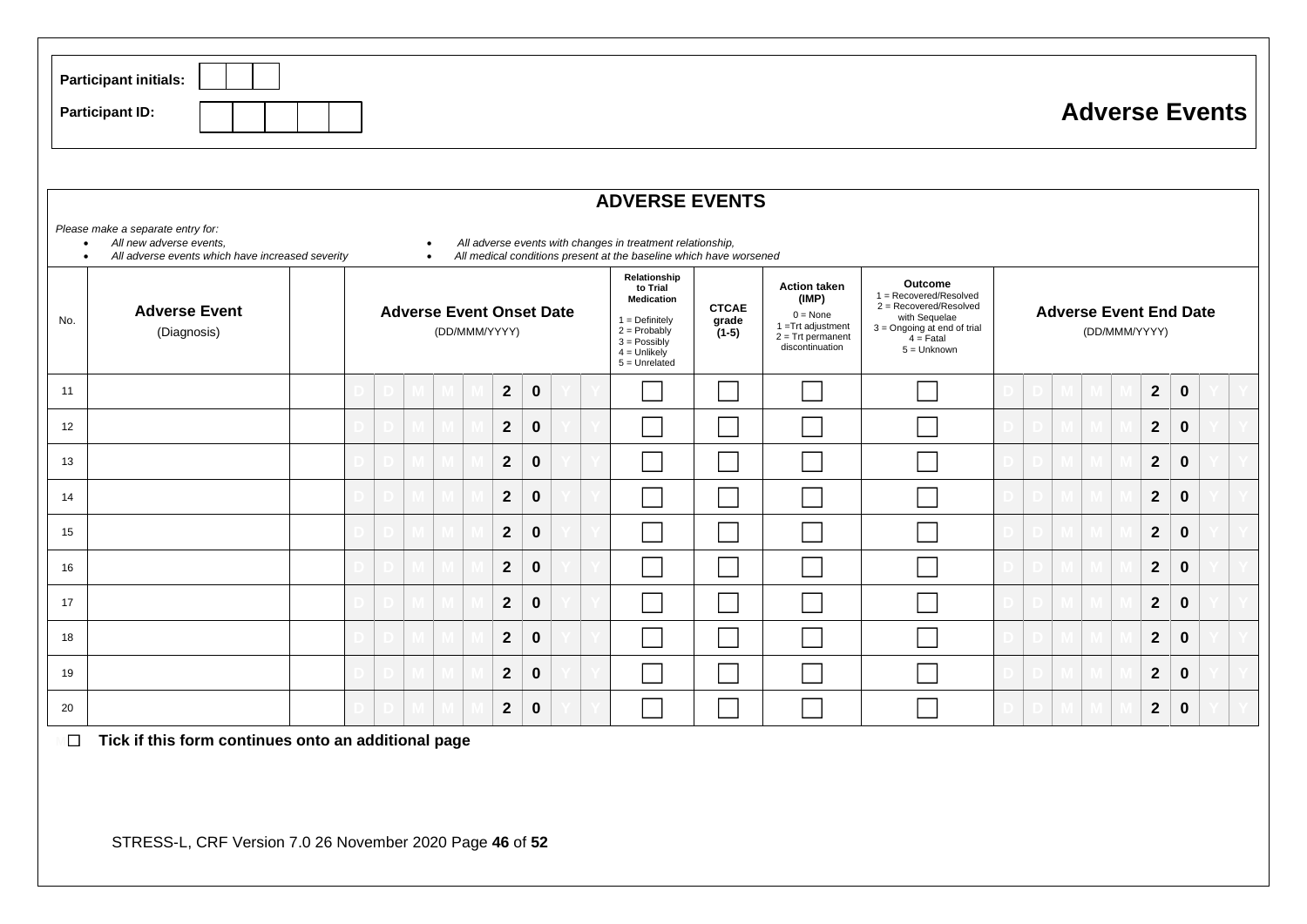| <b>Participant initials:</b><br><b>Participant ID:</b>   | <b>Protocol Deviations</b> |
|----------------------------------------------------------|----------------------------|
|                                                          |                            |
|                                                          |                            |
|                                                          |                            |
|                                                          |                            |
|                                                          |                            |
| STRESS-L, CRF Version 7.0 26 November 2020 Page 47 of 52 |                            |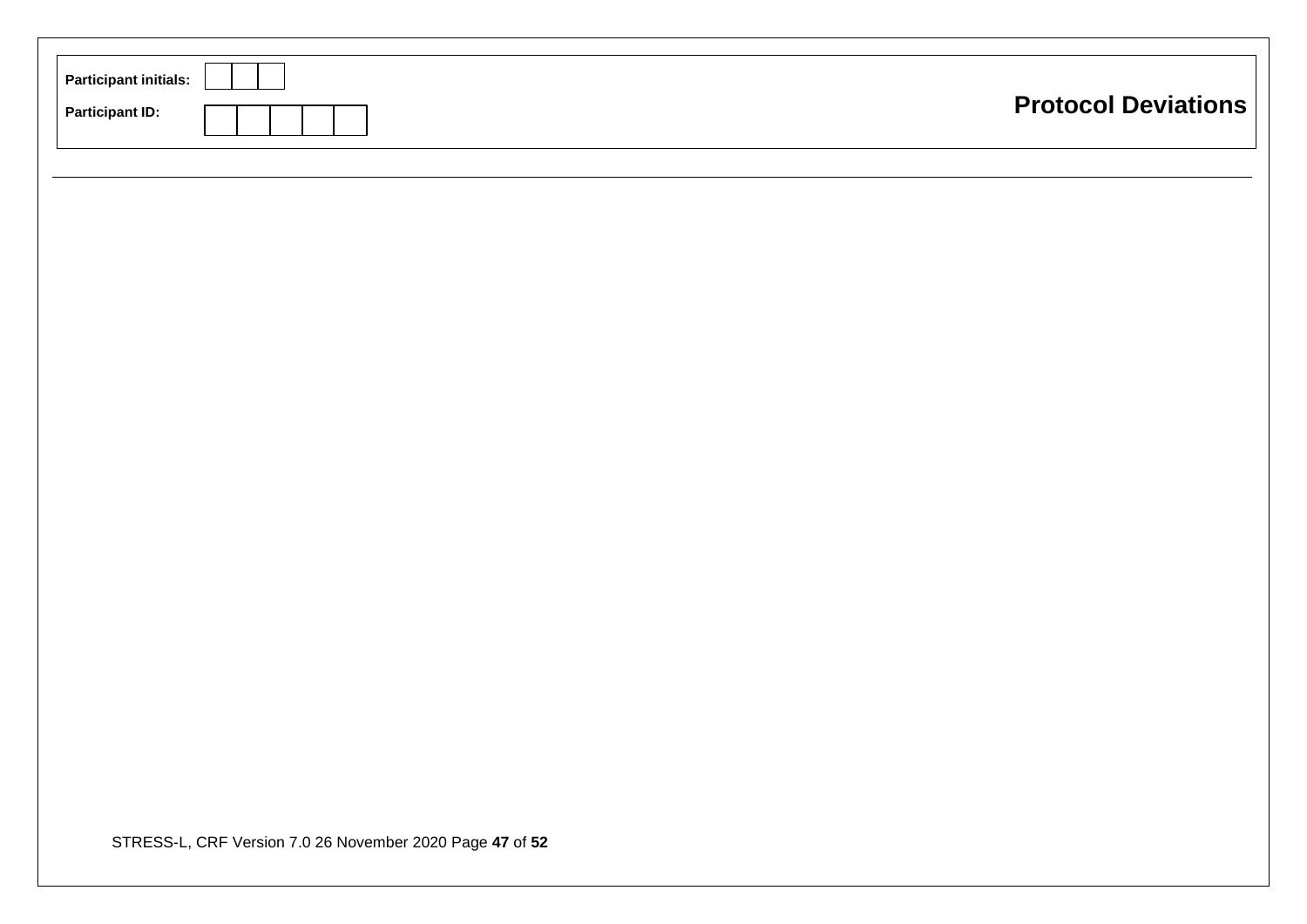| <b>Participant initials:</b><br><b>Participant ID:</b>     | <b>Protocol Deviations</b>                                                                                                                                                                                                                                                                                                                            |
|------------------------------------------------------------|-------------------------------------------------------------------------------------------------------------------------------------------------------------------------------------------------------------------------------------------------------------------------------------------------------------------------------------------------------|
|                                                            | <b>PROTOCOL NON-COMPLIANCES</b>                                                                                                                                                                                                                                                                                                                       |
| Any protocol non-compliances to report?                    | $No$ $\Box$<br>Yes $\Box$                                                                                                                                                                                                                                                                                                                             |
| <b>EVENT DETAILS:</b>                                      | (Include full details of the non-compliance i.e. exact nature of the event, how and when you became aware,<br>what investigations were undertaken, the implications of the findings, how this event has impacted (or had the potential<br>to impact) either patient safety and/or scientific quality/data credibility, the root cause of the finding) |
| Date of event:<br>DD/MMM/YYYY                              |                                                                                                                                                                                                                                                                                                                                                       |
|                                                            |                                                                                                                                                                                                                                                                                                                                                       |
|                                                            |                                                                                                                                                                                                                                                                                                                                                       |
|                                                            |                                                                                                                                                                                                                                                                                                                                                       |
|                                                            |                                                                                                                                                                                                                                                                                                                                                       |
| <b>CORRECTIVE ACTIONS:</b><br>additional approvals needed) | (Give details of what immediate corrective action(s) were taken to rectify the situation and minimise the impact of the<br>finding. Consider person responsible, who will be involved, stipulate timelines, consider impact on other areas,                                                                                                           |
|                                                            |                                                                                                                                                                                                                                                                                                                                                       |
|                                                            |                                                                                                                                                                                                                                                                                                                                                       |
|                                                            |                                                                                                                                                                                                                                                                                                                                                       |
|                                                            |                                                                                                                                                                                                                                                                                                                                                       |
|                                                            |                                                                                                                                                                                                                                                                                                                                                       |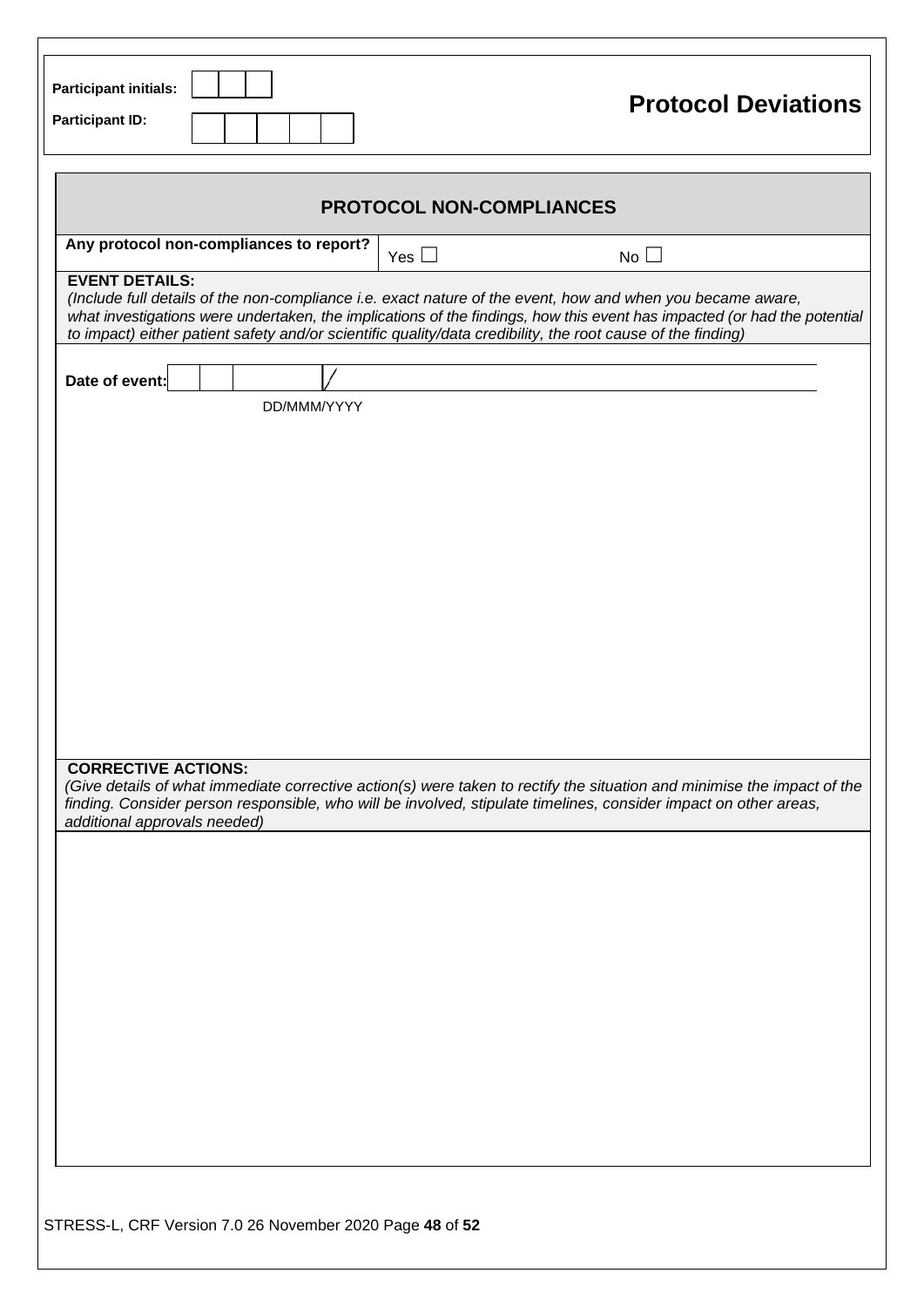| <b>Participant initials:</b> | <b>Protocol Deviations</b> |
|------------------------------|----------------------------|
| <b>Participant ID:</b>       |                            |

| <b>PREVENTATIVE ACTIONS:</b><br>(Give details of what actions will be/have been implemented to ensure the event does not happen again. Ensure<br>actions relate to root cause. Consider if Quality Assurance procedures require updating, person responsible, who<br>will be involved. Stipulate timelines, ensure actions are measurable) |  |                 |  |  |  |  |  |  |  |  |
|--------------------------------------------------------------------------------------------------------------------------------------------------------------------------------------------------------------------------------------------------------------------------------------------------------------------------------------------|--|-----------------|--|--|--|--|--|--|--|--|
|                                                                                                                                                                                                                                                                                                                                            |  |                 |  |  |  |  |  |  |  |  |
|                                                                                                                                                                                                                                                                                                                                            |  |                 |  |  |  |  |  |  |  |  |
|                                                                                                                                                                                                                                                                                                                                            |  |                 |  |  |  |  |  |  |  |  |
|                                                                                                                                                                                                                                                                                                                                            |  |                 |  |  |  |  |  |  |  |  |
|                                                                                                                                                                                                                                                                                                                                            |  |                 |  |  |  |  |  |  |  |  |
| FORM COMPLETED BY:                                                                                                                                                                                                                                                                                                                         |  |                 |  |  |  |  |  |  |  |  |
| Name (please print):                                                                                                                                                                                                                                                                                                                       |  | Date completed: |  |  |  |  |  |  |  |  |
| Signature:                                                                                                                                                                                                                                                                                                                                 |  |                 |  |  |  |  |  |  |  |  |
|                                                                                                                                                                                                                                                                                                                                            |  | DD/MMM/YYYY     |  |  |  |  |  |  |  |  |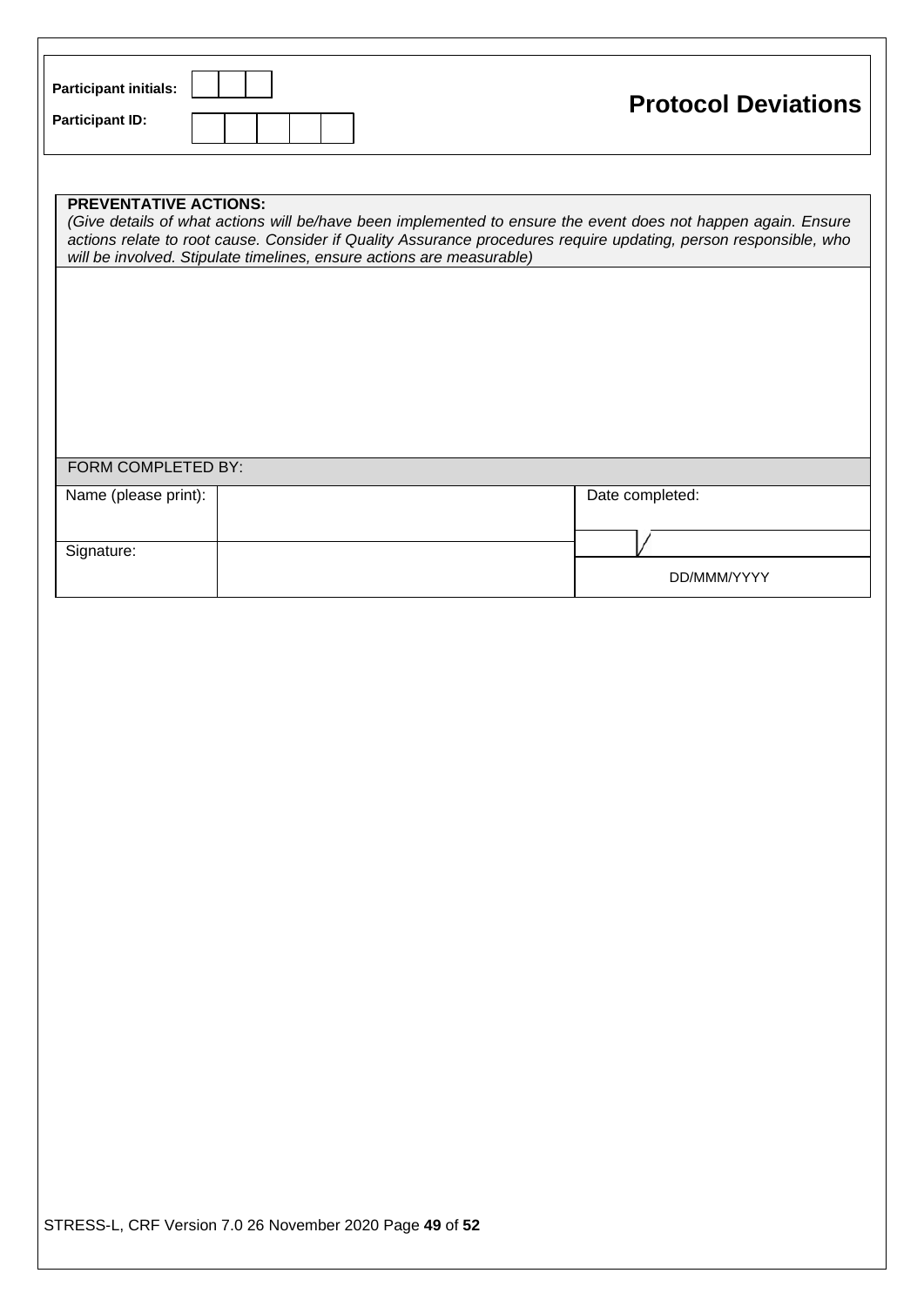| <b>Participant initials:</b> |                        |
|------------------------------|------------------------|
| <b>Participant ID:</b>       | <b>Withdrawal Form</b> |

| <b>WITHDRAWAL FORM</b>         |                                                                                                                                                                                    |  |  |  |  |  |
|--------------------------------|------------------------------------------------------------------------------------------------------------------------------------------------------------------------------------|--|--|--|--|--|
| Date of withdrawal:            | DD/MMM/YYYY                                                                                                                                                                        |  |  |  |  |  |
| <b>Withdrawal status:</b>      | Please select one option only:<br>Participant has withdrawn from trial treatment but remains on follow up<br>Participant has withdrawn from the trial entirely / withdrawn consent |  |  |  |  |  |
| Main reason for<br>withdrawal: |                                                                                                                                                                                    |  |  |  |  |  |
| Withdrawn by:                  | Participant                                                                                                                                                                        |  |  |  |  |  |
|                                | Personal Legal Representative                                                                                                                                                      |  |  |  |  |  |
|                                | Professional Legal Representative                                                                                                                                                  |  |  |  |  |  |
|                                | Clinician                                                                                                                                                                          |  |  |  |  |  |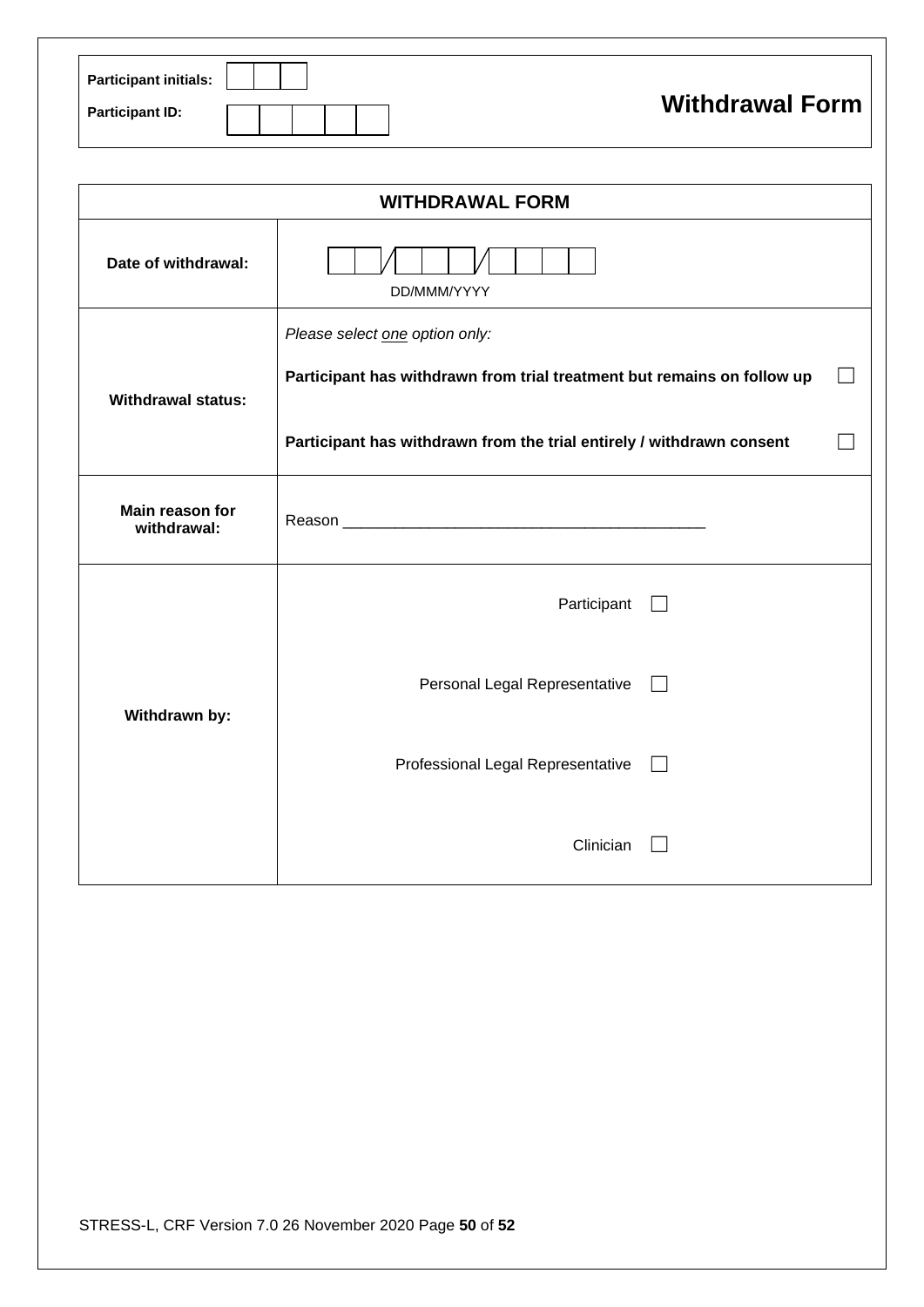| Participant initials: $\ $ |  |  |  |  |                                |
|----------------------------|--|--|--|--|--------------------------------|
| <b>Participant ID:</b>     |  |  |  |  | <b>Death Notification Form</b> |

| <b>DEATH INFORMATION</b>                                      |             |            |  |  |  |  |
|---------------------------------------------------------------|-------------|------------|--|--|--|--|
| Date of Death:                                                | DD/MMM/YYYY | ÷<br>HH/MM |  |  |  |  |
| Main cause of death:<br>(taken from the death<br>certificate) |             |            |  |  |  |  |
| Please give brief details:                                    |             |            |  |  |  |  |

*Please ensure a Serious Adverse Event Report has been completed if applicable*